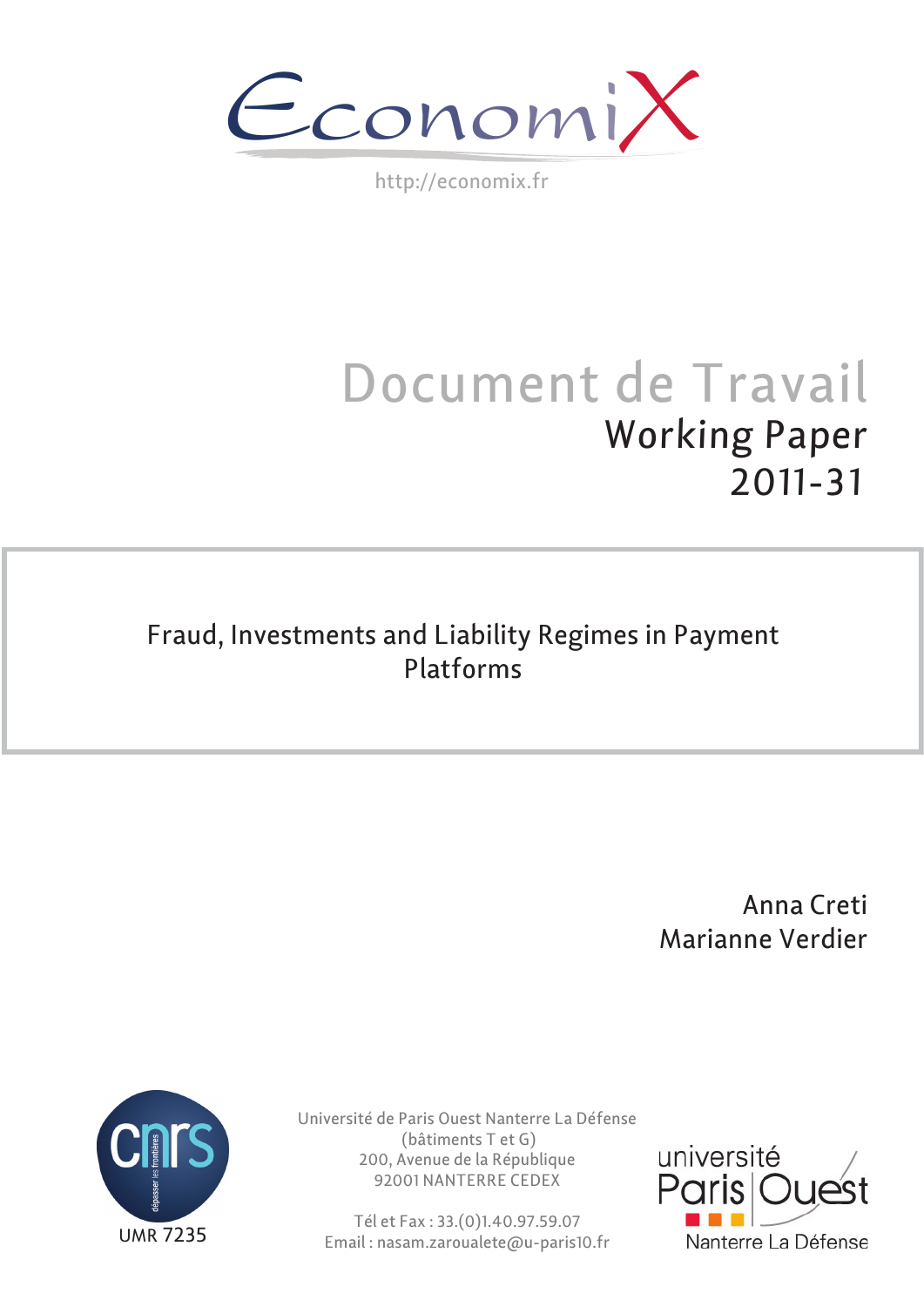## Fraud, Investments and Liability Regimes in Payment

## Platforms

Anna Creti\*and Marianne Verdier<sup>†</sup>

November 3, 2011

#### Abstract

In this paper, we discuss how fraud liability regimes impact the price structure that is chosen by a monopolistic payment platform, in a setting where merchants can invest in fraud detection technologies. We show that liability allocation rules distort the price structure charged by platforms or banks to consumers and merchants with respect to a case where such a responsibility regime is not implemented. We determine the allocation of fraud losses between the payment platform and the merchants that maximises the platform's profit and we compare it to the allocation that maximises social welfare.

JEL Codes: G21, L31, L42.

Keywords: Payment card systems, interchange fees, two-sided markets, fraud, liability.

<sup>\*</sup>Université Paris Ouest Nanterre and Ecole Polytechnique. Economix, Bâtiment G, bureau 604, 200 avenue de la RÈpublique, 92001 Nanterre Cedex, France; E-mail: acretibettoni@u-paris10.fr.

<sup>&</sup>lt;sup>†</sup>Université Paris Ouest Nanterre, Economix, Bâtiment T, bureau 234, 200 avenue de la République, 92001 Nanterre Cedex, France; E-mail: marianne.verdier@u-paris10.fr.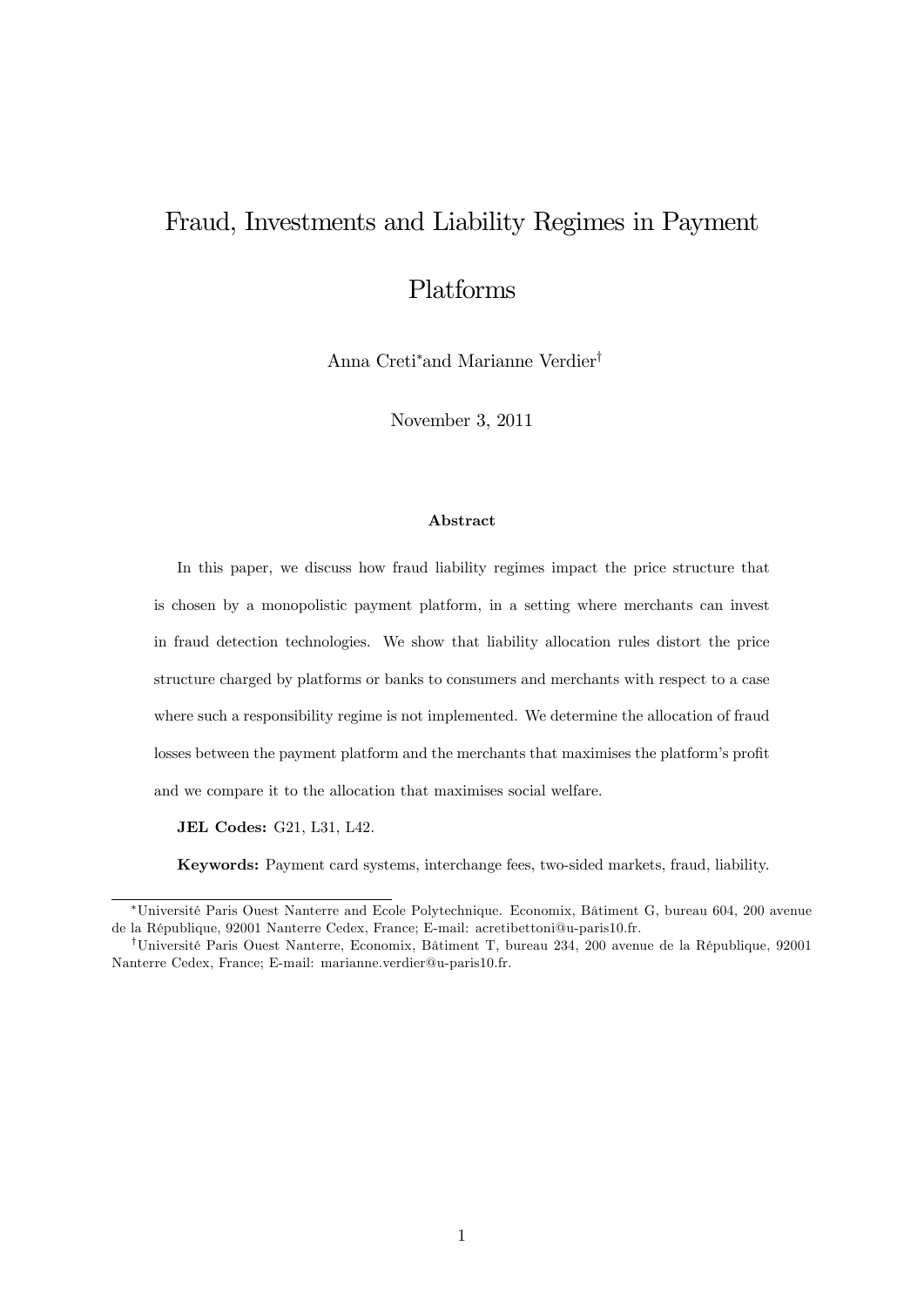## 1 Introduction:

The development of electronic data exchange in the banking industry has generated an increase in fraud and cybercrime. For instance, in the United-States, according to the Consumer Sentinel Network (CSN), 1.2 million complaints of consumer fraud have been recorded in  $2008<sup>1</sup>$ . As a consequence, banks can make substantial losses because of fraudulent use of payment cards, which differ across countries and payment systems (See table 1).

| Country                               | Spain   Australia   France   UK |    |                        | $\overline{\phantom{a}}$ US |
|---------------------------------------|---------------------------------|----|------------------------|-----------------------------|
| Losses rate   $2.24\ell$   $2.39\ell$ |                                 | 5d | $9.12\ell$   $9.2\ell$ |                             |

Table 1: Loss rate per \$100 payment card transaction value in several countries<sup>2</sup>

Minimizing the occurrence of fraud in electronic payment systems requires costly efforts from all the participants to a transaction: platforms, banks, consumers and merchants.<sup>3</sup> For instance, consumers have to protect their personal data and to report the fraud rapidly once it occurs, whereas platforms, banks and merchants may invest substantial amounts in fraud detection technologies. $4$  These efforts in fraud prevention depend on the expected amount of losses and their allocation, which responds to several liability rules, determined either by public laws or by private network rules.

This paper adresses two major issues related to fraud in payment systems: What is the incidence of fraud liability regimes on the price structure that is charged by payment platforms? How do private liability regimes differ from the socially optimal regime that would be implemented by a social planner? In particular, we analyse whether private network rules provide merchants with sufficient incentives to invest in fraud detection technologies and whether these rules generate the socially optimal allocation of fraud losses.

Currently, in most payment card systems, consumers hardly bear meaningful liability for fraudulent use of their payment card, because they are protected both by financial regulations,

<sup>1</sup> Source: Consumer Sentinel Network Data Book for January-December 2008, Federal Trade Commission, February 2009. This report highlights that credit card fraud is the most common form of reported identity theft amounting at 20% of the reported fraudulent transactions.

<sup>&</sup>lt;sup>2</sup> Source: Richard Sullivan (2010), Federal Reserve Bank of Kansas City, 'The Changing Nature of Payment Card Fraud: Issues for Industry and Public Policy'.

<sup>3</sup>According to the Federal Reserve Board, in the United-States, "On average, by transaction type, issuers incurred 2.2¢ per signature-debit transaction for fraud-prevention and data-security activities and  $1.2\ell$  per PINdebit transaction. Similarly, networks incurred  $0.7\rlap{/}$  per signature-debit transaction for fraud-prevention and data-security activities and  $0.6\ell$  per PIN-debit transaction. Finally, acquirers incurred  $0.4\ell$  per signature-debit transaction for fraud-prevention and data-security activities and  $0.3\ell$  per PIN-debit transaction.". Source: Federal Register / Vol. 75, No. 248 / Tuesday, December 28, 2010 / Proposed Rules.

<sup>4</sup>According to a survey conducted by the Federal Reserve Board in the United-States, issuers engage in various fraud-prevention activities such as "transaction monitoring and fraud risk scoring systems that may trigger an alert or call to the cardholder in order to confirm the legitimacy of a transaction". "Merchants also have fraud-prevention data-security costs, including costs related to compliance with payment card industry datasecurity standards (PCI-DSS) and other tools to prevent fraud, such as address verification services or internally developped fraud screening models, particularly for card-not-present transactions".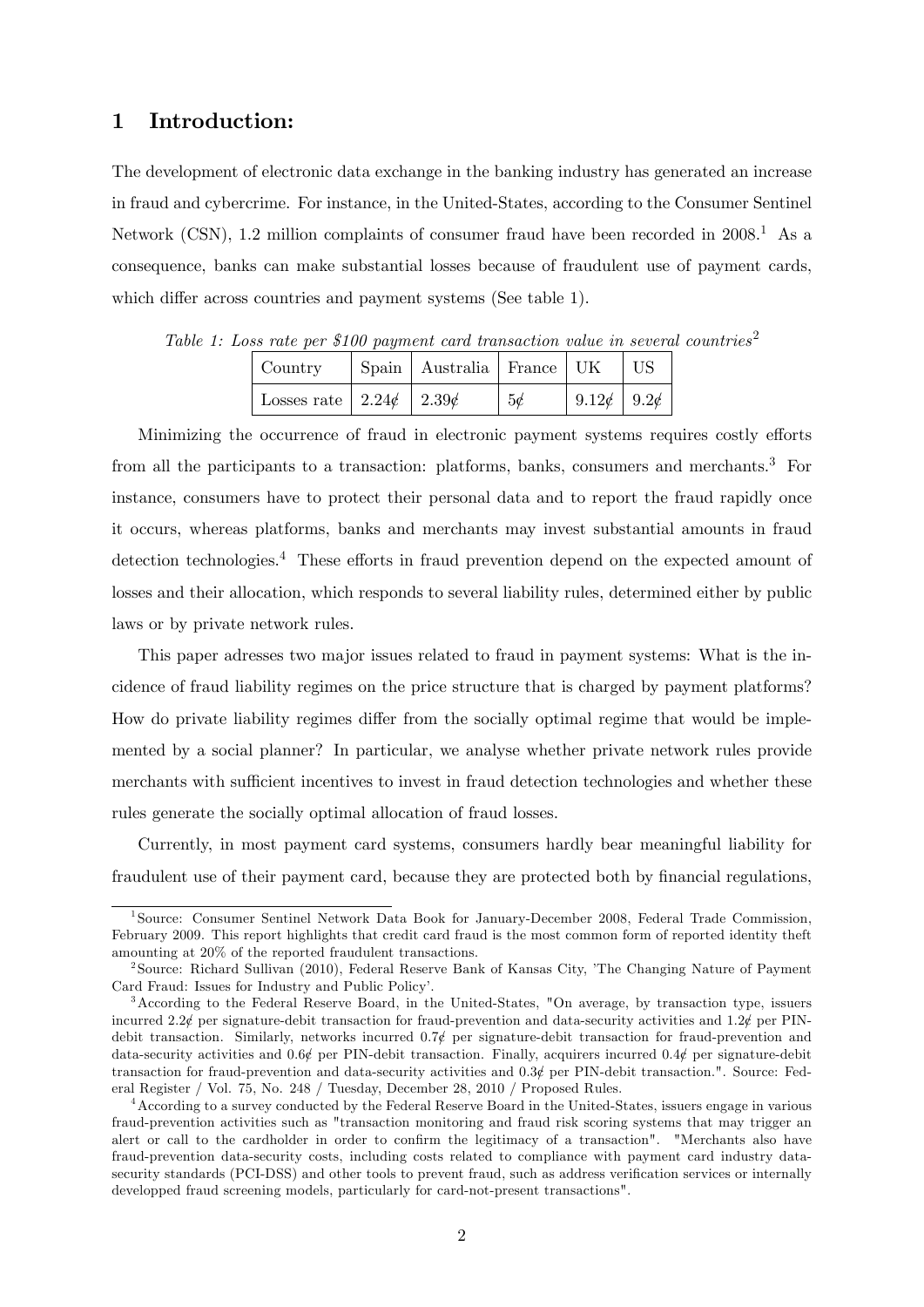which are public laws (e.g. TILA and regulation  $Z$  in the United-States)<sup>5</sup>, and by the 'zero liability rule<sup>'</sup>, which has been privately adopted by several payment networks. It follows that, in most payment systems, the burden of fraud losses is shared between banks or platforms and merchants.<sup>6</sup> The allocation of liability between banks and merchants generally depends on private rules that are chosen by payment platforms. Some networks may even use liability rules to provide merchants with incentives to adopt new technologies. For instance, MasterCard and Visa used liability shift measures to induce merchants to adopt fraud prevention technologies on the internet (MasterCard SecureCode<sup>TM</sup> and Visa 3-D Secure<sup>TM</sup> respectively).<sup>7</sup> Interestingly, if the merchant implements the 3-D Secure<sup>TM</sup> technology, the issuer becomes liable for fraud losses for all eCommerce transactions that went through the 3-D Secure<sup>TM</sup> process. Understanding the impact of fraud losses on payment systems has become a major challenge of the banking industry.

To adress this issue, we consider a monopolistic proprietary payment platform that provides an electronic payment instrument to risk neutral consumers and merchants. Consumers and merchants decide whether or not to adopt the electronic payment instrument based on the price of the payment instrument and on the expected loss that they incur in case of fraudulent transaction. In our setting, we use a broad definition of fraud, which is the use of an electronic payment instrument (or its information) by a person other than its owner, to obtain goods and services without authority for such use.<sup>8</sup> Fraudulent transactions are detected with some probability that is positively related to merchants' investments in fraud prevention technologies. If a fraud is detected, then the participants do not make losses.

Our results highlight the following trade-off for the payment platform. When the level of liability for merchants increases, the number of merchants who accept the electronic payment instrument falls, but merchants tend to invest more in fraud detection technologies, which increases consumers' willingness to use the electronic payment method. The payment platform trades off between increasing the level of liability to minimize the expected loss on fraudulent

<sup>&</sup>lt;sup>5</sup>For a comparison of consumer protection laws across various countries, see Appendix A.

 ${}^{6}$ For instance, in France, according to the "Observatoire de la sécurité des cartes de paiement", fraud losses have been shared in 2009 between banks (41.1%) and merchants (53.5%). Merchants have been held liable mainly for fraud on internet transactions. Consumers were held liable for only 2.3% of the fraud losses. According to Furletti (2005), in the United-States, "consumers of credit cards are shielded from nearly \$3 billion in fraud losses each year". According to a more recent survey conducted by the Federal Reserve Board in the US, in 2009, across all types of debit card transactions, 57% of fraud losses were borne by issuers and 43% were borne by merchants. Source: Federal Reserve Register, vol. 75 n 248, 2010.

 $7$ These services provide Internet merchants with the ability to verify their consumers' true identities through a secure, electronic, non 'face-to-face' authentication process.

<sup>&</sup>lt;sup>8</sup>Our model does not enable us to distinguish which type of fraud is implemented by the fraudster. We consider any type of fraud that can be empeded by merchant investment. For instance, data breaches and phishing do not depend on merchants' investments (rather on platform's investment). On the contrary, identity theft can be avoided by the merchant's effort to verify the consumer's identity.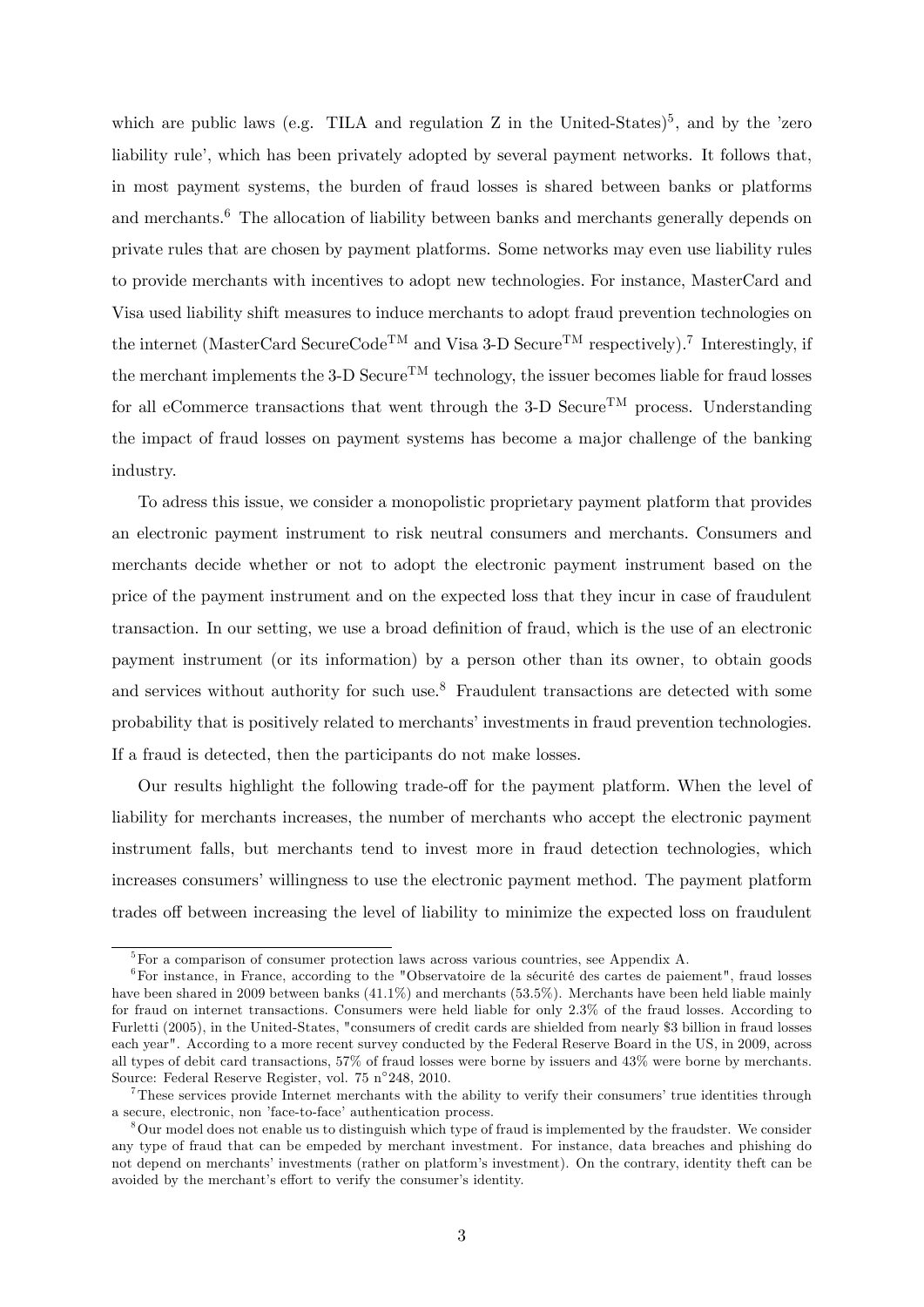transaction and maximizing the transaction volume by encouraging merchants and consumers to accept the electronic payment instrument. In the short term, the existence of a fraud liability regime affects the pricing structure of the payments system. With respect to the standard price structure in two-sided markets (Rochet-Tirole, 2003), the price structure that we obtain takes into account the platform's trade-off between maximising its profit and minimizing the expected loss on fraudulent transactions. If the zero liability rule for consumers applies, the allocation of fraud losses that is chosen by the payment platform maximises social welfare if the detection probability is strictly increasing with the fraud prevention effort. However, in other cases, liability regimes can be used by monopolistic payment platforms to extract rents from merchants, as it enables them to charge higher prices. We also find that our welfare result does not hold if investments are shared between the platform and the merchants. In this case, the payment platform trades off between providing merchants with incentives to invest in fraud detection technologies and choosing to make itself the fraud prevention effort. The payment platform may choose a level of liability for merchants that exceeds the social optimum, so as to extract the rents that the merchants obtain when the platform invests.

We also relax the assumption that merchants are risk neutral. This assumption is critical to obtain that merchants invest more in self prevention when their share of fraud losses increases. We show that our welfare result under the zero liability rule does not hold if merchants are risk averse.

Finally, we determine the incidence of the liability regime on the choice of the interchange fee. We find that, if the issuers are imperfectly competitive, whereas the acquirers are perfectly competitive, the profit maximising interchange fee decreases with the level of liability that is borne by merchants.

The rest of the paper is organized as follows. In Section 2, we summarize the literature related to our study. In Section 3, we develop a theoretical model to analyze the optimal allocation of fraud losses between the payment platform and the merchants. In section 4, we determine the profit maximising allocation of fraud losses. In section 5, we study the welfare maximising allocation of fraud losses. In section 6, we extend the model by studying the optimal allocation of investments between the payment platform and the merchants. In section 7, we relax the assumption that merchants are risk neutral. In section 8, we analyze the role of interchange fees. Finally, we conclude.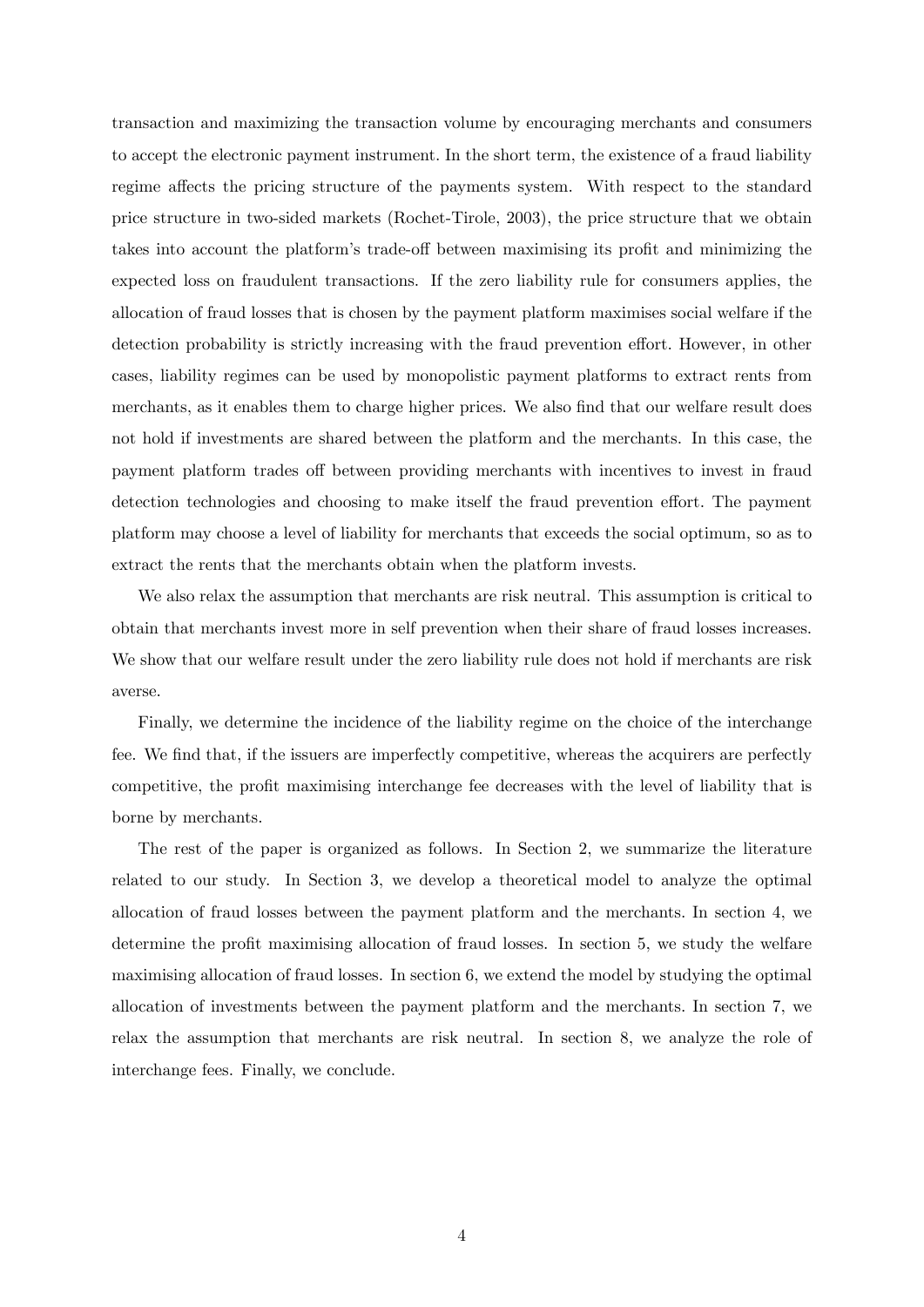## 2 Related Literature

To our knowledge, this paper is the first attempt to model fraud detection technologies and liability regimes in the literature on payment systems. Our approach thus relies on three different strands of literature: the literature on payment platforms, on investment in two-sided markets, and finally the literature on liability issues in law and economics.

Most papers on payment systems focus on explaining the divergence between the profit maximising price structure that is charged by payment platforms and the price structure that maximises social welfare (see Chakravorti (2010) for a review). In particular, several papers aim at determining whether payment platforms charge excessive interchange fees when they maximise banks' joint profit (as surveyed by Verdier, 2011). Our paper contributes to this literature by extending Rochet-Tirole (2003) to study how the allocation of the expected fraud loss between the platform and the merchants changes the profit-maximising price structure.

The literature on investment in two-sided markets is scarce. For instance, Verdier (2010) determines the optimal price structure of a payment card platform in which monopolistic banks can invest to improve the quality of the payment service. Her model studies how investments should be allocated between monopolistic banks in four-party payment platforms. In particular, she finds that a reduction of interchange fees can improve the allocation of investments by encouraging acquirers to invest, when investments increase consumers' demand. Our model departs from that paper, as we consider a monopolistic proprietary payment platform, and we focus on the optimal allocation of fraud losses between the platform and the merchants. The four-party model is used in section 8 of our paper, where we show that the profit maximizing interchange fee decreases with the level of liability borne by merchants. The only paper that considers merchants' investments in two-sided platforms is the paper by Peitz and Belleflamme  $(2010)$ , who study the effect of the intermediation mode (for-profit competing platforms versus free access) on sellers' investment, in a model where sellers' investment increase the buyers' utility of belonging to the platform. They show that for-profit intermediation may lead to overinvestment when innovations increase buyersí surplus, because competing intermediaries react by lowering the access fees on the seller side. Our focus is different from theirs, as we take the intermediation mode as given, and focus on the impact of liability rules on sellers' investments incentives.

Our model is also related to the vast literature on tort law whose main goal is to enhance socially optimal decisions on the level of precaution (Brown, 1973). More precisely, our framework shares the same background of ex post liability regimes, while neglecting the problem of non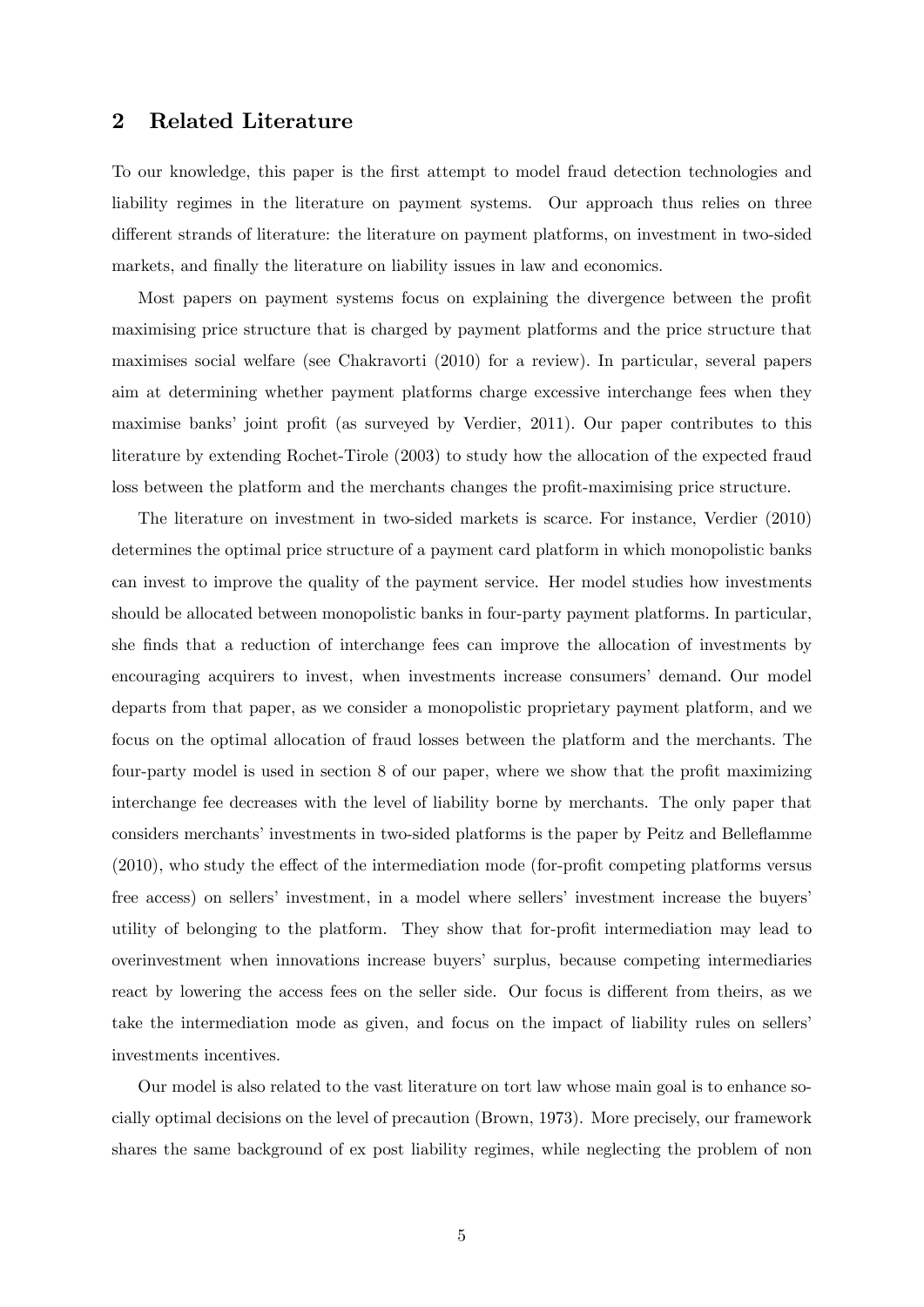compliance and enforcement of ex ante regulation.<sup>9</sup> In this context, strict liability allocates the losses to the injurer by entitling the victim to compensation, whereas no liability allocates the losses to the victim, by denying the right to compensation (Landes and Posner, 1987). Indeed, liability provides incentives for precaution.<sup>10</sup> We extend this argument to the case of a three party system interrelated through network effects, which is uncommon in law and economics models. In fact, in our framework, the price of a transaction implies not only a choice for a consumer, which generates a loss risk (as also pointed out by law scholars like Cooter and Robin, 1987), but also a pricing strategy by the platform and an incentive for the merchant to invest in fraud detection.

## 3 The model

We build a model in which a monopolistic payment platform offers an Electronic Payment Instrument (hereafter the EPI) to consumers and merchants. We extend Rochet and Tirole (2003) along several dimensions. We consider that there is an exogenous probability that the EPI is fraudulently used, in a setting where merchants can invest in fraud detection technologies. We define fraud as the use of an electronic payment instrument (or its information) by a person other than its owner, to obtain goods and services without authority for such use. The fraud entails a lump sum loss which does not depend on the transaction value. Our framework enables us to determine how fraud liability should be allocated between the participants to maximise the platform's profit. It also enables us to compare the private optimal allocation to the one that maximises social welfare.

Payment system and allocation of fraud: A monopolistic payment platform provides an electronic payment instrument (e.g. the payment card) to consumers and merchants. The marginal cost of processing a transaction is denoted by  $c$ . Consumers and merchants pay transaction fees to the platform, which are denoted by  $f$  and  $m$  respectively.

When consumers use the EPI, there is an exogenous probability  $x \in (0, 1)$  that the payment instrument is intercepted by fraudsters.<sup>11</sup> There is also a probability  $q \in [0, 1]$  that the fraud

 ${}^{9}$ Ex ante regulation is meant to prevent accidents from occurring through the enforcement of minimum safety standards or compliance restrictions. Ex post liability, exercised after an accident has occurred, is a legal device that enables victims to sue for damages, forcing injurers to internalize part of the harm they cause.

 $10$ When both parties have to take precaution in order to avoid an accident, strict liability creates no incentives for victim precaution, while no liability would shift the entire residual liability on the victim, inducing optimal victim care. It follows that strict liability and no liability can give incentives to take efficient precaution only to one party, respectively either the injurer or the victim (Dari-Mattiacci, Parisi, 2006).

<sup>&</sup>lt;sup>11</sup>The assumption that x is exogenous is made for simplicity. Indeed, endogenizing x would introduce another trade-off for the merchant. Higher investments in fraud detection technologies have two effects on hackers' incentives to fraud. On the one hand, higher investments in fraud increase the volume of transactions, which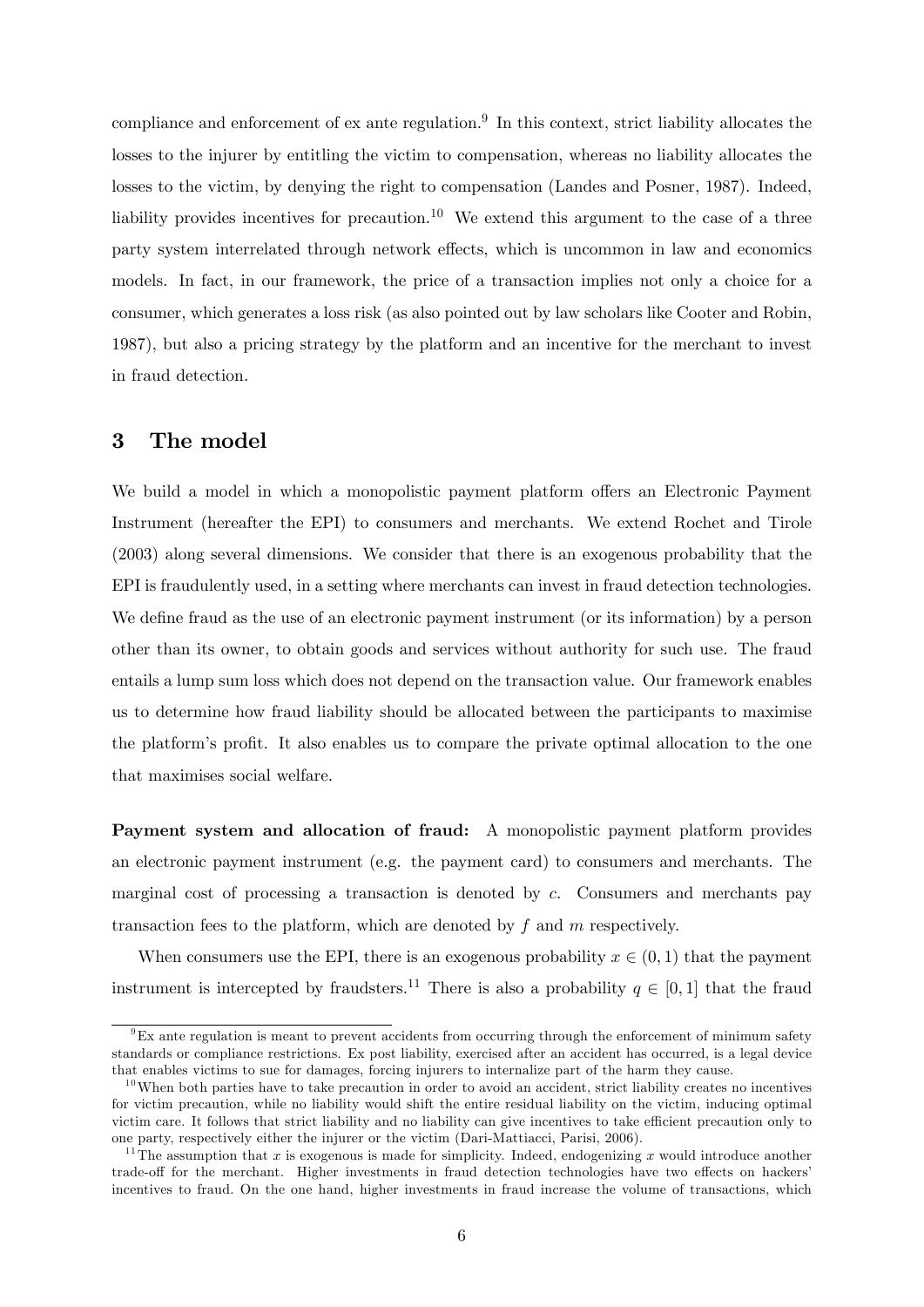is detected, which depends on merchants' investments. If the fraud is not detected, all the participants to the transaction make an exogenous loss that we denote by  $L > 0$ . The loss is allocated between the consumer, the merchant and the payment platform as follows: the consumer (or buyer B) and the merchant (or seller S) bear respectively a share  $\alpha_B$  and  $\alpha_S$  of the loss, where  $\alpha_S + \alpha_B \in [0, 1]$ . The rest of the loss,  $\alpha_P = 1 - (\alpha_S + \alpha_B)$ , is borne by the payment platform. We assume that the parameter  $\alpha_B$  is determined by public laws and we consider it as exogenous to the model. In particular, if  $\alpha_B = 0$ , the zero liability rule applies for consumers. The parameter  $\alpha_S$  is privately chosen by the payment platform.<sup>12</sup> We choose to normalize the fraud on cash payments to zero. $^{13}$ 

Merchants: We consider local monopolist merchants that supply the same good to consumers. The marginal cost of producing the good is denoted by d and the price of the good is denoted by p. The non-discrimination rule holds, such that a merchant cannot not charge a price that depends on the payment method. Merchants are risk neutral<sup>14</sup> and decide whether or not to accept the EPI. If he decides to accept the EPI, a merchant may invest an amount  $e_S$  in fraud detection technologies. Investment in "self-protecting" measures to improve fraud detection costs  $C_S(e_S)$  to the merchant, where  $C_S(e_S)$  is paid per transaction,  $C'_S(e_S) \geq 0$ ,  $C''_S(e_S) \geq 0$  and  $C'''_S(e_S) \geq 0.15$  Merchant's investments increase the probability q that a fraudulent transaction is detected, that is, we assume that  $dq/de_S > 0$  for all  $e_S > 0$ . We also assume that  $d^2q/d^2e_S \leq 0$  for all  $e_S \geq 0$  and that  $d^3q/d^3e_S \leq 0.16$  The amount invested in fraud detection technologies is common knowledge, such that banks and consumers are aware of the security measures implemented by the merchants.<sup>17</sup>

By accepting the EPI, each merchant obtains a transaction benefit  $b<sub>S</sub> > 0$ . As in Rochet and

increases the hackers' incentives to commit fraud. On the other hand, higher investments increase the probability that a fraud is detected, which may discourage hackers to commit fraud.

 $12$ In our model, we do not study how the losses are allocated between banks and the payment platform. In practice, payment platforms design rules to allocate the losses between issuing and acquiring banks and also to allocate the losses between banks and the platform itself. This issue would deserve a separate study. We reintroduce banks in section 4 and choose to focus on the role of interchange fees in fraud prevention issues.

 $13$  Introducing the probability that a fraudulent payment is made by cash would not change the trade-offs that we highlight in our model. We would only have to modify assumption (A2) to take into account the losses that are due to fraud on cash payments.

 $14$ The assumption that merchants are risk neutral is discussed in section 7, where we assume that merchants are risk averse.

<sup>&</sup>lt;sup>15</sup>The literature on insurance markets makes a distinction between "self insurance" and "self protection". In our setting, merchants invest in "self protecting" measures but cannot reduce the amount of the expected loss. Under the assumption that merchants are risk neutral, both investments are equivalent as L and  $(1 - q)$  play the same role in the merchant's profit. This is not the case if merchants are risk averse.

<sup>&</sup>lt;sup>16</sup>The assumption that  $d^2q/d^2e_S \leq 0$  ensures that the second-order condition is verified when the merchant chooses its level of investment. The assumption that  $d^3q/d^3e_S \leq 0$  ensures that the second-order condition is verified when the platform maximises its profit.

 $17$  Merchants can inform consumers about their efforts to fight fraud. For instance, online sellers can communicate on the use of a software or a specific technology that improves consumer authentication.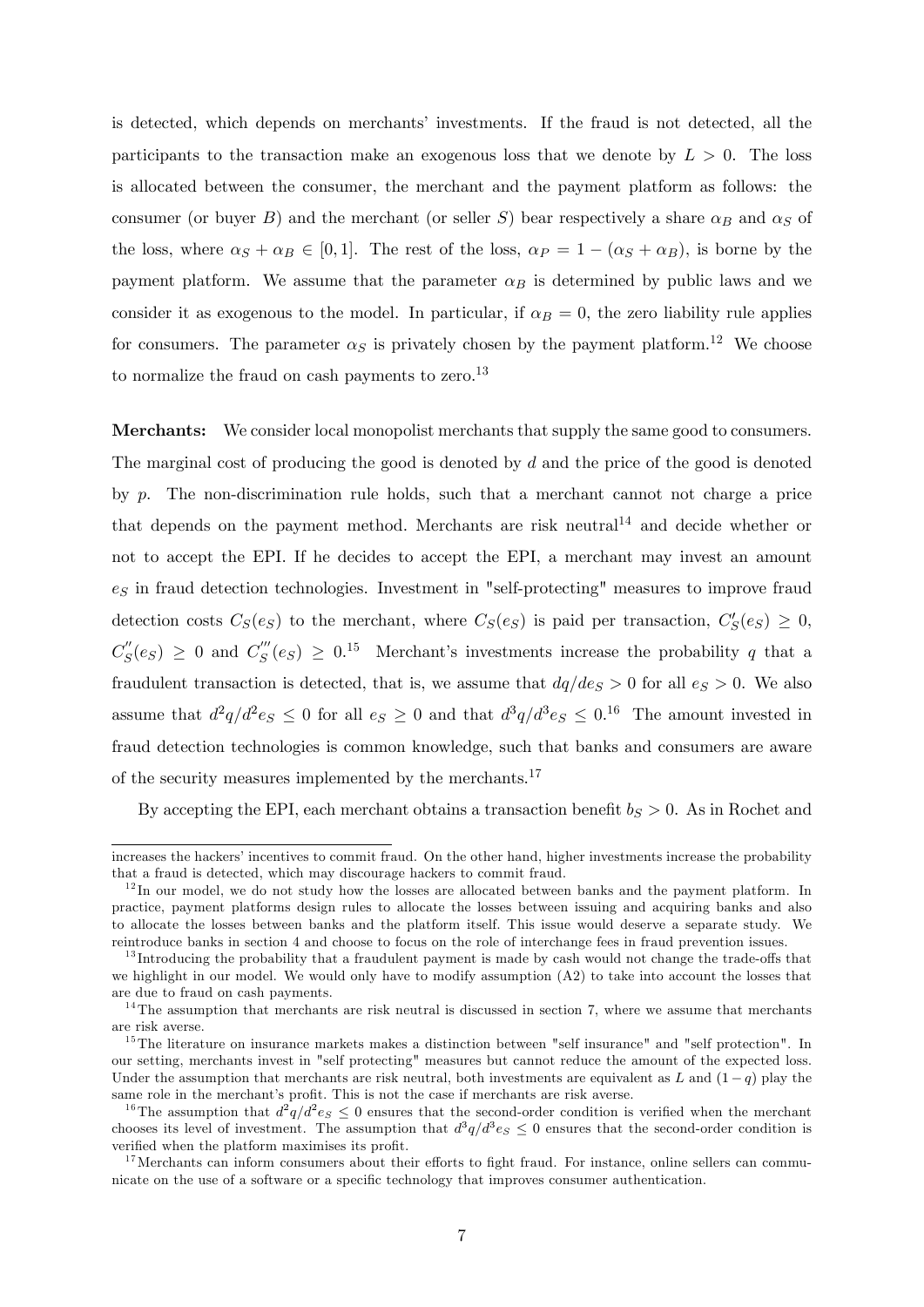Tirole (2003), merchants are heterogenous over their transaction benefit  $b<sub>S</sub>$  which is distributed over  $\left[\underline{b_S}, \overline{b_S}\right]$  according to the probability density  $h_S$  and the cumulative  $H_S$ . We assume that  $h'_{S} \geq 0$  to ensure demand (quasi) concavity. We normalize the benefit of accepting cash to zero. The merchant pays a fee  $m$  to the payment platform each time a consumer pays with the EPI and bears the cost of investing in fraud detection technologies.

**Consumers:** Consumers obtain a surplus  $v > 0$  if they buy the good that is supplied by the merchants. Each consumer is randomly matched to one merchant and may choose between paying cash or paying with the EPI, if the merchant accepts the EPI. We assume that consumers are risk neutral and that they can observe merchants' investment in fraud detection technologies before deciding whether or not to use the EPI.<sup>18</sup>

If he pays with the EPI, the consumer obtains a transaction benefit  $b_B$  which is distributed over  $\left[b_B, \overline{b_B}\right]$  according to the probability density  $h_B$  and the cumulative  $H_B$ . We assume that  $h'_B ">= 0$  for concavity to hold. The consumer pays a fee f to the payment platform, and anticipates that, with some probability  $x(1 - q)$ , he bears a share  $\alpha_B$  of the loss L, because the EPI is fraudulently used without being detected. The benefit of paying cash is normalized to zero. It follows that, if a consumer can choose between cash and the EPI, under the nondiscrimination rule, a consumer wishes to use the EPI if and only if

$$
b_B - f - \alpha_B x (1 - q) L \ge 0,\tag{1}
$$

that is, if his transaction benefit is higher than the cost of the transaction fee and the expected fraud loss.

#### Additional assumptions:

(A1) The hazard rate  $\frac{h_B(x)}{1-H(x)}$  $\frac{R_B(x)}{1 - H_B(x)}$  is increasing.

(A2) In equilibrium, min 
$$
\left\{v - d, \frac{1}{xL\alpha_B}\right\} \ge \frac{h_B(f + \alpha_B(1-q)xL)}{1 - H_B(f + \alpha_B(1-q)xL)}
$$
.

Assumptions (A1) is similar to Wright (2002) and standard in the literature on payment cards. Assumption (A2) ensures that:

<sup>&</sup>lt;sup>18</sup>Our parameter  $\alpha_B$  could be also used to understand the impact of these assumptions. First, assume that consumers are risk averse, and that their utility function takes the form of a constant risk aversion function (CARA). An increase in consumersíaversion for risk implies a reduction of the elasticity of the consumer demand to the fraud prevention effort. An approximation of this effect in our model would be to reduce  $\alpha_B$ . Second, if consumers do not observe the merchants' investments in fraud detection technologies, their demand is inelastic to their investment effort. This situation is captured in our model by setting  $\alpha_B = 0$ . Therefore, more generally,  $\alpha_B$  could be interpreted as a parameter that impacts the consumer's demand sensitivity to the fraud prevention effort.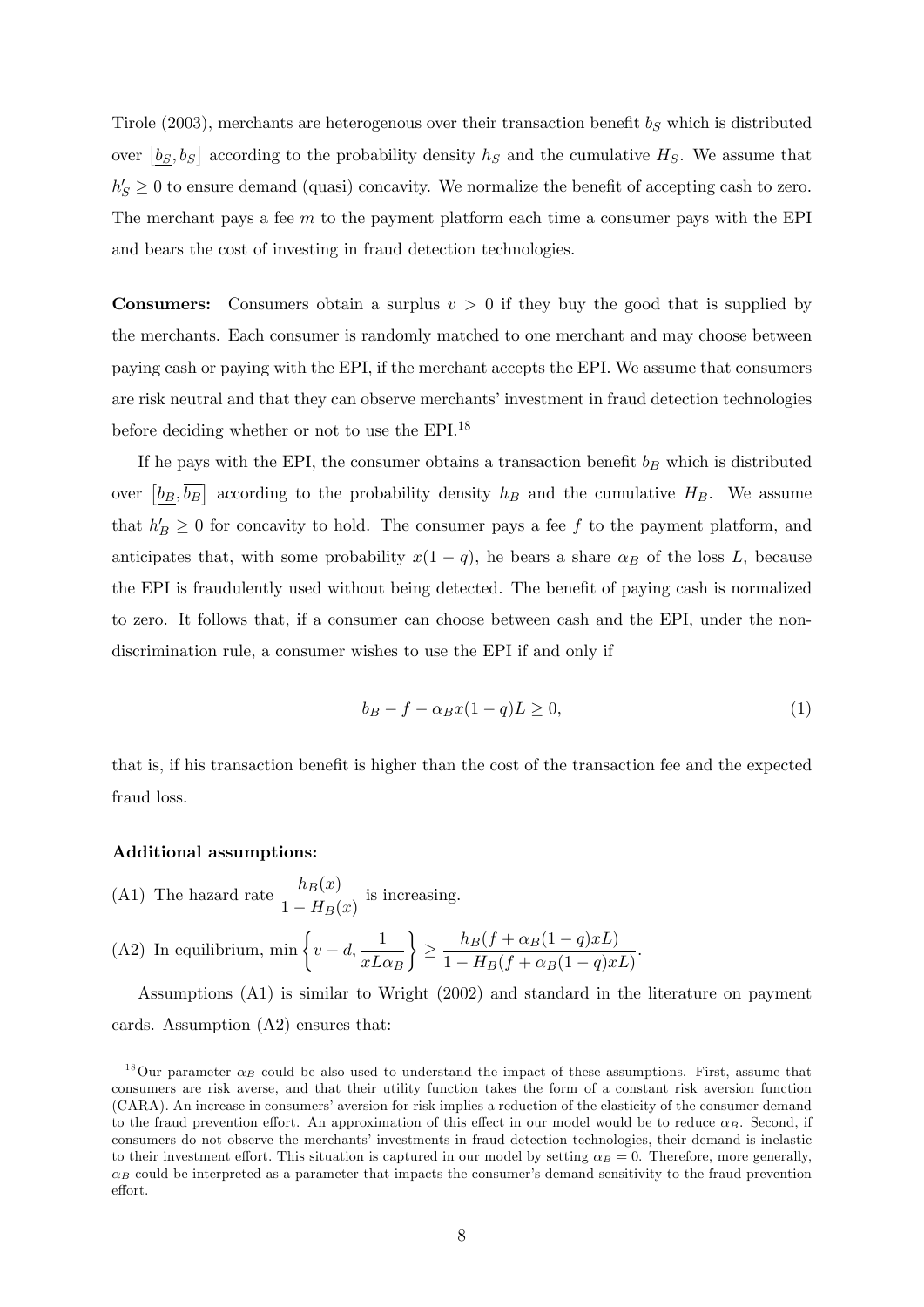(i) consumers obtain a much higher surplus from buying the good that from making a transaction with the Electronic Payment Instrument.<sup>19</sup>

(ii) the amount of the expected share of the fraud loss for consumers is not too high, such that it does not exceed the surplus that consumers obtain from making a transaction.<sup>20</sup>

#### Timing:

The timing of the game is as follows:

- 1. The platform chooses the liability level  $\alpha_S$  and the transaction fees f and m.
- 2. The merchants decide whether or not to accept the EPI and how much to invest in fraud detection technologies. They also choose the price of the good p.
- 3. Each consumer is matched randomly to one merchant. Consumers decide on whether or not to buy the good and how to pay for the good (either by cash or with the EPI).

In the following section, we look for the subgame perfect equilibrium and solve the game by backward induction.

## 4 The equilibrium:

#### 4.1 Stage 3: consumer payment decisions

We start by determining the probability that a consumer wishes to use the EPI. Consider a consumer whose transaction benefit is  $b_B \in \left[b_B, \overline{b_B}\right]$ . This consumer is randomly matched to one merchant, who may or may not accept the EPI. If the merchant accepts the EPI, the consumer chooses his payment method by comparing his expected utility if he pays cash and if he pays with the EPI.

Let us start by the case in which the merchant does not accept the EPI. If the merchant sets  $p \le v$ , the consumer wishes to buy the good by paying cash, as his surplus  $v - p$  is positive. Otherwise, he does not buy the good.

Now consider the case in which the merchant accepts the EPI. If the merchant sets  $p \leq v$ , the consumer wishes to buy the good, as he obtains at least a positive surplus if he pays cash. He decides to use the EPI if his expected utility is higher than if he pays cash. It follows that,

<sup>&</sup>lt;sup>19</sup>Part (i) of Assumption (A2) is standard in the literature (see Wright (2002)). Formally, this corresponds to the Assumption that  $v - d \ge h_B(f + \alpha_B(1 - q)xL)/(1 - H_B(f + \alpha_B(1 - q)xL).$ 

<sup>&</sup>lt;sup>20</sup>Part (ii) of Assumption (A2) is new, as our paper is the first to model the incidence of fraud losses on consumers and merchants' payment choices and platform prices. Formally, this corresponds to the Assumption that:  $(1/xL\alpha_B) \ge h_B(f + \alpha_B(1 - q)xL)/(1 - H_B(f + \alpha_B(1 - q)xL).$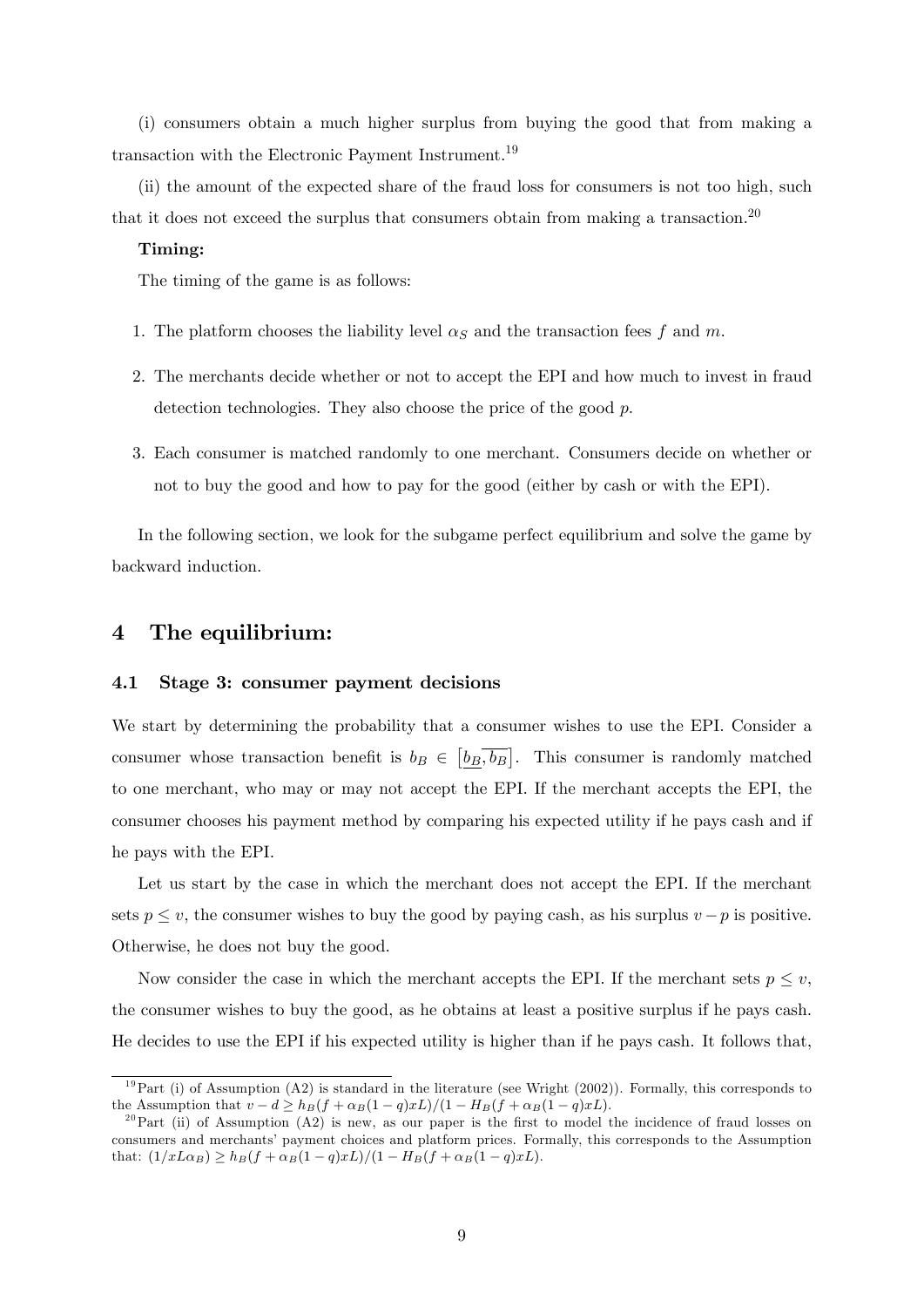if  $p \leq v$ , a consumer wishes to use the EPI if and only if:

$$
v - p + b_B - f - \alpha_B (1 - q)xL \ge v - p,
$$

that is, if and only if

$$
b_B - f - \alpha_B (1 - q) x L \ge 0.
$$

If the merchant sets  $p > v$ , the consumer never uses cash. The consumer buys the good and pays with the EPI if and only if

$$
v - p + b_B - f - \alpha_B (1 - q)xL \ge 0.
$$

We denote by  $D_B$  the probability that a consumer wishes to use the EPI. Considering consumers' heterogeneity, it follows from the previous analysis that

$$
D_B = \begin{cases} 1 - H_B(f + \alpha_B(1 - q)xL) & \text{if } p \le v \\ 1 - H_B(f + \alpha_B(1 - q)xL + p - v) & \text{if } p > v. \end{cases}
$$

Note that the probability that the consumer wishes to use the EPI decreases with the transaction fee, the consumer's liability, the expected amount of fraud loss, but increases with the probability that the fraud is detected.

#### 4.2 Stage 2: EPI acceptance and investments in fraud detection

#### 4.2.1 Prices and card acceptance condition

We now determine the price that is chosen by each merchant, along with the decision to accept the EPI and invest in fraud detection technologies. We start by showing that, because of assumptions  $(A1)$  and  $(A2)$ , the profit of a merchant who accepts the EPI is maximised when he sets a price such that cash-users are not excluded from the market. It follows that merchants who accept the EPI and merchants who do not accept the EPI choose the same price. This enables us to derive the EPI acceptance condition.

**Lemma 1** Each monopolistic merchant maximises its profit by setting  $p^* = v$ .

#### Proof. See Appendix B. ■

We are now able to derive the condition under which a merchant accepts the electronic payment instrument. A merchant accepts the EPI if he makes more profit by doing so, that is if

$$
v - d + D_B(f + \alpha_B(1 - q)xL)(b_S - \alpha_S x(1 - q)L - m - C_S(e_S)) \ge v - d.
$$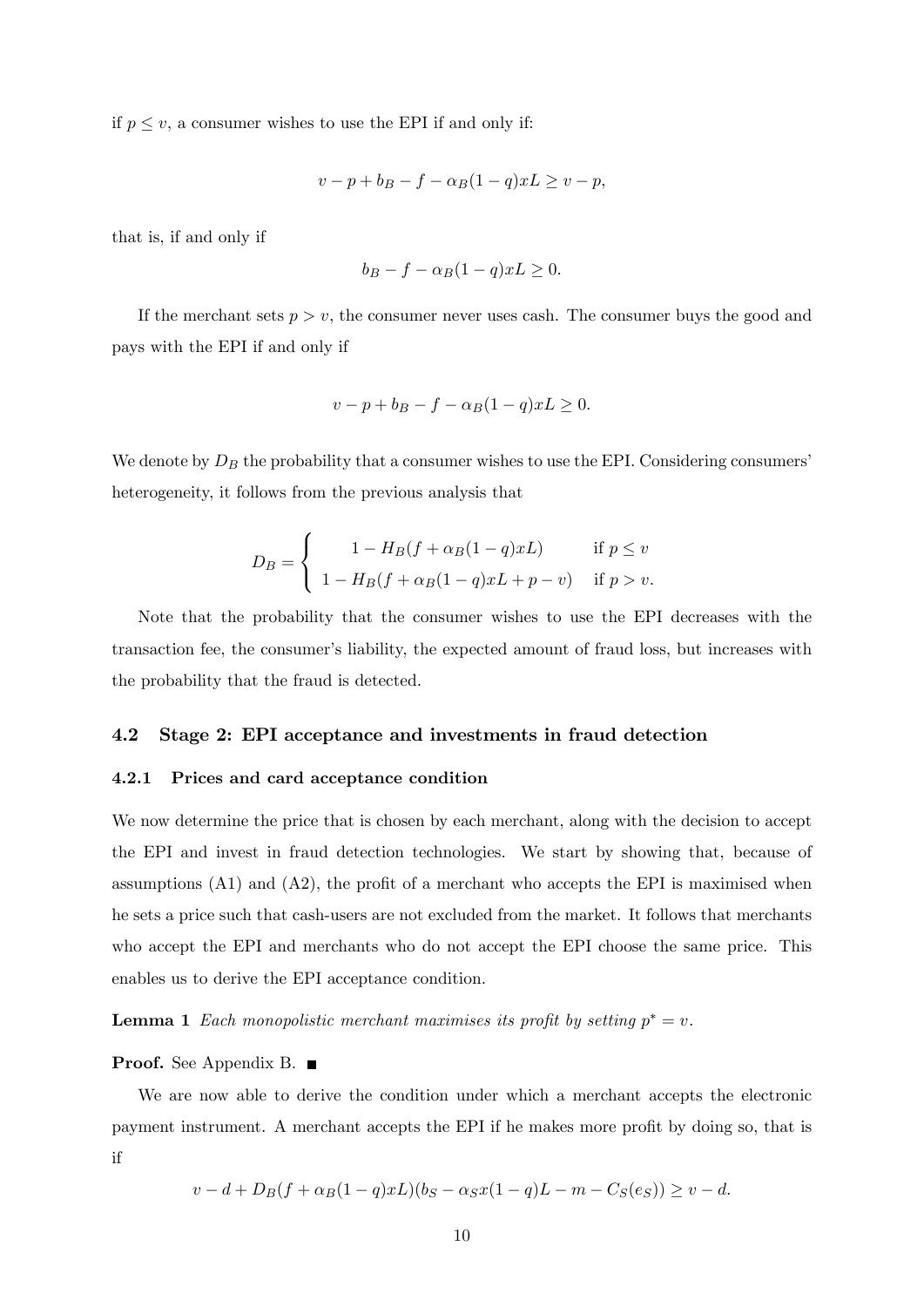Since  $D_B(f + \alpha_B(1 - q)xL) \geq 0$ , this condition is equivalent to

$$
b_S - \alpha_S x (1 - q)L - m - C_S(e_S) \ge 0.
$$
 (2)

Note that a merchant does not accept the EPI if the merchant fee is high or if the amount of the expected fraud loss is high.

#### 4.2.2 Investment in fraud detection technologies

A merchant that accepts the EPI can invest in fraud detection technologies. The amount of investment in fraud detection technologies, which we denote by  $e^*_{\mathcal{S}}$ , maximises the merchant's profit under the constraint that the merchant accepts the EPI.

**Lemma 2** If the merchant fee is not too high, all merchants such that  $b_S \ge b_S(\alpha_S, \alpha_B, x, L, m, f)$ accept the electronic payment instrument, where  $\hat{b_S}(\alpha_S, \alpha_B, x, L, m, f) \in [\underline{b_S}, \overline{b_S}]$ . The profit maximising investment for a merchant who accepts the EPI solves:

$$
\alpha_S x L \frac{dq}{de_S}\Big|_{e_S^*} - C'_S(e_S^*) = [b_S - \alpha_S x (1 - q) L - m - C_S(e_S^*)] \frac{\zeta_B|_{e_S^*}}{e_S^*},\tag{3}
$$

where  $\zeta_B = \frac{-dD_B/de_S}{D_B/de_S}$  $\frac{dD}{dD_B/e_S}$  denotes the elasticity of the consumer's demand to the investment effort.

#### **Proof.** See Appendix C. ■

The merchant chooses its fraud prevention effort so as to equalize the marginal benefits of investments in fraud detection technologies and the marginal cost of investments. The marginal benefits of investments are equal to the marginal gains from lower expected fraud losses (term  $\alpha_S xL(dq/deg)$  in (3)), and to the marginal benefits that are due to an increase in the volume of electronic transactions (term  $[b_S - \alpha_S x(1 - q)L - m - C_S(e_S^*)] (\zeta_B|_{e_S^*}/e_S^*)$  in (3)).

Let us detail each of the two effects that will be referred to as the expected loss effect and the *transaction volume effect*. First, if the merchant invests in fraud detection technologies, this increases the probability that a fraudulent transaction is detected, and therefore, this reduces the amount of the expected loss that he has to bear when he accepts the EPI. The expected loss effect has a positive impact on merchant's investments. Second, if consumers bear a positive share of fraud losses, the probability that a consumer wishes to use the EPI is impacted positively by the merchant's investments, as the expected loss decreases. The transaction volume effect has also a positive impact on merchant's investments.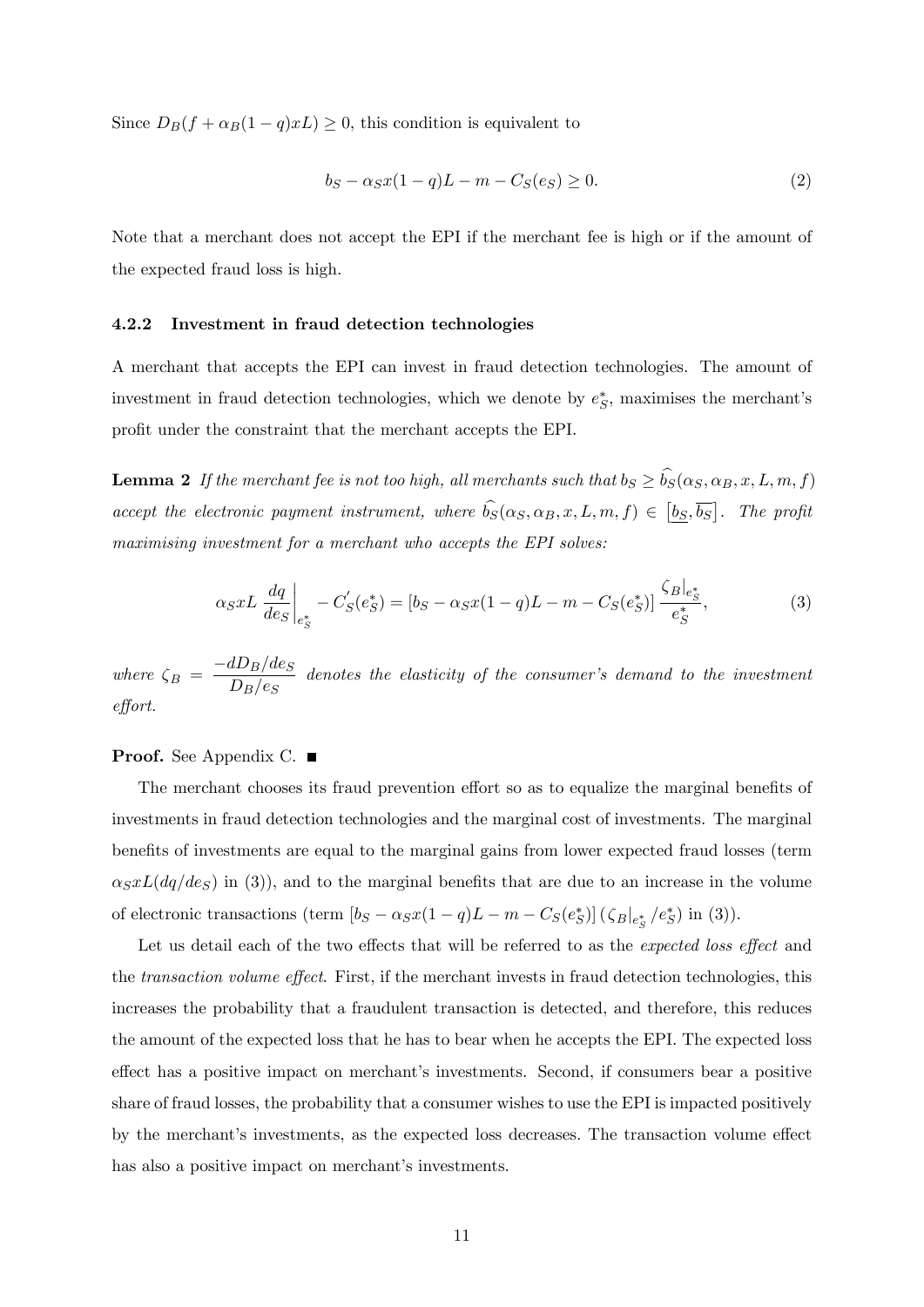Remark that, because of the transaction volume effect (if  $\alpha_B \neq 0$ ), the merchants invest in fraud prevention technologies even if they bear no liability for fraud, that is if  $\alpha_S = 0$ . In two-sided markets, the liability regime is not the only incentive that can be used to encourage merchant investment, as merchants care about the transaction volume, which is related to consumer demand. This effect is not present in the literature on law and economics that we mentioned in section 2.

Note also that merchants exert a positive externality on the payment platform and on consumers if  $\alpha_B \neq 0$ , because their investment in fraud detection technologies reduces the amount of their expected fraud loss.

If  $\alpha_B = 0$ , the zero liability rule applies for consumers. In this case, all merchants who accept the EPI invest the same amount in fraud detection technologies, which is implicitely defined by

$$
\alpha_S x L \left. \frac{dq}{de_S} \right|_{e^*_S} = C'_S(e^*_S). \tag{4}
$$

As investments do not impact consumer demand, the transaction volume effect is null under the zero liability rule. A merchant who obtains a higher transaction benefit does not have higher investment incentives, as the marginal benefits obtained through a higher transaction volume are equal to zero.

#### 4.2.3 Comparative statics

In Lemma 3, we give some comparative statics to explain how a merchant's investment in fraud detection technologies vary with the transaction fees, the liability levels and the benefit that a merchant obtains of being paid with the electronic payment instrument.

**Lemma 3** If  $\alpha_B > 0$ , the merchant's investments in fraud detection technologies increase with the consumer liability, the consumer transaction fee, the merchant's transactional benefit, and the merchant's liability, but they decrease with the merchant fee.

#### **Proof.** See Appendix D. ■

We proved in Lemma 2 that a merchant's investments in fraud detection technologies are chosen such that the marginal benefits are equal to the marginal costs of investments. If the merchant fee increases (resp. if the merchant's transactional benefit increases), all other things being equal, the marginal benefits from investment decrease, because of a reduction of the transaction volume effect. The merchant reacts by reducing its investments in fraud detection technologies.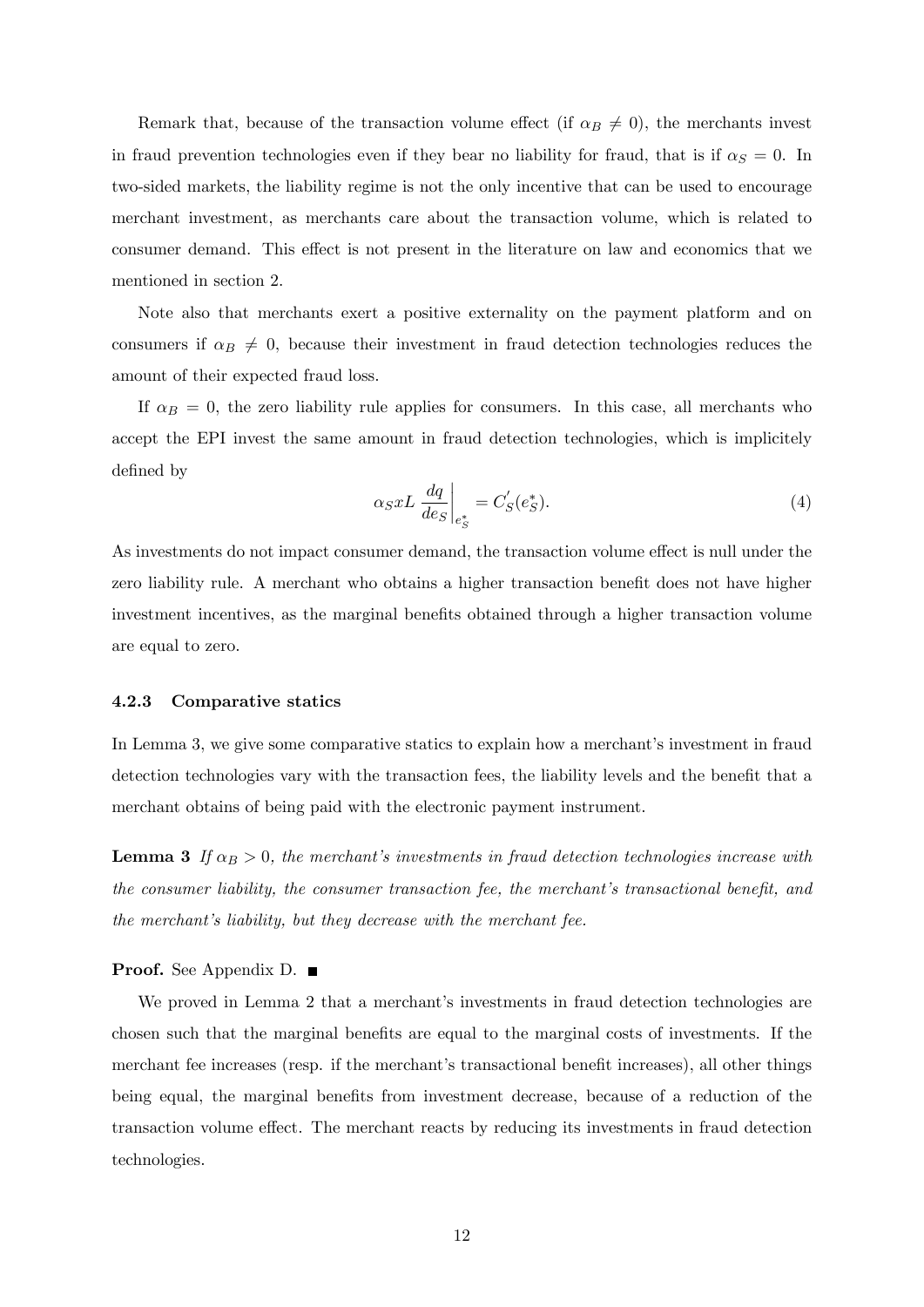If the merchant's liability increases, this increases the expected loss effect, because the merchant has more to save when a fraud is detected, whereas this decreases the transaction volume effect, as the merchant's margin per transaction is reduced. Under Assumption  $(A2)$ , the first effect dominates and the merchant reacts by increasing its investments in fraud detection technologies.

Moreover, if the consumer liability increases or if the consumer fee increases, this increases the transaction volume effect, because the impact of merchant's investments on consumer demand increase. Therefore, the merchant's investments increase.

If the zero liability rule applies, from  $(4)$ , the merchant's investments in fraud detection technologies do not depend on the transaction fees that are chosen by the payment platform. They only depend on the merchant's liability and the expected loss. As when  $\alpha_B > 0$ , they decrease with the merchant's liability and it can be shown that they decrease with the expected fraud loss.

In Lemma 4, we determine how the transaction fees and the liability levels impact the probability that a merchant accepts the electronic payment instrument.

Lemma 4 The probability that a merchant accepts the EPI decreases with the merchant fee, with the consumer fee and with the level of liability that is borne by merchants or by consumers.

#### Proof. See Appendix E. ■

A higher merchant fee lowers the transaction margin that the merchant obtains if he accepts the EPI, whereas it reduces the merchant's incentives to accept the EPI, which is a standard effect in the literature on payment cards. Moreover, in our model, the probability that a merchant accepts the EPI also depends on the consumer fee, because merchants exert a positive externality on consumers when they choose to invest in fraud detection technologies. Indeed, this interaction, which is novel in the literature on payment platforms, arises when  $\alpha_B \neq 0$  and this is specific to our model setting. Finally, a higher consumer fee decreases the probability that a consumer wishes to use the EPI, which reduces the marginal benefits of investing in fraud detection technologies and the benefits of accepting the EPI for the merchant. Therefore, the probability that a merchant accepts the EPI decreases with the consumer fee.

Most importantly, our model is the first to highlight the impact of liability regimes on merchants' acceptance of payment media. We show in Appendix E that the level of liability has an ambiguous impact on merchants' choice to accept the electronic payment instrument. On the one hand, a higher liability level increases the loss in case of a fraudulent use of the EPI, which discourages merchants to accept the EPI. On the other hand, it increases the level of effort made by merchants, which reduces the probability that the EPI is fraudulently used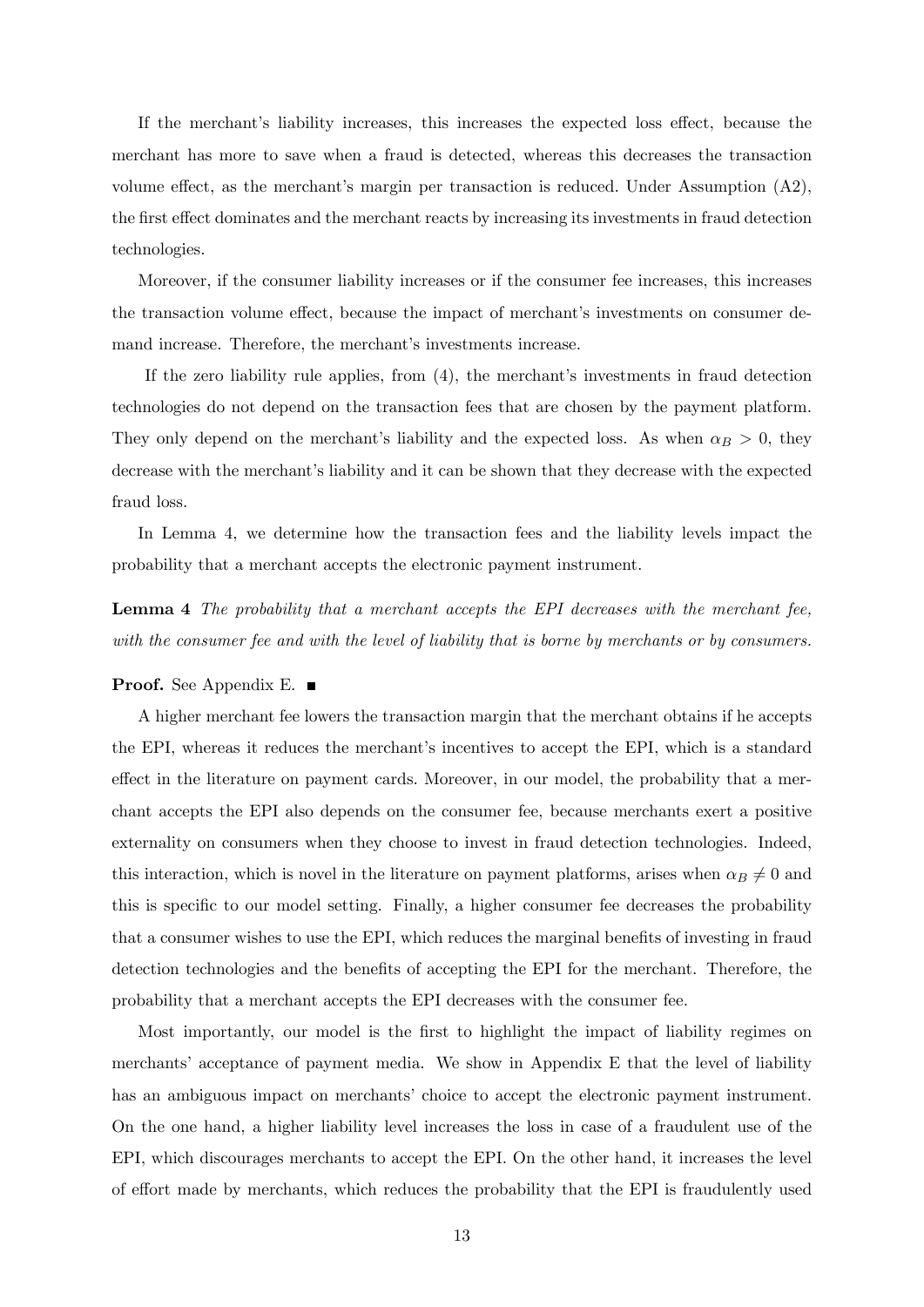- and thus increases the probability that a consumer wishes to use the EPI. From assumption  $(A2)$ , the first effect dominates in our framework, and therefore, the probability that a merchant accepts the EPI decreases with his liability level.

#### 4.3 Stage 1: Prices and liability levels

At the first stage, the payment platform choses the prices that maximise its profit,

$$
\pi_P = (f + m - c)V_P - EL_P,
$$

where  $V_P$  denotes the transaction volume, as follows:

$$
V_P = \int_{\widehat{b_S}}^{\overline{b_s}} h(b_S)(1 - H_B(f + \alpha_B x L(1 - q^*)) db_S,
$$
\n(5)

 $EL_P$  denotes the average expected loss, or:

$$
EL_P = \alpha_P x L \int_{\widehat{b_S}}^{\overline{b_s}} (1 - q^*) h(b_S) (1 - H_B(f + \alpha_B x L(1 - q^*))) db_S,
$$
\n
$$
(6)
$$

and

$$
q^* = q(e^*_S).
$$

If  $\alpha_B = 0$ , as  $q^*$  does not depend on  $b_S$ , we have

$$
EL_P = \alpha_P x L (1 - q^*) V_P. \tag{7}
$$

For all  $\alpha_B \in [0, 1]$ , the transaction volume decreases with the consumer transaction fee and with the merchant fee. While this effect is standard in the literature, another question arises in our framework, that is the impact of the transaction prices and the merchants' liability on the expected fraud loss that is borne by the payment platform.

#### 4.3.1 Variations of the expected loss with the prices

We start by determining how the expected fraud loss is impacted by the choice of transaction fees and by the level of liability that is borne by merchants.

Proposition 1 The expected loss incurred by the payment platform on fraudulent transactions  $(EL_P)$  decreases with the consumer transaction fee and with the level of liability that is borne by merchants. EL<sub>P</sub> decreases with the merchant fee only if the elasticity of the merchant's effort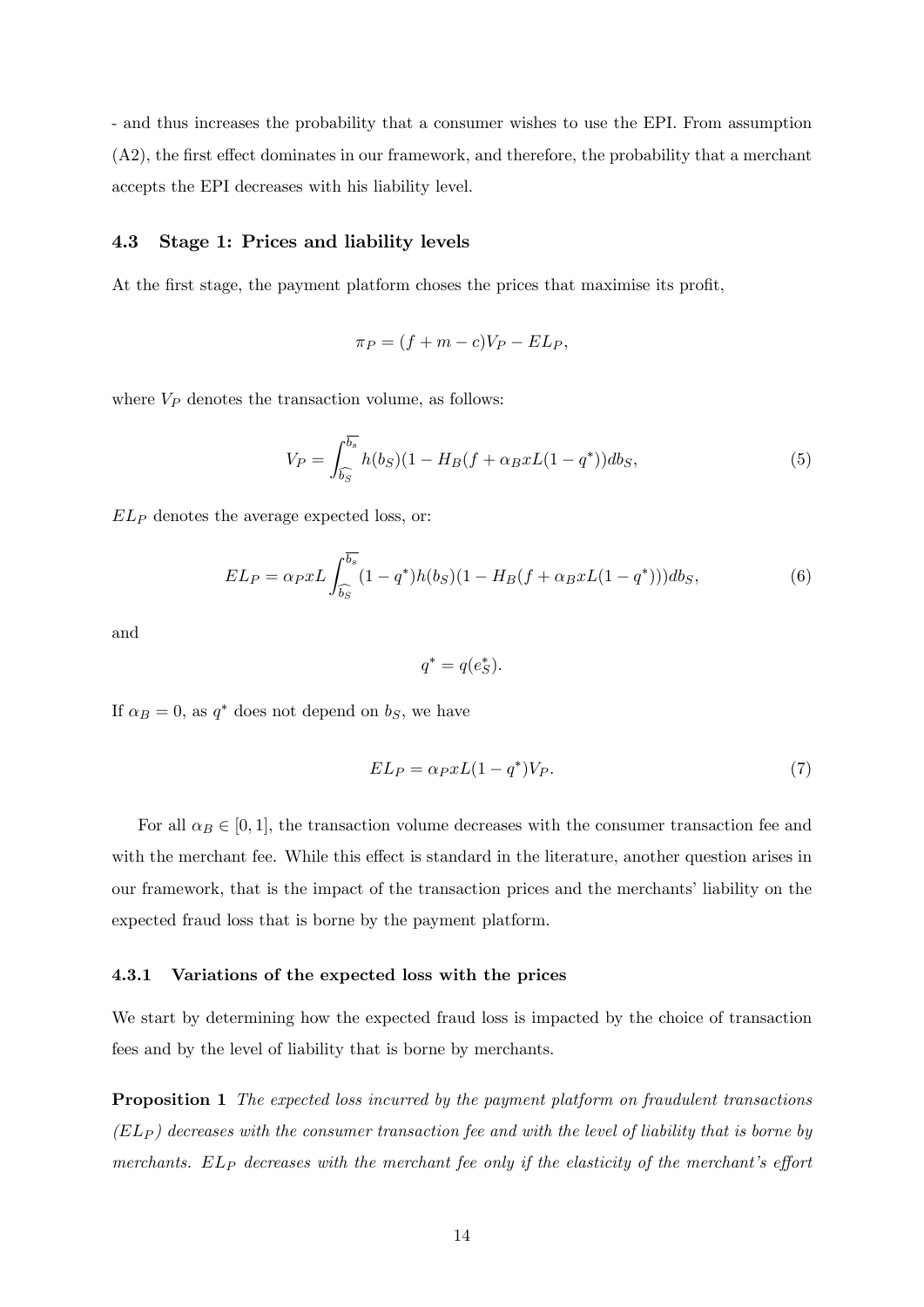to the merchant fee is small or if the elasticity of the merchant's demand to the merchant fee is high.

#### **Proof.** See Appendix F. ■

An increase in the consumer fee decreases the number of merchants who accept the EPI, whereas it increases merchants' investments in fraud detection technologies. It follows that a higher consumer fee decreases the expected loss that is incurred by the payment platform.

Moreover, a higher level of liability for merchants decreases the expected loss that is borne by the payment platform, as it decreases merchants' acceptance of the EPI, whereas it increases merchants' investment in fraud detection technologies.

An increase in the merchant fee has two effects on the expected loss that is incurred by the payment platform. The higher the merchant fee, the lower the number of merchants who accept the EPI, and the lower the transaction volume. This effect reduces the expected loss that is incurred by the payment platform. At the same time, a higher merchant fee decreases the merchantsí investment in fraud detection technologies, which increases the expected loss borne by the payment platform. The impact of an increase in the merchant fee on the expected loss depends on how both effects compensate each other.

#### 4.3.2 The profit maximising price structure under exogenous liability regime

Proposition 2 gives the profit maximising price structure for a given level of merchants' liability.

**Proposition 2** The profit maximising price structure reflects the platform's trade-off between  $b$ alancing profits between both sides of the market and minimizing the expected loss on fraudulent transactions. The total price is implicitely defined by

$$
\frac{f^* + m^* - c}{f^*} = \frac{1}{\varepsilon_B^V(f^*)} + \frac{\partial E L_P/\partial f}{f^* \partial V_P/\partial f},
$$

and the price structure verifies

$$
\frac{f^*}{m^*} = \frac{\frac{1}{\varepsilon_S'(m^*)} + \frac{\partial E L_P/\partial m}{m^* \partial V_P/\partial M}}{\frac{1}{\varepsilon_S'(f^*)} + \frac{\partial E L_P/\partial f}{f^* \partial V_P/\partial f}},
$$

where  $\varepsilon_B^V(f) = -(\partial V_P/\partial f)(f/V_P)$  and  $\varepsilon_S^V(m) = -(\partial V_P/\partial m)(m/V_P)$  denote the elasticity of the transaction volume to the consumer fee and the merchant fee respectively.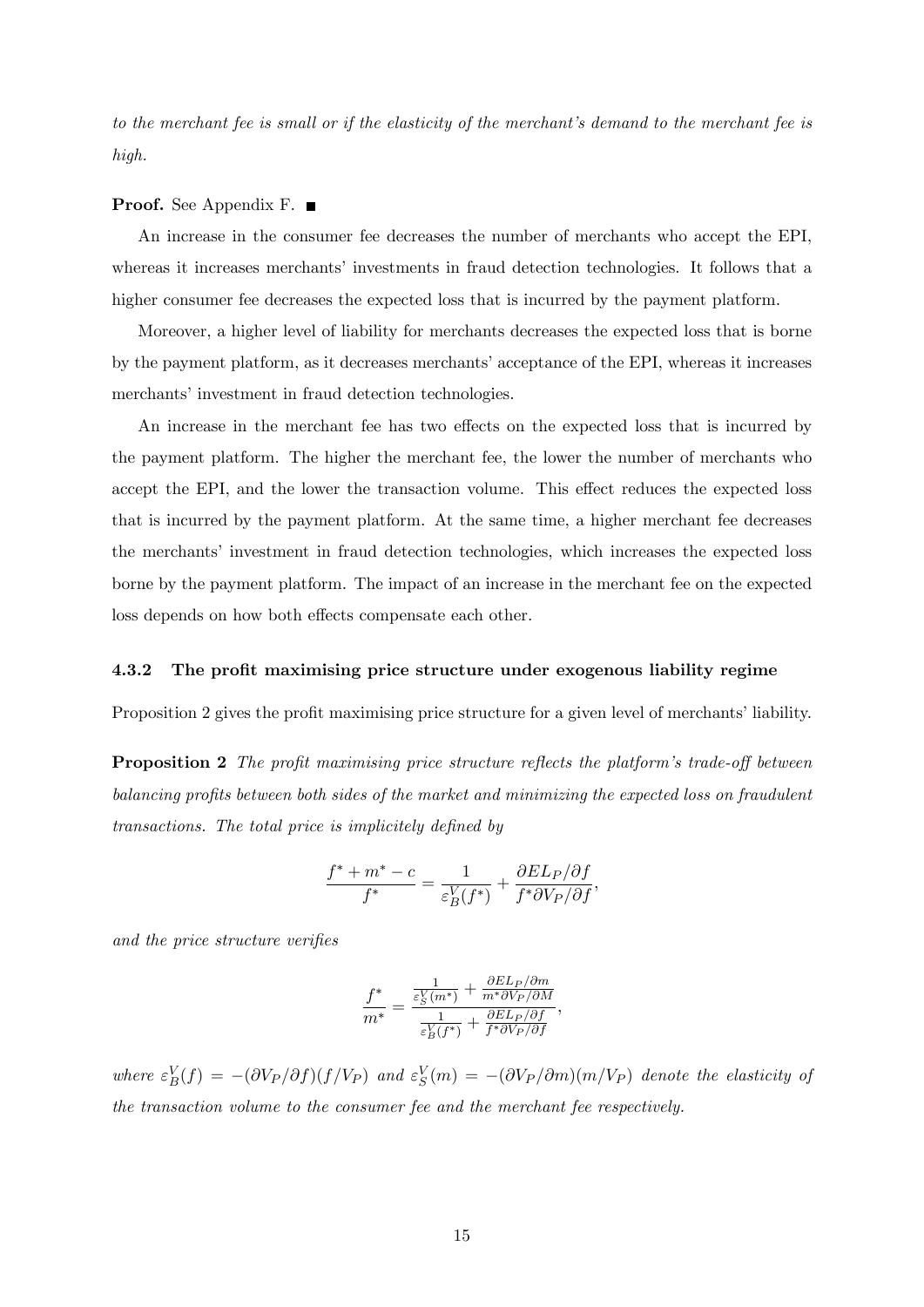**Proof.** We denote by  $M_P = f + m - c$  the payment platform's gross margin. Assume that there is an interior solution. Solving for the first-order conditions of profit maximisation yields

$$
\frac{\partial \pi_P}{\partial f} = M_P \frac{\partial V_P}{\partial f} + V_P - \frac{\partial E L_P}{\partial f} = 0,
$$

and

$$
\frac{\partial \pi_P}{\partial m} = M_P \frac{\partial V_P}{\partial m} + V_P - \frac{\partial EL_P}{\partial m} = 0.
$$

These equations can be rewritten as

$$
\frac{f + m - c}{f} = \frac{-V_P}{f \partial V_P / \partial f} + \frac{\partial E L_P / \partial f}{f \partial V / \partial f},\tag{8}
$$

and

$$
\frac{f+m-c}{m} = \frac{-V_P}{m\partial V_P/\partial m} + \frac{\partial EL_P/\partial m}{m\partial V_P/\partial m}.
$$
\n(9)

Introducing the elasticities  $\varepsilon_B^V(f) = -(\partial V_P/\partial f)(f/V_P)$  and  $\varepsilon_S^V(m) = -(\partial V_P/\partial m)(m/V_P)$  and dividing the first equation by the second equation yields the result of Proposition 2. In Appendix G-A, we show that the second-order conditions of profit maximisation are verified if  $\alpha_B = 0$ and we assume that they hold if  $\alpha_B \neq 0$ .

It is interesting to compare the prices that we find in an interior solution with the prices obtained in the standard two-sided market monopoly pricing formula obtained by Rochet and Tirole (2003). Equations (8) and (9) show that with respect to the standard price structure in two-sided markets, the price structure that we obtain encompasses an additional term that takes into account the platform's trade-off between maximising its profit and minimizing the expected loss on fraudulent transactions.

Notice that if the zero liability rule applies for consumers (that is if  $\alpha_B = 0$ ), from (7), the expected loss only depends on the transaction prices through the transaction volume. It follows that, in this case, the price structure is the same as the one obtained by Rochet and Tirole (2003), that is:

$$
\frac{f}{m} = \frac{\varepsilon_B^V(f)}{\varepsilon_S^V(m)},
$$

and the total price is implicitely defined by:

$$
\frac{f+m-c-(1-\alpha_S)xL(1-q^*)}{f}=\frac{1}{\varepsilon^V_B(f)}.
$$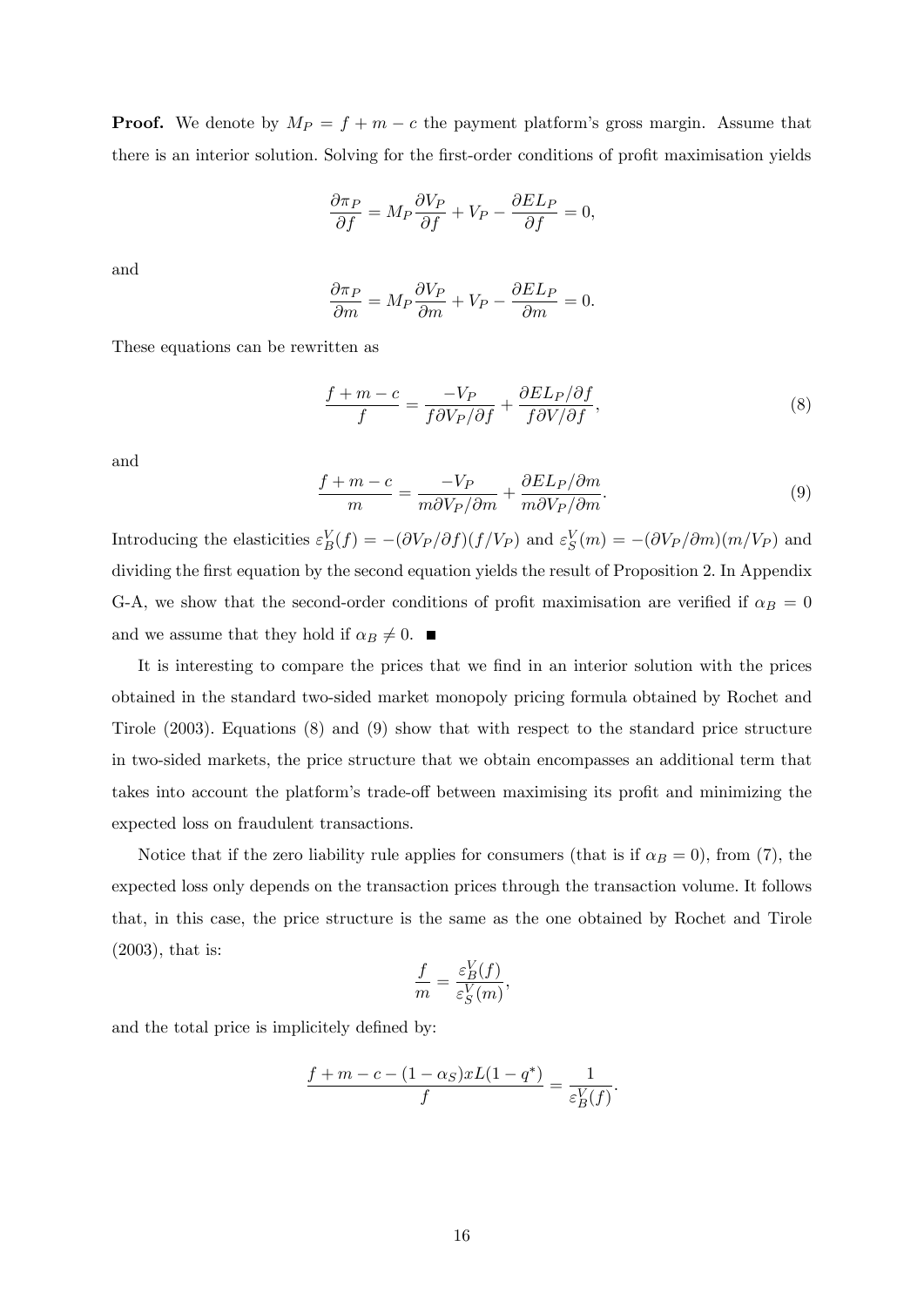#### 4.3.3 An Example under the zero liability rule for consumers

We consider for example the case of uniforms distribution on [0, 1] for  $b_B$  and  $b_S$ , with a cost function  $C_S(e_S) = k_S(e_S)^2/2$ , a detection probability  $q(e_S) = \gamma e_S$ , where  $\gamma > 0$ . We also assume that the zero liability rule applies for consumers. We prove in Appendix H that, if  $\alpha_S > 0$ , the profit maximising transaction fees are

$$
m^* = \frac{1}{3}(1 + c + xL(1 - 3\alpha_S)) + \frac{k_S}{3\alpha_S}(-1 + 2\alpha_S)(e_S^*)^2,
$$
\n(10)

and

$$
f^* = \frac{1}{3}(1 + c + xL) - \frac{k_S}{6\alpha_S} (2 - \alpha_S) (e^*_S)^2,
$$
\n(11)

where  $e^*_{\mathcal{S}} = \alpha_{\mathcal{S}} x \gamma L / k_{\mathcal{S}}$ . From (10) and (11), the consumer fee is higher than the merchant fee if  $\alpha_S \neq 0$ , as we have

$$
f - m = \alpha_S x L (1 - q^*) + \frac{k_S}{2} (e_S^*)^2 \ge 0.
$$
 (12)

If the demands are uniform and symmetric, in Rochet and Tirole  $(2003)$ 's model, the profit maximising transaction fees are such that  $f = m$ . Equation (12) shows that, if  $\alpha_S > 0$ , the payment platform tends to lower the merchant fee to provide merchants with incentives to invest in fraud detection technologies. The price structure changes in favor of merchants. This is not necessarily the case if demands are not symmetric, or if  $\alpha_B \neq 0$ . If the zero liability rule does not apply for consumers, the payment platform can use the transaction prices on both sides of the market to encourage merchants to invest in fraud detection technologies, because of the transaction volume effect that we highlighted in Lemma 2.

#### 4.3.4 The profit maximising level of liability

We proceed by assuming that the payment platform has the opportunity to choose the merchant's level of liability at the same stage as the transaction prices. Thus, we start by determining how the merchant's level of liability impacts the plaform's profit. We know from Proposition 1 that the expected loss that is borne by the payment platform decreases with the level of liability borne by merchants. It remains to study how the level of liability borne by merchants impacts the transaction volume. We have

$$
\frac{\partial V_P}{\partial \alpha_S} = \underbrace{\frac{-\partial \hat{b_S}}{\partial \alpha_S} h_S(\hat{b_S}) (1 - H_B(f + \alpha_B x L(1 - q^*)))}_{\text{Term I}} + \underbrace{\int_{\widehat{b_S}}^{\overline{b_s}} h_S(b_S) \frac{\partial D_B(f + \alpha_B x L(1 - q^*))}{\partial \alpha_S} db_S}_{\text{Term II}}.
$$
\n(13)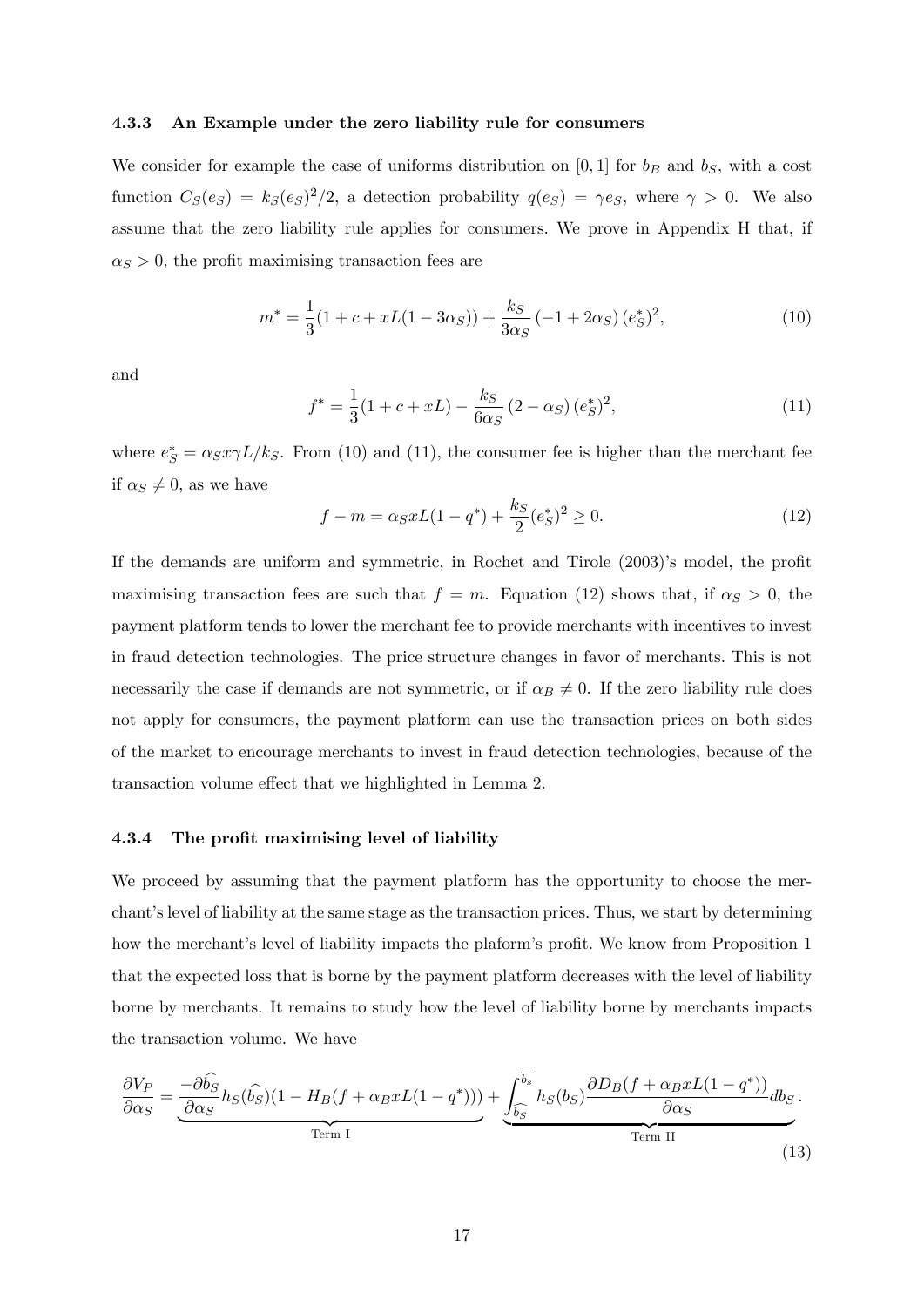The first term of  $(13)$  is negative. It reflects the fact that fewer merchants accept the EPI when the level of liability that is borne by merchants increases. The second term of (13) is positive. It shows that more consumers wish to pay with the EPI when merchants invest in fraud detection technologies. It follows that a higher level of liability for merchants has an ambiguous impact on the transaction volume. Note that if the elasticity of the merchants' demand to their liability level is small (that is, if term I is small), the transaction volume may increase with the merchants level of liability. Moreover, if the zero liability rule applies for consumers, the second term of (13) is null, and the transaction volume decreases with the merchant's level of liability. Proposition 3 gives the profit maximising level of liability for merchants.

Proposition 3 A monopolistic payment platform chooses a level of liability for merchants that reflects a trade-off between minimizing the expected loss on fraudulent transactions and maximising the transaction volume. The interior solution for the profit maximising level of liability for merchants solves

$$
(f^* + m^* - c) \left. \frac{\partial V_P}{\partial \alpha_S} \right|_{(f^*, m^*)} = \left. \frac{\partial E L_P}{\partial \alpha_S} \right|_{(f^*, m^*)},
$$

where  $(f^*, m^*)$  denote the profit-maximizing prices of Proposition 1. If the transaction volume increases with the liability level that is borne by merchants, there is a corner solution such that the payment platform lets the merchants bear all the losses.

**Proof.** The payment platform chooses the level of liability that maximises its profit. Solving for the first-order condition of profit maximisation yields

$$
\frac{\partial \pi_P}{\partial \alpha_S} = (f + m - c) \frac{\partial V_P}{\partial \alpha_S} - \frac{\partial E L_P}{\partial \alpha_S}.
$$

In an interior solution, we have

$$
(f+m-c)\frac{\partial V_P}{\partial \alpha_S} = \frac{\partial EL_P}{\partial \alpha_S}.
$$

From Proposition 1, we know that the expected loss decreases with the level of liability that is borne by merchants. It follows that, if the transaction volume increases with the level of liability borne by merchants, the profit maximising liability level is a corner solution, with the merchants bearing the maximum share of the loss.

In Appendix G-B, we show that the second-order conditions of profit maximisation are verified if  $\alpha_B = 0$ , and we assume that they hold if  $\alpha_B \neq 0$ .

Proposition 3 shows that the payment platform has an incentive to share the losses on fraudulent transactions with the merchants, as this encourages merchants to accept the electronic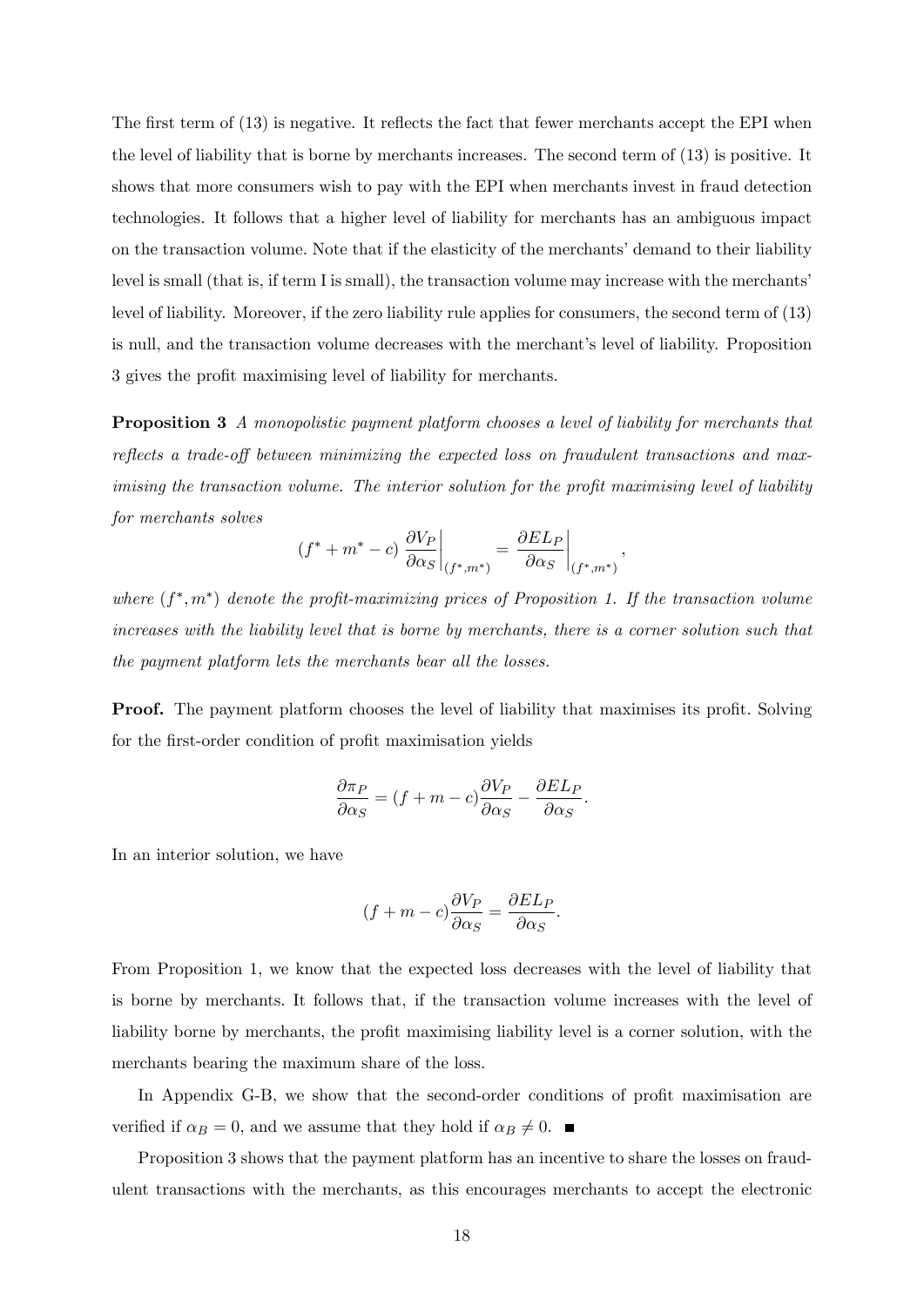payment instrument, unless merchantsí demand is inelastic to the level of liability. However, the choice of a liability regime is also a means for the payment platform to extract rents from merchants if the elasticity of the merchants' demand to the liability level is small.

Proposition 4 explains how fraud losses are allocated by a profit maximising monopolistic plaform under the zero liability rule for consumers.

Proposition 4 Under the zero liability rule for consumers, if the detection probability is strictly increasing with  $\alpha_S$ , the platform lets the merchants bear the maximum share of fraud losses.

#### Proof. See Appendix G-B. ■

Under the zero liability rule for consumers, the payment platform chooses a level of liability that maximises the probability of fraud detection, if there is an interior solution (See Appendix G-B). However, under our assumptions, the probability to detect a fraudulent transaction is strictly increasing with the merchants' investment effort. Since the merchants' effort is strictly increasing with their share of fraud losses,  $\alpha_{\rm S}$ , the probability of fraud detection is strictly increasing with  $\alpha_S$ . Therefore, in our model, there is a corner solution under the zero liability rule, such that the payment platform lets the merchants bear all the losses. This result does not hold if the merchants' effort vary non monotonically with  $\alpha_S$ .

In our example with uniform distributions and quadratic cost functions, the transaction fees under full merchant liability  $(\alpha_S = 1)$  are  $f^* = (1 + c + xL - (x\gamma L)^2/2k_S)/3$  and  $m^* =$  $(1 + c - 2xL + (x\gamma L)^2/k_S)/3$ . The total price is  $f^* + m^* = 2(1 + c - xL)/3 + (x\gamma L)^2/6k_S$ , and the price difference is  $f^* - m^* = (xL - (x\gamma L)^2/2k_S)/3$ . Even if consumers bear zero liability for fraud, they pay a share of fraud losses through the transaction fees, which is not explicitely defined through a liability regime. This example also shows how transaction prices vary with the fraud rate. If  $\alpha_S = 1$ , from (10) and (11), we have

$$
\left. \frac{\partial m^*}{\partial x} \right|_{\alpha_S = 1} = \frac{-2L}{3} (1 - q^*) \le 0,
$$

and

$$
\left. \frac{\partial f^*}{\partial x} \right|_{\alpha_S = 1} = \frac{L}{3} (1 - q^*) \ge 0.
$$

The merchant fee decreases with the fraud rate in our example when the merchants' share of fraud losses is high, whereas the consumer fee increases with the fraud rate. The total price decreases with the cost of fraud<sup>21</sup>, whereas the distortion in the price structure increases with

<sup>&</sup>lt;sup>21</sup>Indeed, we have  $\partial(f^* + m^*)/\partial x = (-2L/3)(1 - q^*/2) < 0$ .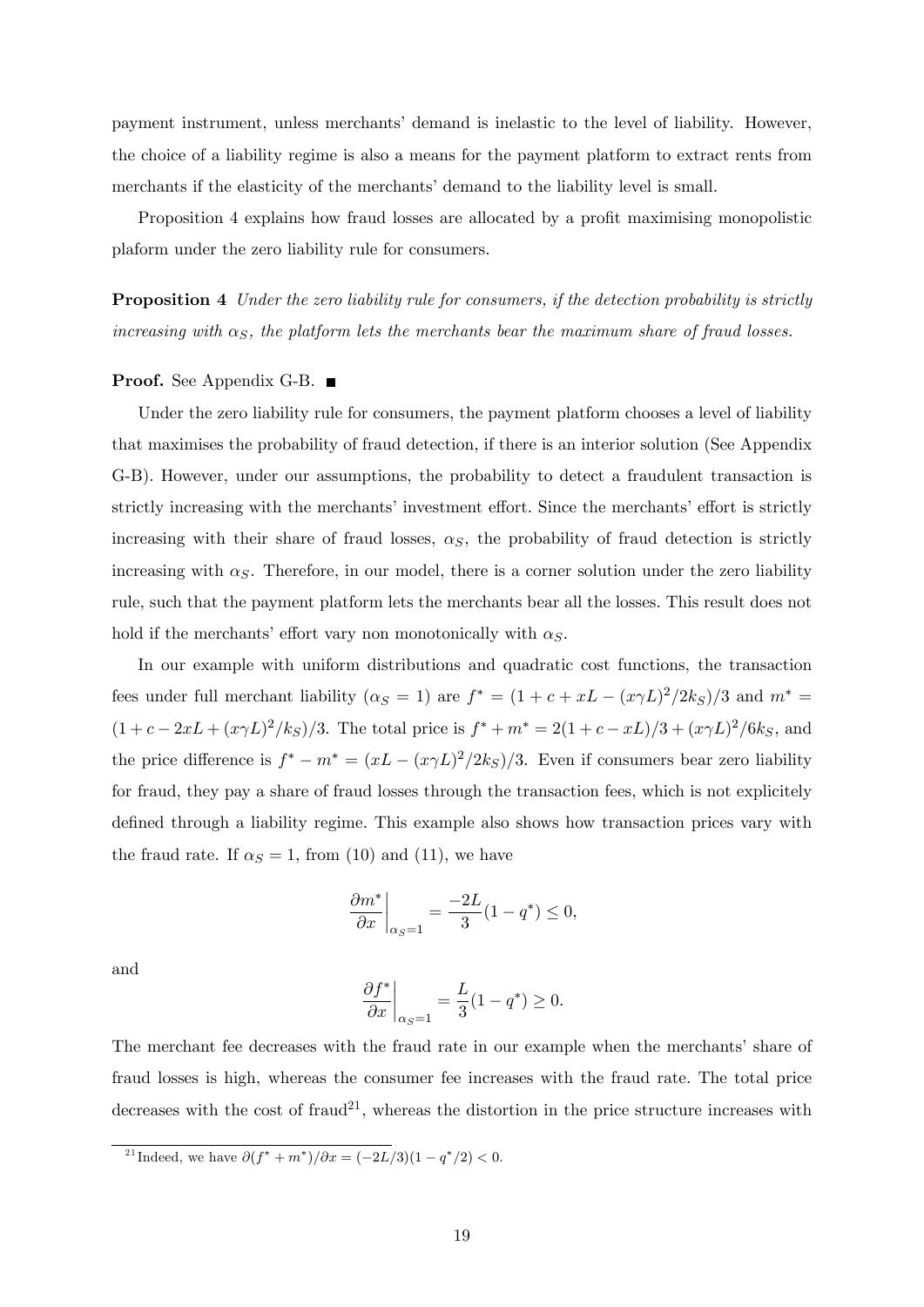the fraud rate and the fraud losses. Proposition 5 shows that this result is very general under the zero liability rule for consumers.

**Proposition 5** Under the zero liability rule, if the detection probability is strictly increasing with  $\alpha_{\rm S}$ , the merchant fee and the consumer fee vary in opposite directions with the fraud rate.

Proof. See Appendix G-C. ■

## 5 Welfare maximising liability levels

To study welfare maximizing liability levels, we assume that the merchant's level of liability is decided by a social planner at the first stage, who maximises the sum of the platform's proÖt, the consumer surplus and the merchant surplus. Then, the payment platform chooses the transaction fees at the following stage. Our aim is to compare the profit maximising level of liability for merchants, which is chosen by the payment platform, to the welfare maximising level of liability for merchants.

## 5.1 The welfare maximising liability level under the zero liability rule for consumers

We start by analyzing the simple case in which consumers bear zero liability on fraudulent transactions. For this purpose, we need to determine how the liability level borne by merchants impacts the transaction fees that are chosen by the payment platform.

Lemma 5 If the zero liability rule applies for consumers, the transaction fees chosen by the payment platform decrease with the level of liability that is borne by merchants.

#### Proof. See Appendix I. ■

A higher level of liability for merchants provides the payment platform with incentives to lower its prices on both sides of the market, if the zero liability rule applies for consumers. The payment platform's pricing strategy reflects a trade-off between increasing its margin and increasing the transaction volume. A higher level of liability for merchants has two effects on this trade-off. First, it decreases the expected loss on fraudulent transactions, which amounts to a reduction of the platform's marginal cost. The platform bears a lower share of fraud losses, while merchants obtain higher investment incentives. This marginal cost reduction increases the platformís incentives to lower its prices. Second, a higher level of liability for merchants reduces the transaction volume, as fewer merchants adopt the electronic payment instrument, which reduces the platform's incentives to increase its prices. Therefore, when the level of liability for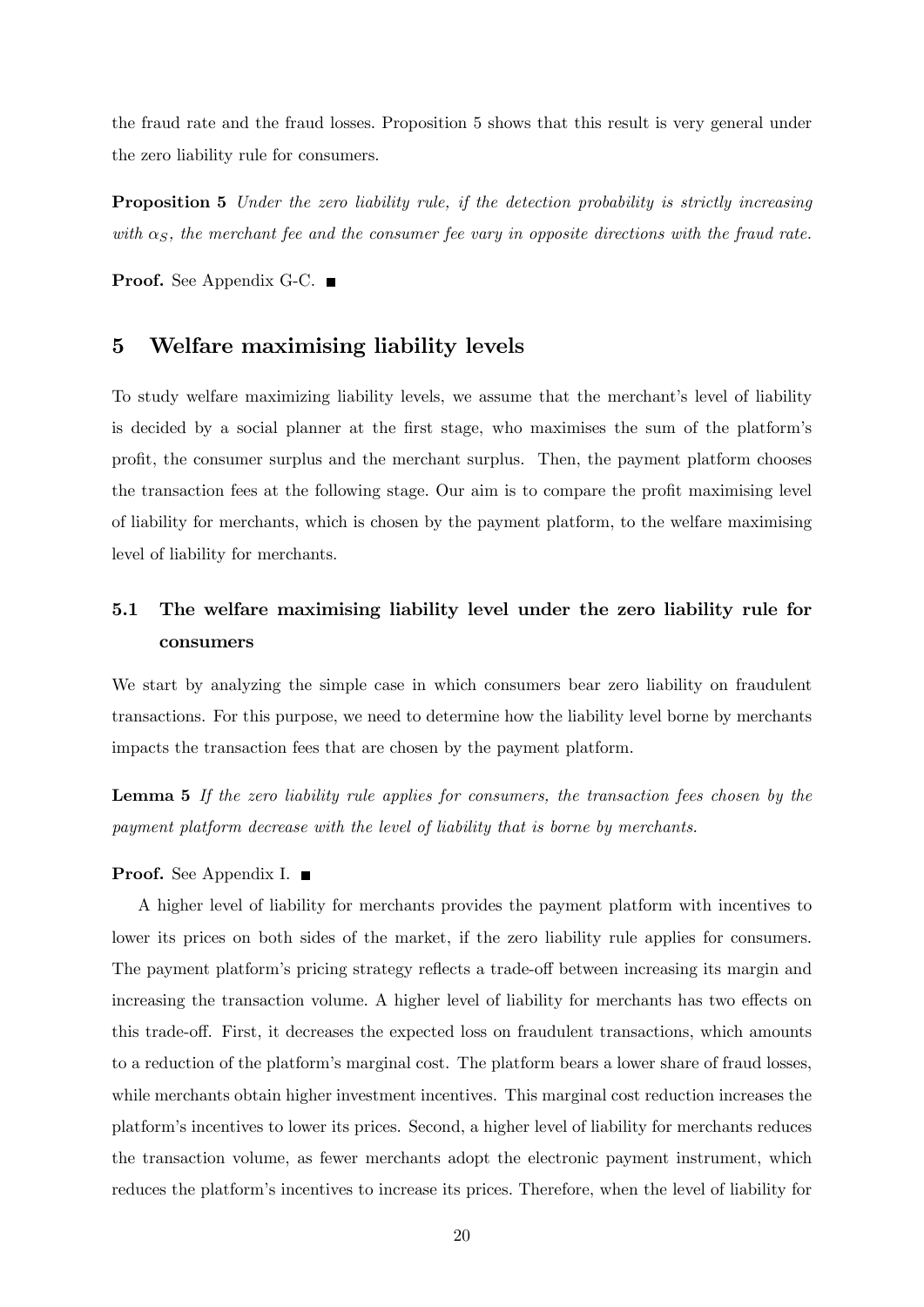merchants increases, the transaction fees paid by consumers and merchants fall. The payment platform loses some rents on both sides of the market, but this loss is compensated by higher rent extraction through the liability regime, which provides merchants with higher investment incentives.

We are now able to compare the profit maximising level of liability and the welfare maximising level of liability for merchants if consumers do not bear any liability for fraudulent transactions. We assume that social welfare is a concave function of the transaction fees. $22$ 

**Proposition 6** Under the zero liability rule for consumers, if social welfare is a concave function of  $\alpha_S$ , the profit maximising level of liability for merchants is lower than (or equal to) the welfare maximising level of liability.

#### **Proof.** See Appendix J-B. ■

**Corollary 1** If the detection probability is strictly increasing in  $\alpha_S$ , the profit maximizing and the welfare maximizing levels of liability are equal under the zero liability rule for consumers.

We showed in Lemma 5 that the transaction fees paid by the users decrease with the level of liability that is borne by merchants. A direct consequence of Lemma 5 is that consumer and merchant surplus increase when merchants' liability increase. It follows that, from the point of view of total user surplus maximisation, it is socially optimal to let the merchants bear the maximum liability on fraudulent transactions. However, if the regulator takes into account the payment platform's profit, the welfare maximising level of liability for merchants is not necessarily equal to one, except if consumers are held liable for fraud.

The payment platform does not place enough liability on merchants to maximise social welfare, except in the case where it is maximises its profit by letting the merchants bear the maximum liability on fraudulent transactions. This is because the payment platform internalizes imperfectly the impact of the liability regimes on consumer and merchant surplus. In our model, since our assumptions imply that the detection probability is strictly increasing with  $\alpha_S$ , the platform lets the merchant bear all the liability for fraud under the zero liability rule. Therefore, in this case, the welfare maximising level of liability is equal to the profit maximising level of liability. However, the welfare maximising level of liability could be strictly higher than the profit maximising level of liability if the merchants' effort could vary non monotonically with

<sup>&</sup>lt;sup>22</sup>W is concave in  $\alpha_S$  for instance if  $b_S$  and  $b_B$  are uniformely distributed on [0,1] under some assumptions about the cost of fraud prevention and the sensitivity of the detection probability which are precised in Appendix J. In general, it is possible to prove that  $\pi_P$  is concave in  $\alpha_S$ , however, the total user surplus is not necessarily concave in  $\alpha_S$ .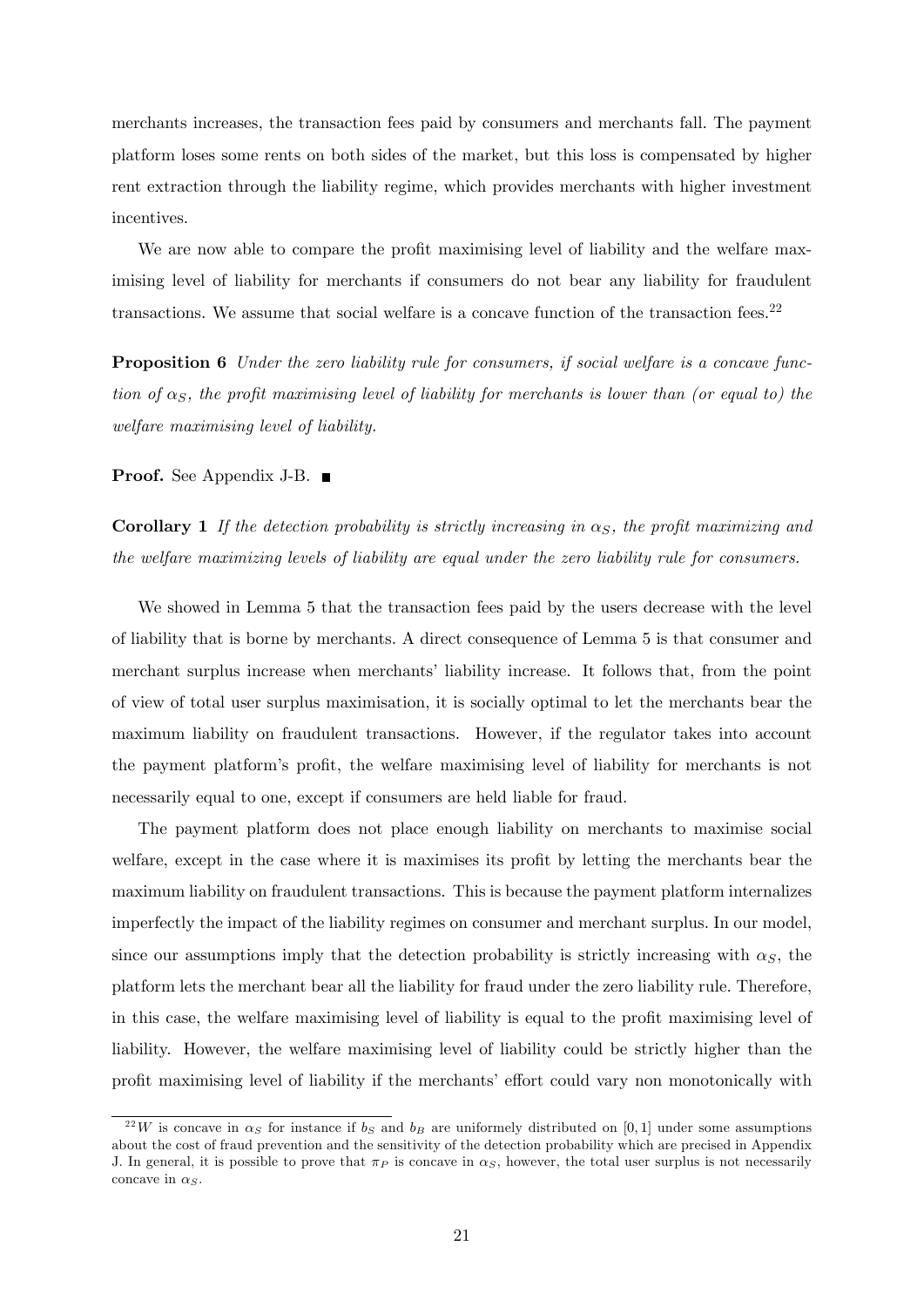the share of fraud losses (that is, if Assumption A2 was lifted). Our result is also driven by the assumption that the probability to detect a fraudulent transaction only depends on merchantsí investment. In section 6, we prove that the prices may increase with the level of liability borne by merchants if the investments are shared between the payment platform and the merchants.

## 5.2 The welfare maximising level of liability if consumers bear some liability for fraud

If consumers bear some liability for fraud, the plaform's prices do not necessarily decrease with the level of liability borne by merchants. The platform can now use the transaction fees to impact merchants' incentives to invest in fraud detection technologies.

## 6 Platformís investments under the zero liability rule for consumers

We analyze if our welfare result under the zero liability rule holds in an extension of the model that allows the payment platform to invest an amount  $e_P$  in fraud detection technologies. The platform incurs a cost  $C_P(e_P)$  per transaction, where  $C_P$  is a convex cost function. The probability to detect a fraudulent transaction, which we now denote by  $q(e_S, e_P)$ , increases with the platform's investments, that is  $\partial q/\partial e_P \geq 0$ . The platform chooses its level of investment at the same stage as the prices, and merchants are able to observe this decision before deciding whether or not to accept the electronic payment instrument. In a supplementary note, which is available upon authors' request, we show that the welfare result obtained under the zero liability rule does not hold when the platform's investments are taken into account.<sup>23</sup> In this situation, the prices chosen by the payment platform do not necessarily decrease with the level of liability borne by merchants.

The intuition of this result is the following. The platform now trades off between providing merchants with incentives to invest in fraud detection technologies and choosing to make itself the fraud prevention effort. The result of this trade-off is impacted by the relative cost of investment for the platform and the merchants, and by the fact that their technological choices may be either independent or may influence each other.

 $^{23}$ Except in the case where the platform's cost function is linear and if the detection probability is linear in the platform's investment effort.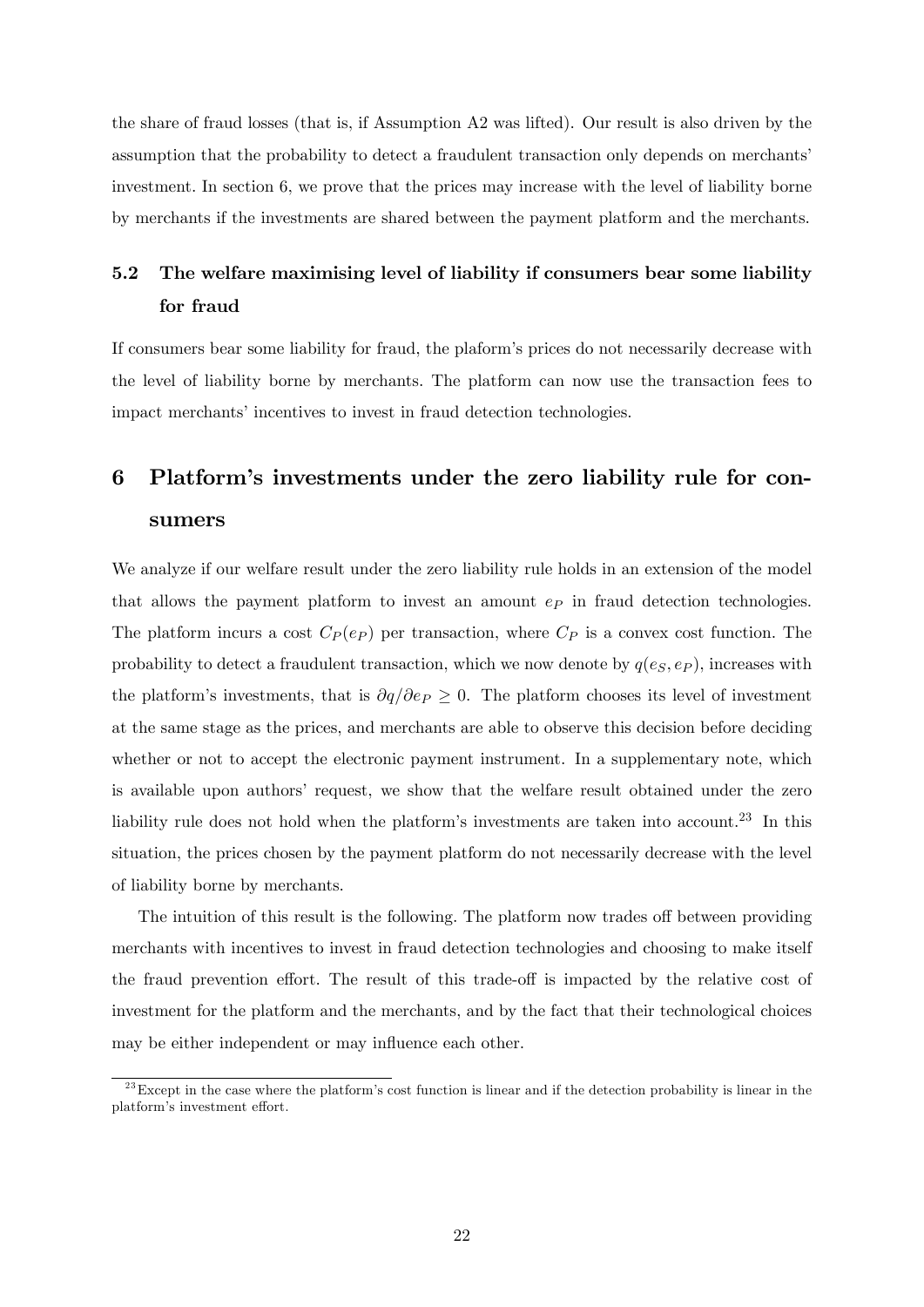#### 6.1 An example with independent investments

We start by analyzing the case in which the merchants' investments and the platform's investment are independent. This case can be illustrated by assuming for instance that  $q(e_S, e_P)$  is linear and separable in  $e<sub>S</sub>$  and  $e<sub>P</sub>$ , that is

$$
q(e_S, e_P) = de_S + he_P,
$$

where  $d \geq 0$  and  $h \geq 0$ . To understand better the impact of the platform's investments on our welfare result under the zero liability rule for consumers, we specify quadratic investment cost functions for the merchants and the platform, such that  $C_S(e_S) = k_S(e_S)^2/2$  and  $C_P(e_P) =$  $k_P (e_P)^2/2$ , where  $k_S > 0$  and  $k_P > 0$ . We also assume uniform distributions on [0, 1] for  $b_S$  and  $b_B$ . Under these assumptions, at the equilibrium of stage 2, each merchant invests an amount  $e^*_S = dLpx\alpha_S/k_S$  in fraud detection technologies. At stage 1, if  $\alpha_S > 0$ , the prices chosen by the platform are

$$
f^* = \frac{1}{3} (1 + c + Lx) - \frac{k_P}{6} (e_P^*)^2 - \frac{k_S}{6} (e_S^*)^2 \frac{2 - \alpha_S}{\alpha_S},
$$
  

$$
m^* = \frac{1}{3} (1 + c + Lx(1 - 3\alpha_S)) - \frac{k_P}{6} (e_P^*)^2 (1 - 6\alpha_S) + \frac{k_S}{3} (e_S^*)^2 \frac{2\alpha_S - 1}{\alpha_S},
$$

where  $(e_P)^* = hLp/k_P$  denotes the profit maximising investment of the platform.<sup>24</sup> This illustration shows that the consumer fee is not necessarily higher than the merchant fee, unlike our previous example with uniform distributions under the zero liability rule. We have

$$
\frac{\partial f^*}{\partial \alpha_S} = \frac{-d^2 L^2 x^2 (1 - \alpha_S)}{3k_S},\tag{14}
$$

and

$$
\frac{\partial m^*}{\partial \alpha_S} = -Lx + \frac{(xL)^2}{3k_P k_S} \left[ -d^2 k_P (4\alpha_S - 1) + 3h^2 k_S \right]. \tag{15}
$$

From (14), the consumer fee decreases with the level of liability borne by merchants, whereas from (15), the merchant fee increases with the level of liability borne by merchants if the investment cost of the platform is sufficiently low and if the platform's contribution to increase the detection probability is high enough (through the parameter  $h$ ). This result can be explained as follows. A higher level of liability for merchants has two effects on the platform's incentives to invest in fraud detection technologies. First, it decreases merchants' acceptance, which reduces

<sup>&</sup>lt;sup>24</sup>If  $e_P^* = 0$ , we obtain the prices of our previous example, which did not take into account the platform's investments (See (10) and (11)).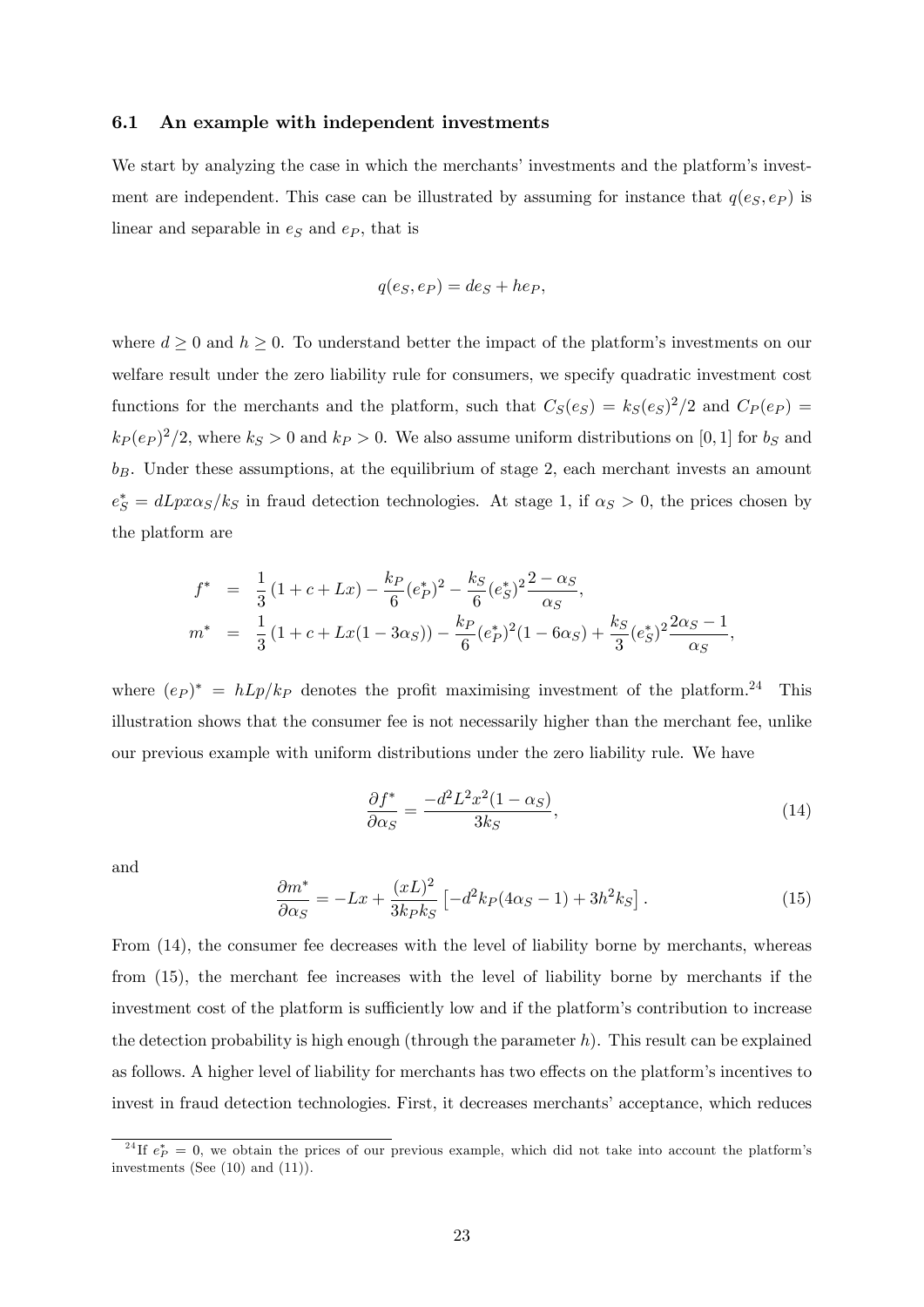the marginal benefits of investing in fraud detection technologies for the payment platform. Second, it reduces fraud losses, which amounts to a reduction of the platform's marginal cost. This effect impacts the platform's investments in two opposite directions. On the one hand, it decreases the platformís incentives to invest, as the platform bears a lower share of fraud losses. On the other hand, it increases the platform's margin per transaction, which can result in higher investment incentives.

From the point of view of merchants, an increase in their liability raises the value of the platformís investments, as this improves the quality of service provided by the platform. The payment platform trades off between extracting this additional surplus from the merchants through the merchant fee and increasing the transaction volume through lower fees. The variation of the merchant fee with the merchants' share of fraud losses reflects this trade-off, which is not present on the consumer side.

#### 6.2 Related investments

We now analyze the case in which the platform's decision to invest in fraud detection technologies impacts positively the merchant's investment effort. This case can be illustrated by assuming for instance that  $q(e_S, e_P)$  is a product of the merchant's investment effort and the platform's investment effort, that is

$$
q(e_S, e_P) = de_S e_P + he_P,
$$

where  $d \geq 0$  and  $h \geq 0$ . At the equilibrium of stage 2, the merchant's investments in fraud detection technologies are positively related to the platform's prevention effort, and we have  $e^*_{\mathcal{S}}=de_{\mathcal{P}}xL\alpha_{\mathcal{S}}/k_{\mathcal{S}}$ . Therefore, the platform takes into account this effect in its trade-off between providing merchants with investments incentives and choosing to bear itself the fraud prevention effort. At stage 1, the platform chooses the transaction fees

$$
f^* = \frac{1}{3} (1 + c + Lx) - \frac{hLxe_P^*}{6},
$$
  
\n
$$
m^* = \frac{1}{3} (1 + c + Lx(1 - 3\alpha_S)) + \frac{k_S}{2} (e_S^*)^2 - \frac{hLx}{3} e_P^* (1 - 3\alpha_S) + \frac{hLxe_P^*}{6},
$$

where  $e_P^* = hk_S Lx/(k_P k_S - d^2 L^2 x^2 \alpha_S(2-\alpha_S))$  if  $k_P k_S - d^2 L^2 x^2 \alpha_S(2-\alpha_S) > 0$ . The platform's level of investment increases with the share of liability borne by merchants. This result can be explained as follows. An increase in the level of liability borne by merchants amounts to a reduction of the platform's marginal cost, which results in higher investment incentives for the platform. A higher level of liability also raises the impact of the platform's effort on merchants' investment incentives, which provides the platform with an additional incentive to increase its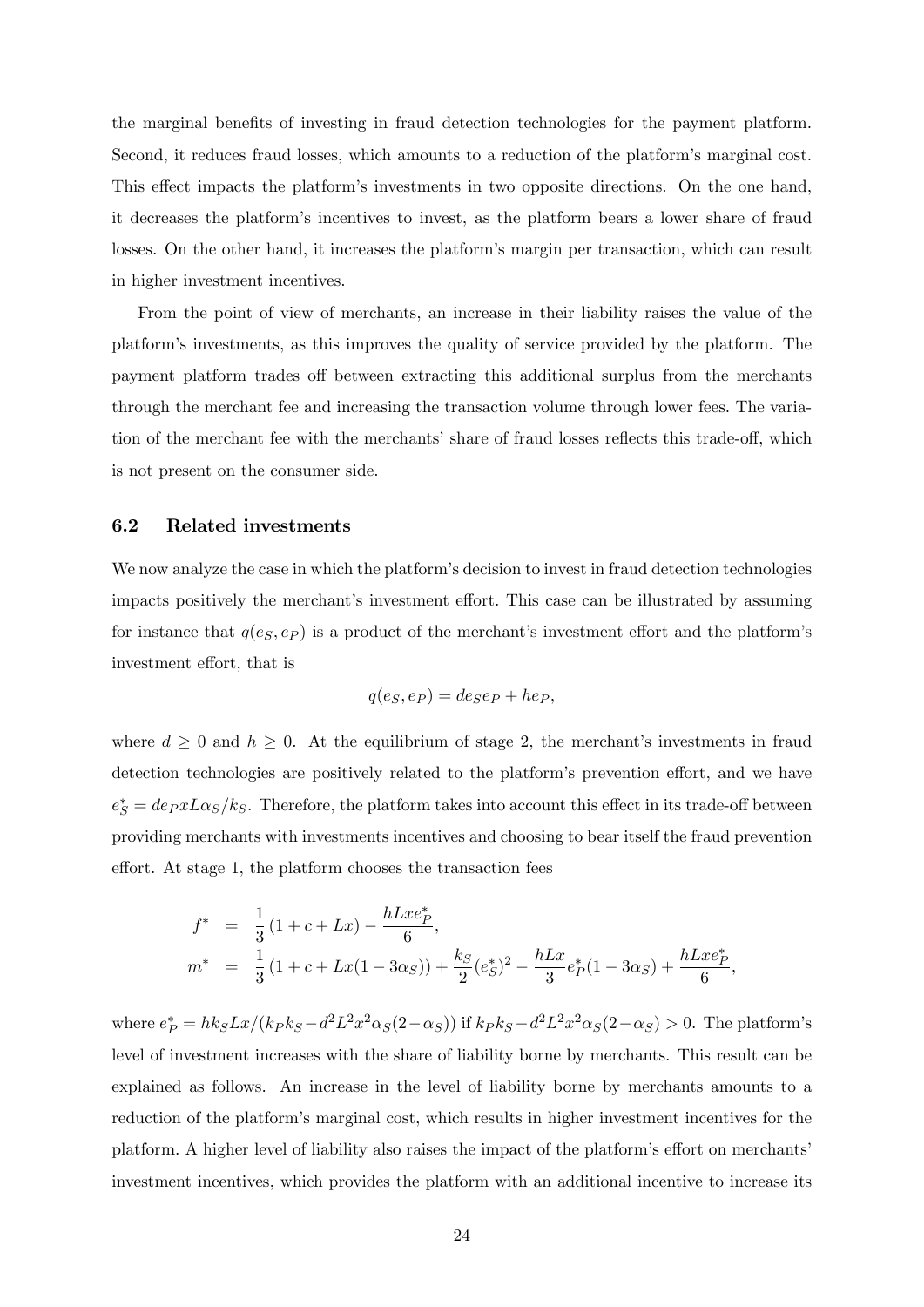level of prevention effort. As in our previous example, the consumer fee decreases with the level of liability borne by merchants, whereas the merchant fee varies non-monotonically with the share of fraud losses.

## 7 Risk averse merchants

If merchants are risk averse, they do not necessarily invest more in fraud prevention, because they trade off between reducing the probability that a fraud occurs and reducing their investment cost. The result that risk averse agents do not exert more effort for self protection is standard in the literature on insurance markets (see for instance Dionne and Eeckhoudt, 1985).<sup>25</sup> On the contrary, risk averse agents who invest in self insurance increase their level of effort. However, we do not study this possibility in our setting, as merchants cannot reduce the amount of fraud losses.

Lifting the assumption that merchants are risk neutral impacts our results under the zero liability rule for consumers. As in the case where  $\alpha_B \neq 0$ , merchants care about the volume of transactions paid with the EPI. Therefore, merchant's investment are related to the price paid by consumers. Furthermore, merchants' investments may either increase or decrease with the share of fraud losses. For instance, with a CARA utility function, merchant's investments increase with their share of fraud losses if their coefficient of absolute risk aversion is sufficiently small, whereas they may decrease with their share of fraud losses if their coefficient of absolute risk aversion is high, and if the fraud prevention effort has a limited impact on the probability to detect a fraudulent transaction (See Appendix K). However, with other utility functions, the incentive to invest in fraud prevention may be as strong for risk preferrers as for risk avoiders.  $^{26}$ 

Therefore, our welfare result under the zero liability rule for consumers does not hold if we assume that merchants are risk averse. The payment platform does not necessarily reduce the probability that a fraud occurs by increasing merchants' share of fraud losses, as merchants may react by reducing their investment effort. In this situation, as in Proposition 3, the profit maximising level of liability reflects a trade-off between maximising the transaction volume and minimising the cost of fraud. However, unlike in Proposition 1, the expected loss varies non monotonically with the share of fraud losses borne by merchants.

<sup>&</sup>lt;sup>25</sup>As Becker and Ehrlich (1972) note: "Self insurance and market insurance both redistribute income toward hazardous states, whereas self-protection reduces the probability of these states. Unlike insurance, self protection does not redistribute income because the amount spent reducing the probability of a loss decreases income in all states equally, leaving unchanged the absolute size of the loss".

 $^{26}$ Bryis and Schlesinger (1990) show that it is not possible to find a subclass of risk-averse utility functions to yield a monotonic relationship between risk aversion and the level of self-protection.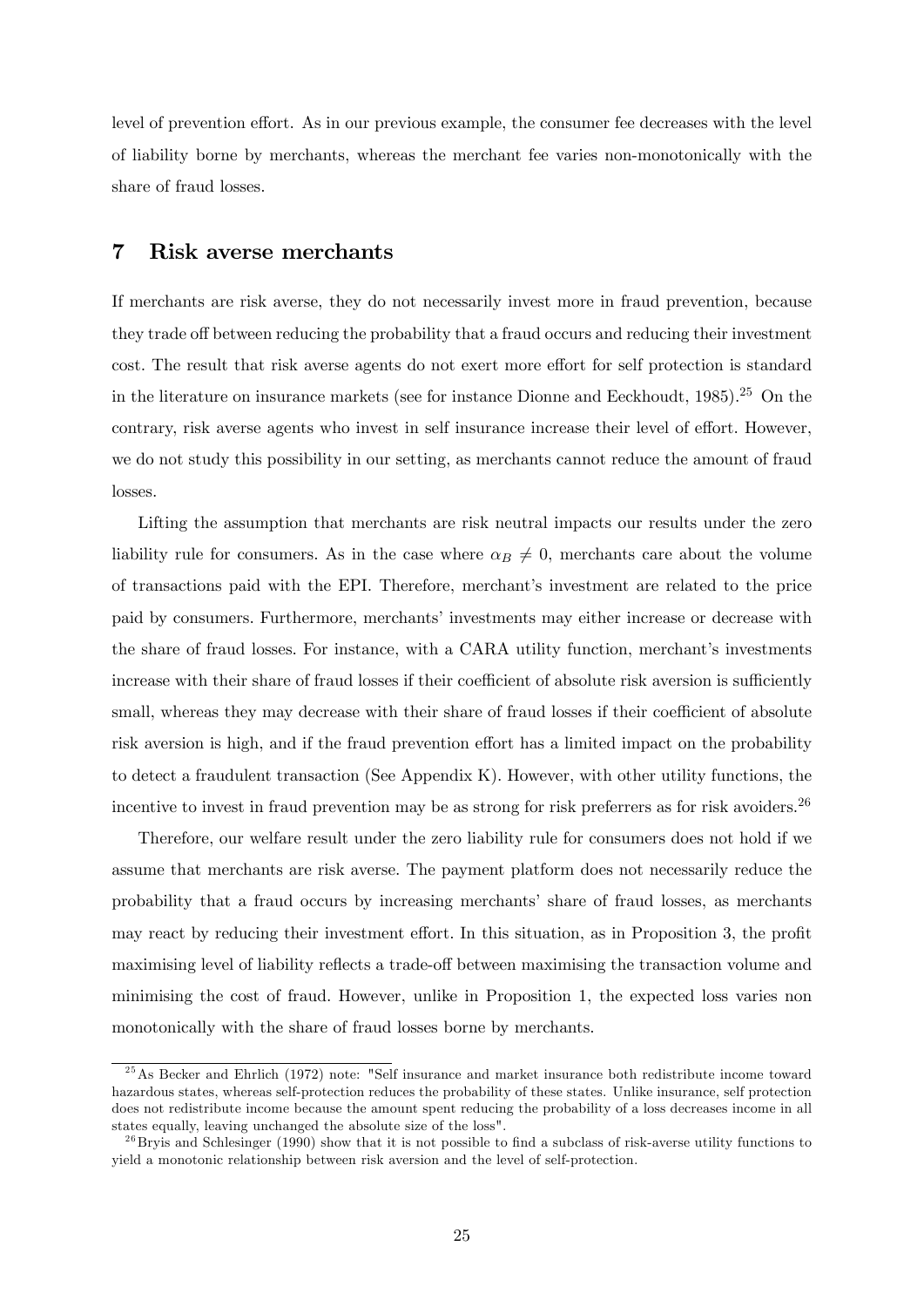## 8 The role of interchange fees

In this section, we examine an important regulatory challenge, which is the impact of merchant liability on the level of interchange fees.<sup>27</sup> This issue has been examined in the United-States after the vote of the Dodd-Frank act in July 2010, which gives to the Federal Reserve Board the power to regulate interchange fees on debit card transactions. Among the regulatory rules, the "fraud adjustment rulemaking" provides the Board with the opportunity to assess how card networks' authorization choices and fraud procedures may burden the merchant community and potentially increase the volume of debit card fraud. The rulemaking also gives the Board the opportunity to promote the use of the fraud adjustment mechanism as a means of creating incentives for banks and merchants to migrate to more effective fraud detection technologies.

To study this issue, we modify our model setting, by making the standard assumption that the payment platform is now composed of imperfectly competitive issuers and perfectly competitive acquirers.<sup>28</sup> We also assume for simplicity of the model that consumers bear no liability on fraudulent transactions ( $\alpha_B = 0$ ). The issuers charge a fee  $f^*(c_I - a)$  to the consumers, whereas the acquirers charge merchants with their perceived marginal cost, that is  $m^* = a + c_A$ . As in the literature, we make the standard assumption that  $f^*$  is decreasing with a, and that the pass-through rate is lower than one, that is  $\partial f^* / \partial a \leq 1$ . At the first stage of the game, the payment platform chooses the level of interchange fee that maximises banks' joint profit. Then banks choose the transaction prices, merchants invest in fraud detection technologies and consumers make their payments decisions. We denote the profit maximising interchange fee by  $a^P$ , and study how the profit maximising interchange fee is impacted by the level of liability that is borne by merchants.

**Proposition 7** If the issuers are imperfectly competitive and if the acquirers are perfectly competitive, the profit maximising interchange fee decreases with the level of liability that is borne by merchants.

#### **Proof.** See Appendix L. ■

Proposition 4 has important implications for regulatory decisions about interchange fees. It means that, if merchants bear a higher share of the loss on fraudulent transactions, the profit maximising interchange fee becomes lower. The result of Proposition 7 may change if consumers are held liable for fraudulent transactions. In this case, merchants' investments are impacted by the transaction fees and by the interchange fee that is chosen by the payment

 $^{27}$ Interchange fees are paid by the acquiring bank to the issuing bank each time a consumer makes a transaction.  $^{28}$  For instance, this assumption is also made in Rochet and Tirole (2002).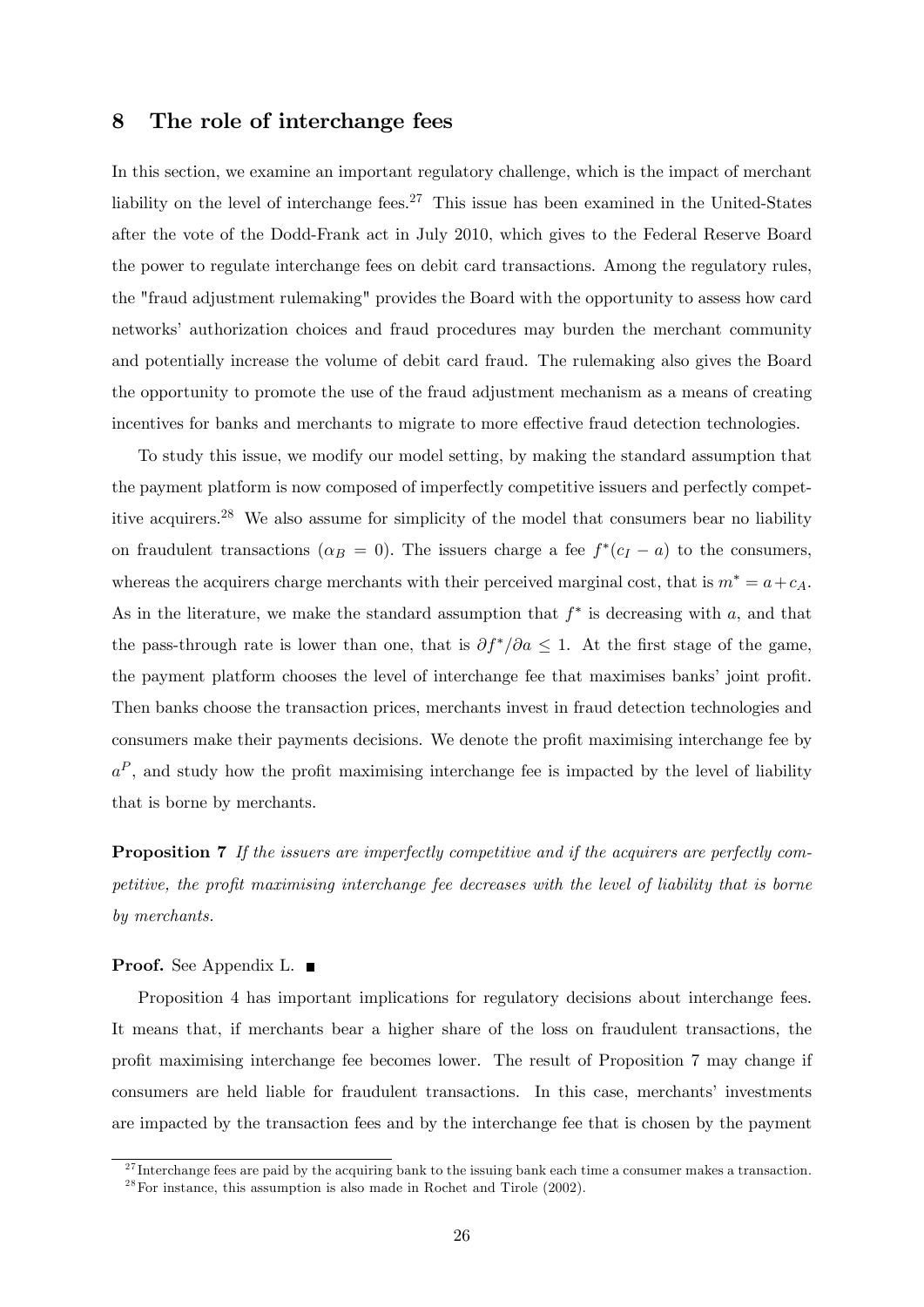platform. The payment platform may decide either to lower or to increase the interchange fee to provide merchants with incentives to increase their investment in fraud detection technologies, depending on the relative importance of the expected loss effect and the transaction volume effect that we highlighted in Lemma 2.

Another interesting aspect of the problem is that regulators may wish to fix a maximum level for the interchange fee, but the payment platform can react by adjusting the level of liability that is borne by merchants for fraudulent transactions. In Appendix L, we show in a simple example that, if the regulator chooses a low level for the interchange fee, the payment platform reacts by choosing a high level of liability for merchants, which may not be desirable from the point of view of social welfare.

## 9 Conclusion and discussion

Our results highlight the fact that liability regimes can be used by monopolistic payment platforms to extract rents from merchants. From the point of view of a social planner, payment platforms do not place enough liability on merchants for investments that only depend on the merchants' side under the zero liability rule. This result changes if the platform shares the cost of investments with merchants.

Another issue that deserves further research is the problem of compliance in payment systems. This paper has considered only prices and liability regimes as an incentive to encourage merchant investment. However, we think that it would be interesting to compare the impact of different measures on investments and fraud losses such as compliance rules, price incentives and liability shifts.

## 10 References

### References

- [1] ARANGO, C. & TAYLOR, V. (2008): "Merchants Acceptance, Costs and Perception of Retail Payments: A Canadian Survey," Bank of Canada, Discussion Paper 2008-12.
- [2] BEDRE-DEFOLIE O. & CALVANO E. (2009): "Pricing Payment Cards", ECB Working Paper No 119.
- [3] BELLEFLAMME, P. & PEITZ, M. (2010): "Platform Competition and Seller Investment Incentives", Forthcoming in European Economic Review.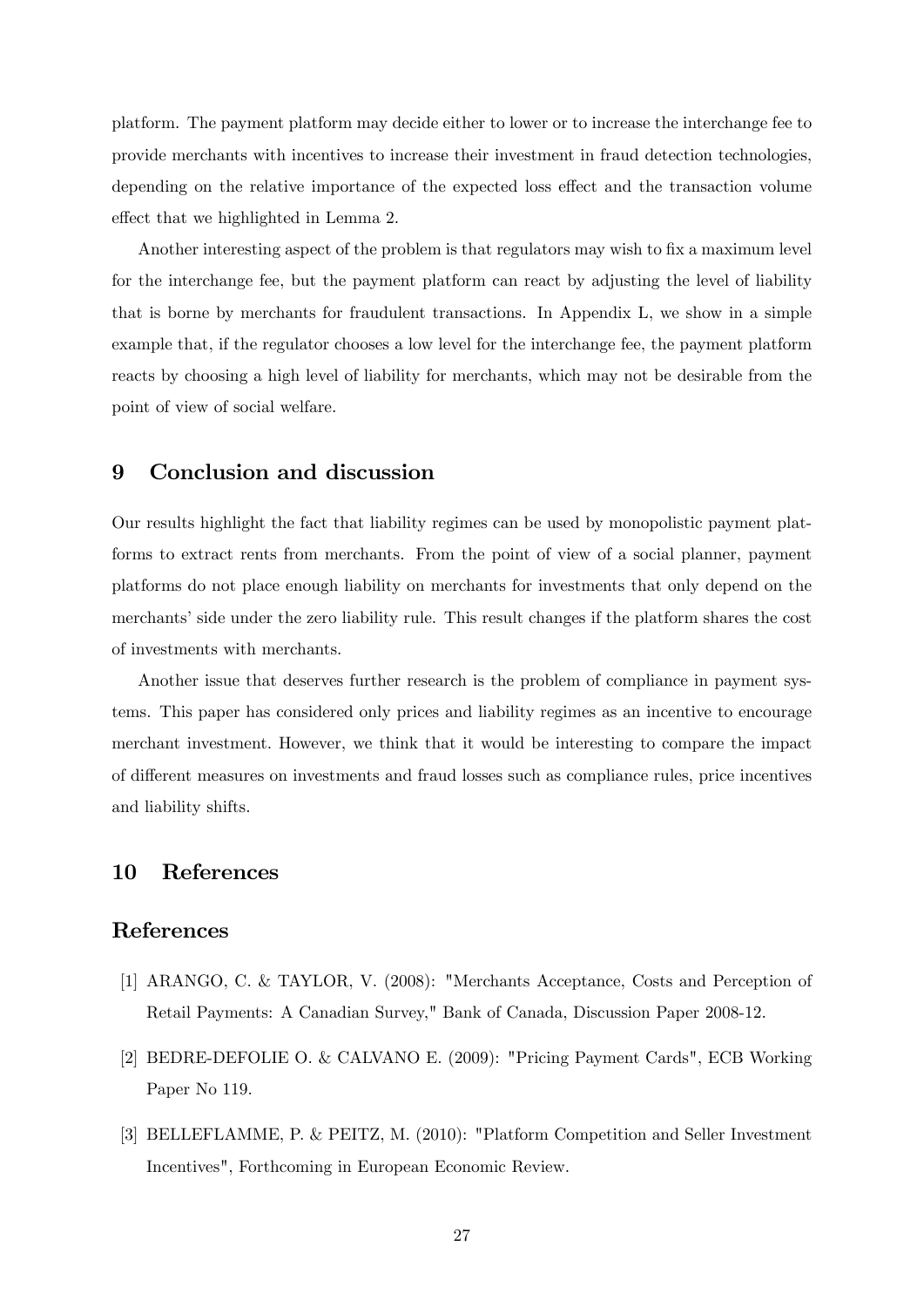- [4] BRYIS, E. & SCHLESINGER, H. (1990): "Risk Aversion and the Propensities for Self-Insurance and Self-Protection", Southern Economic Journal, 57, pp. 458-467.
- [5] BROWN, J. P. (1973) "Toward an Economic Theory of Liability," The Journal of Legal Studies, 2,2: 323-349
- [6] COOTER R. & ROBIN E. (1987), A Theory of Loss Allocation for Consumer Payments, Texas Law Review, 63-129
- [7] CHAKRAVORTI (2010): "Externalities in Payment Card Networks: Theory and Evidence," Review of Network Economics, vol.9, Issue 2, Article 3.
- [8] DARI-MATTIACCI G. & PARISI F. (2006), The Economics of Tort Law: A précis. The Elgar Companion to Law and Economics (2nd ed.), Edward Elgar Publishing.
- [9] DIONNE, G. & EECKHOUDT, L. (1985): "Self-Insurance, Self-Protection and Increased Risk-Aversion," Economic Letters, 17, pp.39-42.
- [10] DOUGLAS D.B. (2009): "An examination of the fraud liability shift in consumer cardbased payment systemsî, Federal Reserve Bank of Chicago, Economic Perspectives, First Quarter 2009.
- [11] EHLRICH, I. & BECKER, G. (1972): "Market Insurance, Self-Insurance & Self-Protection", The Journal of Political Economy, 80(4), pp. 623-648.
- [12] FEDERAL RESERVE REGISTER: "Debit Card Interchange Fees and Routing: Proposed Rule", Vol. 75, No. 248, Tuesday, December 28, 2010.
- [13] FURLETTI M. (2005): "The Laws, Regulation and Industry Practices that Protect Consumers who use Electronic Payment Systems: Policy Considerationsî, Discussion Paper, Payment Cards Center, Federal Reserve Bank of Philadelphia.
- [14] GATES, T. & JACOB K. (2009): "Payments Fraud: Perception Versus Reality A conference Summary", Tiffany Gates and Katy Jacob, 1st Quarter 2009, Economic Perspectives, Federal Reserve Bank of Chicago.
- [15] LANDES, W.M. and POSNER, R.A. (1987), The Economic Structure of Tort Law, Cambridge (MA): Harvard University Press.
- [16] Observatoire de la sÈcuritÈ des cartes de paiement, Rapport Annuel 2009.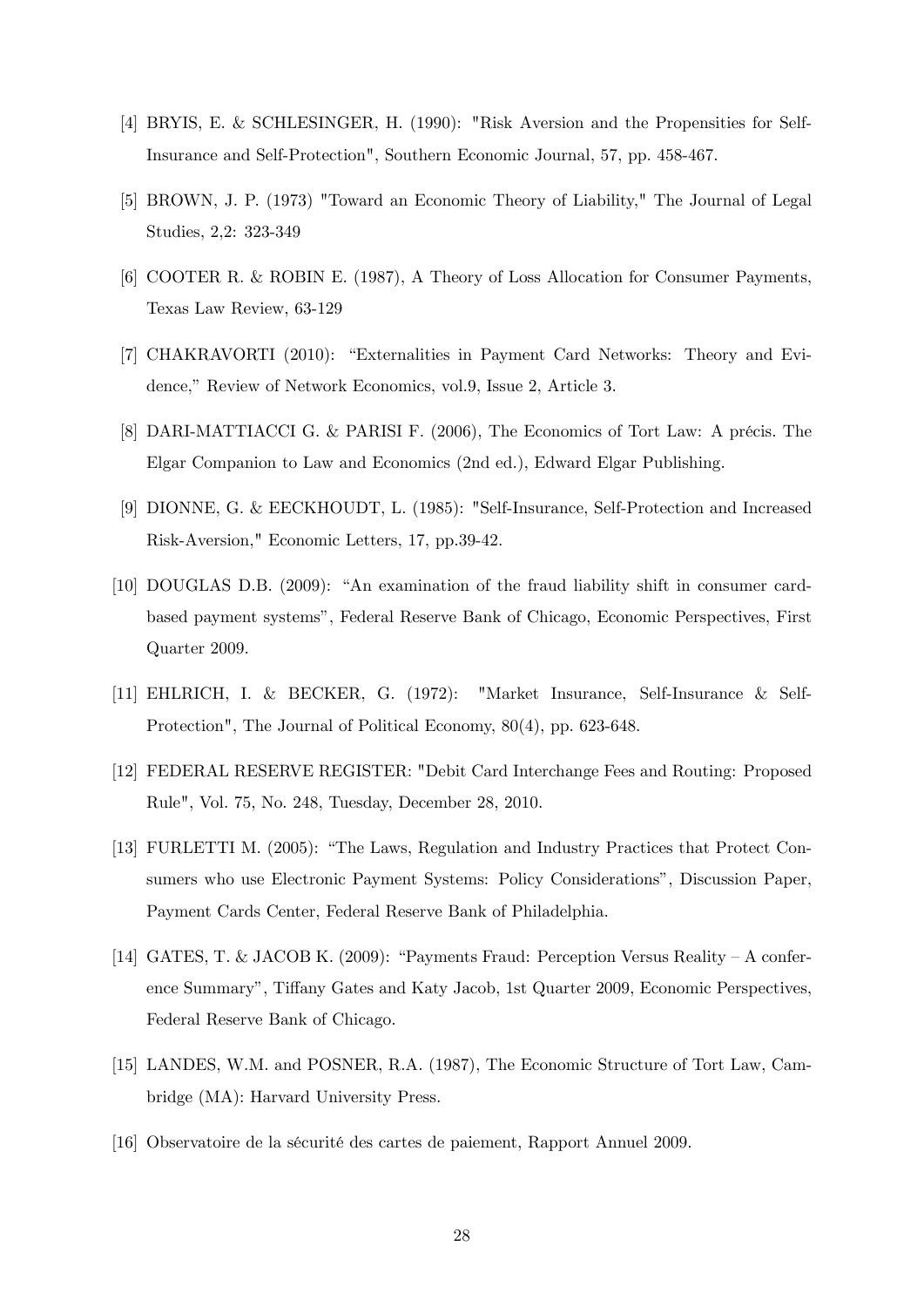- [17] ROCHET J-C. (2003): "The Theory of Interchange Fees: A synthesis of recent contributions," Review of Network Economics, vol. 2, no. 2, June, pp. 97-124.
- [18] ROCHET J-C. & TIROLE J. (2002): "Cooperation Among Competitors: The Economics of Payment Card Associations," The RAND Journal of Economics, vol. 33, no. 4, winter, pp. 549-570.
- [19] ROCHET J-C & TIROLE (2003): "Platform Competition in Two-Sided Markets," Journal of the European Economic Association, vol. 1, no. 4, pp. 990-1029.
- [20] ROCHET J-C. & TIROLE J. (2006): "Two-sided markets: a progress report," RAND Journal of Economics, vol. 37, no. 3, March, pp. 645-667.
- [21] SULLIVAN, R. J. (2010): "The Changing Nature of U.S Card Payment Fraud: Industry and Public Policy Options', Economic Review, Second Quarter 2010, Federal Reserve Bank of Kansas City.
- [22] VERDIER M. (2010): "Interchange Fees and Incentives to Invest in Quality of a Payment Card System" (2010), International Journal of Industrial Organization, vol.28, pp. 539-554.
- [23] VERDIER M. (2011): "Interchange Fees in Payment Card Systems: a Survey of the literature", Journal of Economic Surveys, Vol.25, Issue 2, pp.273-297.
- [24] WRIGHT J. (2002): "Optimal Payment Card Systems," European Economic Review, vol. 47, no. 4, August, pp. 587-612.
- [25] WRIGHT J. (2004): "Determinants of Optimal Interchange Fees in Payment Systems," Journal of Industrial Economics, vol. 52, no. 1, March, pp. 1-26.

## 11 Appendix

Appendix A: Consumer Protection Laws in Various Countries. The following table provides some examples of consumer protection laws in various countries. The common feature of consumer protection laws is that consumer bear hardly meaningful responsibility for fraudulent use of cards in all countries.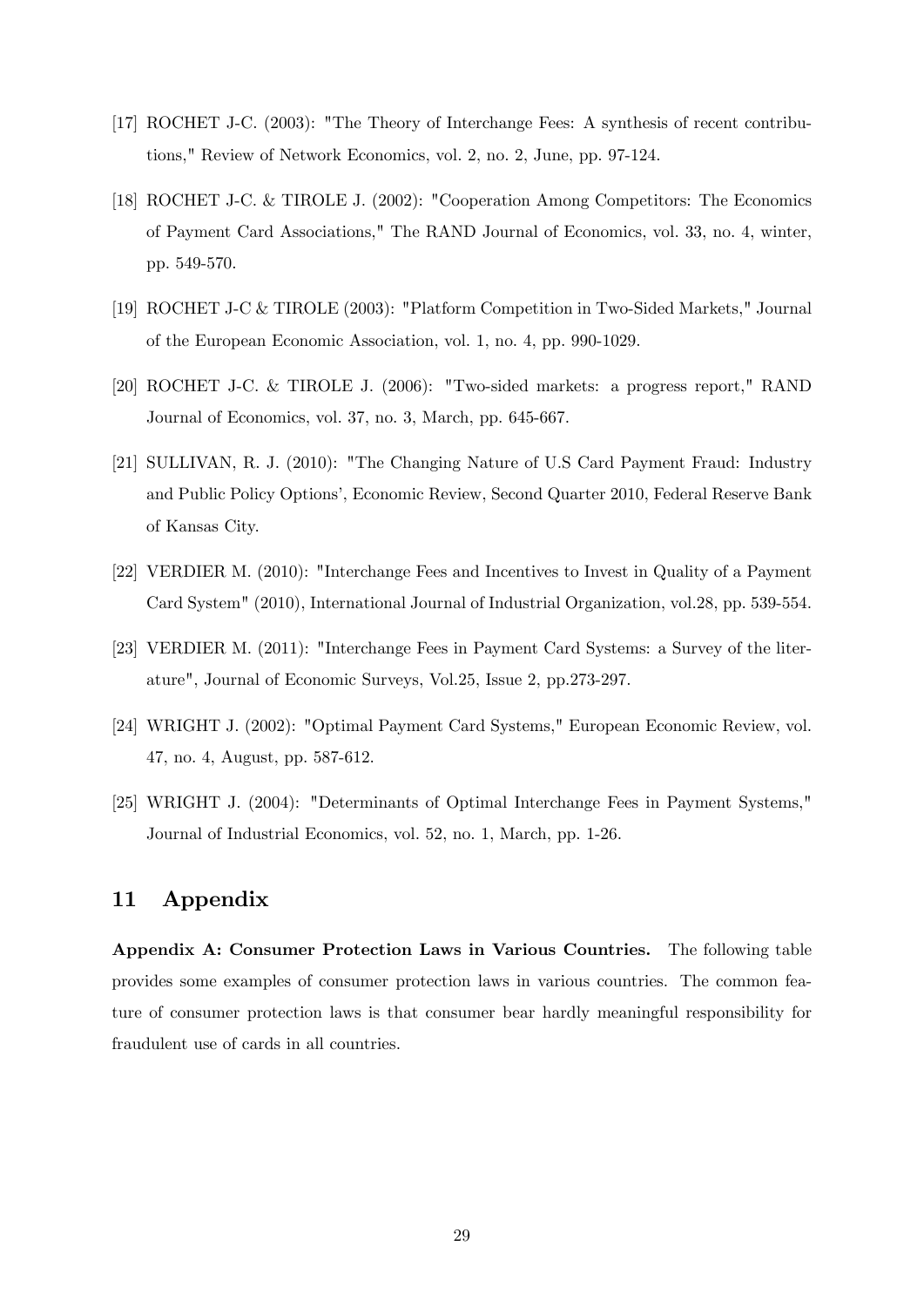| Country                                                    | Name of the Law           | Consumer Protection                                       |  |
|------------------------------------------------------------|---------------------------|-----------------------------------------------------------|--|
| <b>USA</b><br>$\text{TILA}/\text{Reg } Z$ for credit cards |                           | Capped at \$50 for all unauthorized transactions.         |  |
|                                                            | Debit Cards               | If the card holder fails to notify the card issuer        |  |
|                                                            |                           | within 2 days, the cardholder's maximum liability         |  |
|                                                            |                           | is \$500, of which only \$50 can be attributed to fraud   |  |
|                                                            |                           | occurring during the first 2 days after the cardholder    |  |
|                                                            |                           | learnt the loss or theft.                                 |  |
| Europe                                                     | Payment Service Directive | The cardholder has 13 months to contest                   |  |
|                                                            |                           | an unauthorized transaction. The cardholder's             |  |
|                                                            |                           | liability is capped at 150 euros if he has failed         |  |
|                                                            |                           | to keep the personnalized security measures safe.         |  |
|                                                            |                           | If the cardholder was a victim from an identity theft,    |  |
|                                                            |                           | he cannot be held liable. No liability in all cases after |  |
|                                                            |                           | the fraud is reported. Right for payment service users    |  |
|                                                            |                           | to enjoy immediate refund of unauthorized                 |  |
|                                                            |                           | transactions following the establishment of the proof.    |  |

Appendix B: Proof of Lemma 1. We prove in Lemma 1 than the merchants who accept the EPI and the merchants who do not accept the EPI set the same price  $p^* = v$ . There are two cases: either a merchant refuses the EPI or he accepts it. Let us start by the first case. If a merchant refuses the EPI, all consumers pay cash, and he makes profit

$$
\pi = p - d.
$$

In this case, the merchant's profit is maximised when he sets  $p = v$ , and we have that

$$
\pi = v - d.
$$

In the second case, the merchant accepts the EPI. If he sets  $p \leq v$ , he attracts both EPI and cash users. In this case, he makes profit

$$
\pi = p - d + D_B(f + \alpha_B(1 - q)xL)(b_S - \alpha_S x(1 - q)L - m - C_S(e_S)).
$$

This profit is maximised at  $p^* = v$ .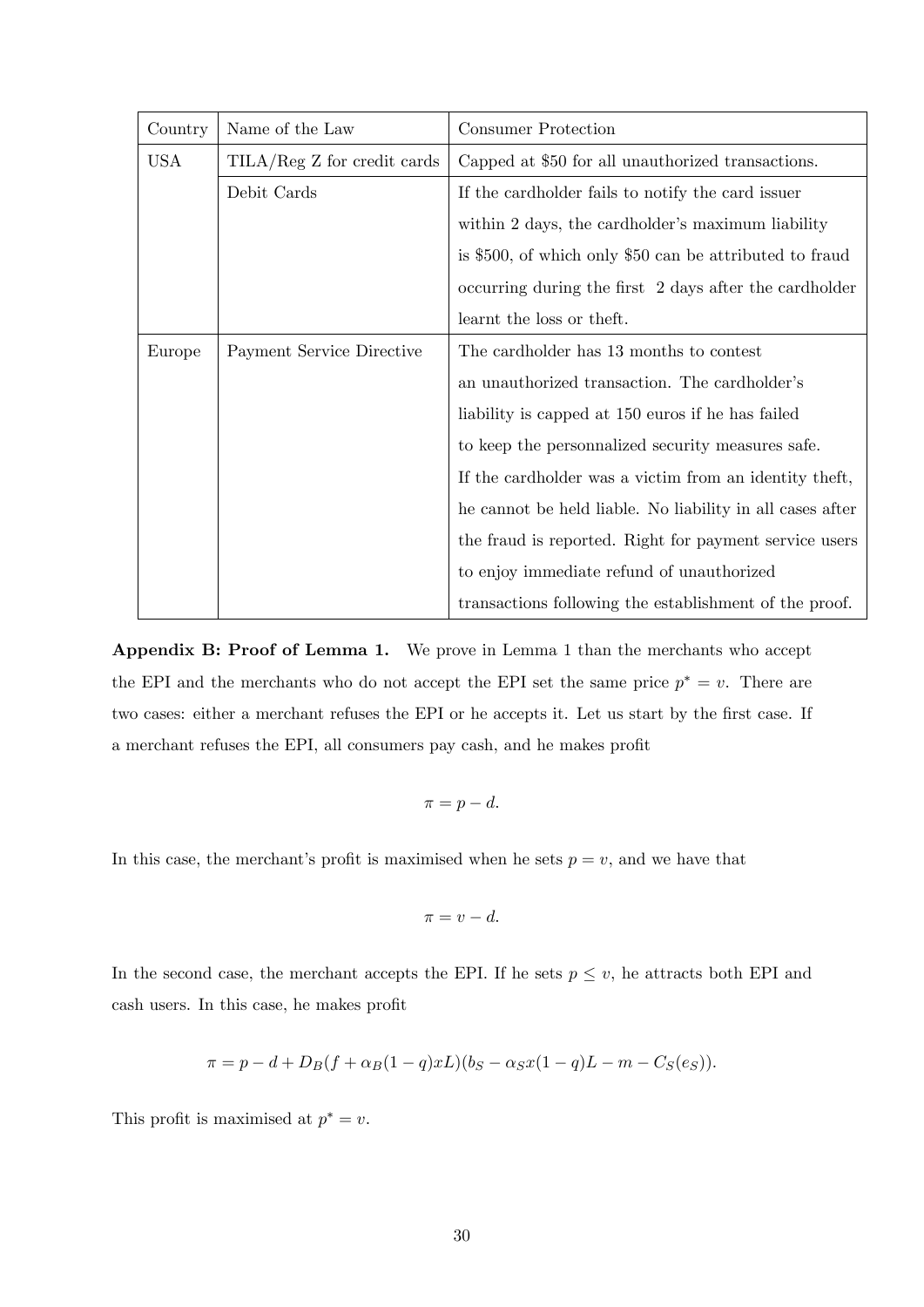If he sets  $p > v$ , the merchant attracts only EPI users. In this case, he makes profit

$$
\pi = (p - d + b_S - \alpha_S x (1 - q)L - m - C_S(e_S)) D_B(f + p - v + \alpha_B (1 - q)xL). \tag{16}
$$

We now show that the merchant always makes more profit by setting  $p^* = v$ . For this purpose, we prove that

$$
\lim_{p \longrightarrow v} \frac{d\pi}{dp} < 0,
$$

and that for any  $p > v$ , we have

$$
\frac{d\pi}{dp} < 0.
$$

From (16), we have:

$$
\frac{d\pi}{dp} = D_B(f + p - v + \alpha_B(1-q)xL) - h_B(f + p - v + \alpha_B(1-q)xL)(p - d + b_S - \alpha_S x(1-q)L - m - C_S(e_S)).
$$

We also have

$$
\lim_{p \to v} \frac{d\pi}{dp} = D_B(f + \alpha_B(1-q)xL) - h_B(f + \alpha_B(1-q)xL)(v - d + b_S - \alpha_S x(1-q)L - m - C_S(e_S)).
$$

This quantity is negative if and only if

$$
v - d + b_S - \alpha_S x (1 - q) L - m - C_S(e_S) \ge \frac{1 - H_B(f + \alpha_B(1 - q)xL)}{h_B(f + \alpha_B(1 - q)xL)}.
$$
 (17)

As the merchant accepts the EPI, we have that  $b_S - \alpha_S x(1 - q)L - m - C_S(e_S) \geq 0$ . It follows that  $(A2)$  is a sufficient condition for  $(17)$  to hold.

We can now prove that for any  $p > v$ ,  $\frac{d\pi}{dp} < 0$ . To simplify the notations, we denote by  $D_B = D_B(f + p - v + \alpha_B(1 - q)xL)$ . We have

$$
\frac{d\pi}{dp} = \widetilde{D_B} - h_B(f + p - v + \alpha_B(1 - q)xL)(p - d + b_S - \alpha_S x(1 - q)L - m - C_S(e_S))
$$
\n
$$
\leq \widetilde{D_B} - h_B(f + p - v + \alpha_B(1 - q)xL)(v - d + b_S - \alpha_S x(1 - q)L - m - C_S(e_S))
$$
\n
$$
= \widetilde{D_B} \left[ 1 - \frac{h_B(f + p - v + \alpha_B(1 - q)xL)}{1 - H_B(f + p - v + \alpha_B(1 - q)xL)}(v - d + b_S - \alpha_S x(1 - q)L - m - C_S(e_S)) \right].
$$

We have  $\widetilde{D_B} \ge 0$ . Therefore, a sufficient condition for  $\frac{d\pi}{dp} < 0$  to hold is that the term into bracket is negative. The term into brackets is negative if and only if

$$
v - d + b_S - \alpha_S x (1 - q) L - m - C_S(e_S) \ge \frac{1 - H_B(f + p - v + \alpha_B(1 - q)xL)}{h_B(f + p - v + \alpha_B(1 - q)xL)}.
$$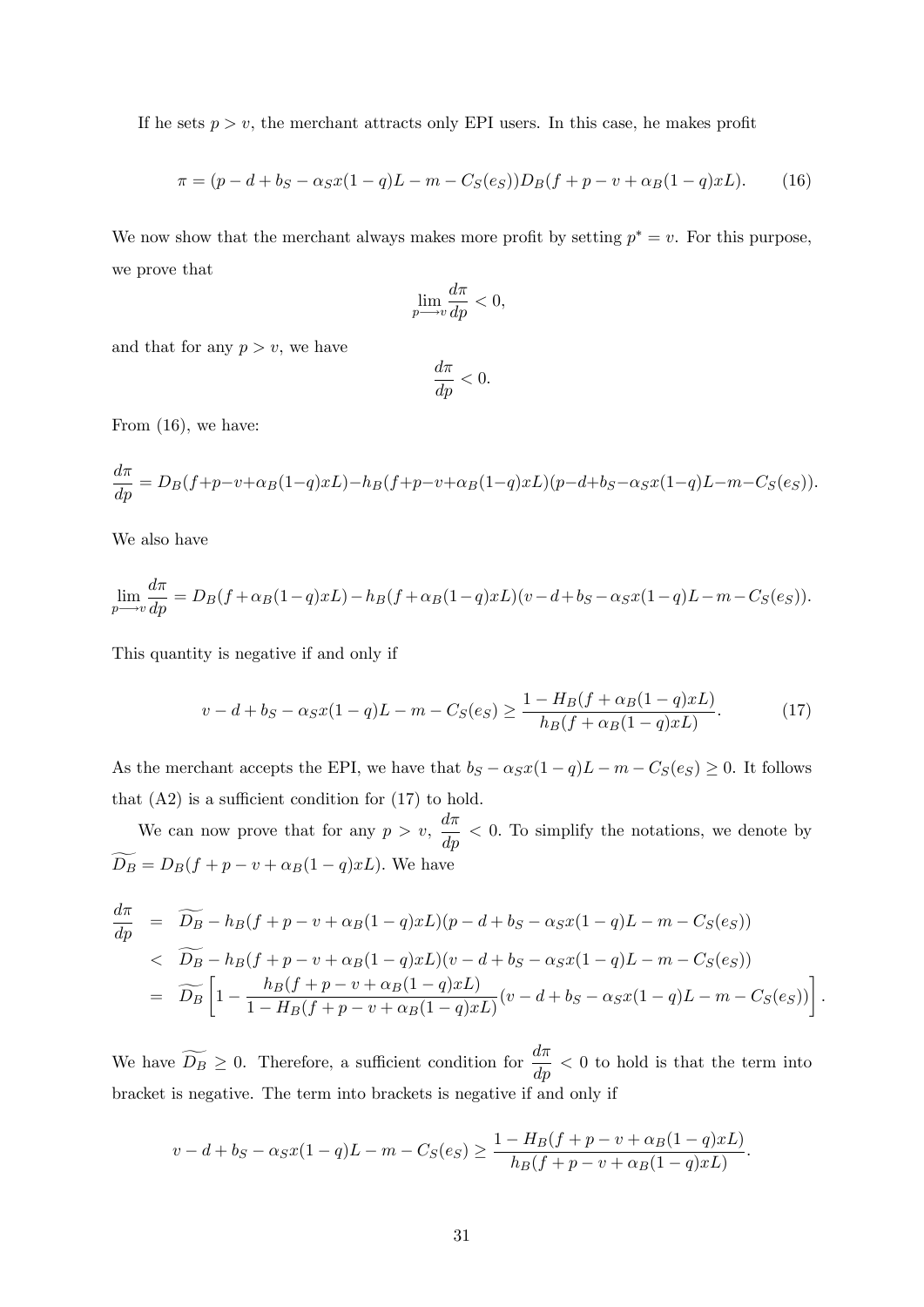As by assumption (A1) the hazard rate is increasing, we have that, for any  $p > v$ ,

$$
\frac{1-H_B(f+p-v+\alpha_B(1-q)xL)}{h_B(f+p-v+\alpha_B(1-q)xL)} \leq \frac{1-H_B(f+\alpha_B(1-q)xL)}{h_B(f+\alpha_B(1-q)xL)}.
$$

From assumption (A2), we have that

$$
v - d + b_S - \alpha_S x (1 - q) L - m - C_S(e_S) \ge \frac{1 - H_B(f + \alpha_B(1 - q)xL)}{h_B(f + \alpha_B(1 - q)xL)}.
$$

It follows that

$$
v - d + b_S - \alpha_S x (1 - q) L - m - C_S(e_S) \geq \frac{1 - H_B(f + p - v + \alpha_B(1 - q)xL)}{h_B(f + p - v + \alpha_B(1 - q)xL)}.
$$

Therefore, we have that, for any  $p > v$ ,  $\frac{d\pi}{dp} < 0$ . It follows that the merchant makes more profit by setting  $p^* = v$ , which enables him to attract cash-users and EPI users. We can conclude that all merchants choose a price such that  $p^* = v$ .

Appendix C: proof of Lemma 2. We proceed in two steps. First, we determine the profit maximising level of investment of a merchant who accepts the EPI. Second, we prove that, if the merchant fee is not too high, some merchants accept the EPI. We start by the first step. A merchant who accepts the EPI chooses the level of investment in fraud detection technologies that maximises its profit,

$$
\pi = p - d + D_B(f + \alpha_B(1 - q)xL)(b_S - \alpha_S x(1 - q)L - m - C_S(e_S)).
$$

Solving for the first-order condition of profit-maximisation yields

$$
\left[\alpha_{S}xL\frac{dq}{de_{S}}\Big|_{e_{S}^{*}} - C_{S}'(e_{S}^{*})\right]D_{B} + \left[b_{S} - \alpha_{S}x(1-q)L - m - C_{S}(e_{S}^{*})\right]\frac{dD_{B}}{de_{S}}\Big|_{e_{S}^{*}} = 0.
$$
 (18)

We define  $\zeta_B = \frac{-dD_B/de_S}{D_B/e_S}$  $\frac{dD}{dE}$  the elasticity of the consumers' demand to the fraud detection prevention effort. The merchant's investment in fraud detection technologies is implicitely defined by

$$
\alpha_S x L \left. \frac{dq}{de_S} \right|_{e_S^*} - C'_S(e_S^*) = [b_S - \alpha_S x (1 - q) L - m - C_S(e_S^*)] \frac{\zeta_B|_{e_S^*}}{e_S^*}.
$$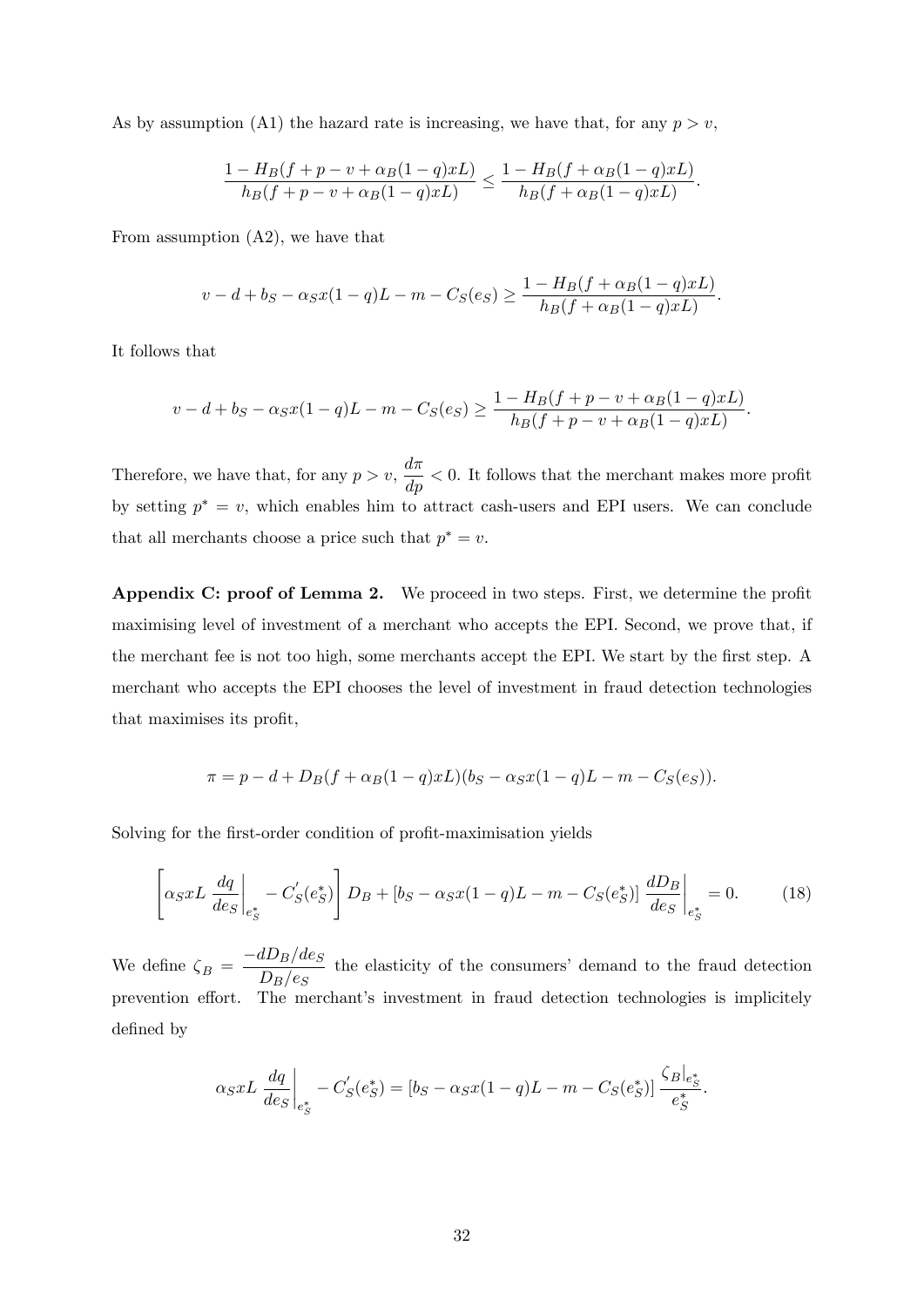The second-order condition must be verified at  $e^*_S$ , that is,

$$
\left[-C_S^{\prime}(e_S^*) + \alpha_S x L \frac{d^2q}{d^2e_S}\bigg|_{e_S^*}\right]D_B + 2\left[\alpha_S x L \frac{dq}{de_S}\bigg|_{e_S^*} - C_S^{\prime}(e_S^*)\right] \frac{dD_B}{de_S}\bigg|_{e_S^*} + M_S \frac{d^2D_B}{d^2e_S}\bigg|_{e_S^*} \le 0,
$$
\n(19)

where  $M_S = b_S - \alpha_S x (1 - q)L - m - C_S(e_S^*)$ .

Under the assumption that  $C_S$  is convex and  $q$  is concave, the first term of this inequality is negative. To determine the sign of the second term, we use equation (18). Since  $\zeta_B|_{e^*_S}$  is negative and since the merchant's margin is positive if he accepts the EPI, we conclude that  $\alpha_S x L \frac{dq}{de_S}$  $\Bigg|_{e^*_S}$  $-C'_{S}(e_{S}^{*}) \leq 0$  at the profit maximising level of investment. We have

$$
\frac{\partial D_B}{\partial e_S} = h_B(\alpha_B x L(1 - q^*) + f)\alpha_B x L \frac{dq}{de_S},\tag{20}
$$

and

$$
\frac{\partial^2 D_B}{\partial e_S^2} = -h_B'(\alpha_B x L(1 - q^*) + f)(\alpha_B x L \frac{dq}{de_S})^2 + h_B(\alpha_B x L(1 - q^*) + f)\alpha_B x L \frac{d^2 q}{de_S^2}.
$$
 (21)

From (20), we have  $\frac{dD_B}{dD}$  $de_S$  $\Big|_{e^*_S}$  $\geq$  0. It follows that the second term of (19) is negative. Finally, since  $M_S \geq 0$  and since  $\frac{d^2 D_B}{d^2 e_S}$  $d^2e_S$  $\Bigg|_{e^*_S}$  $\leq$  0 from (21), the last term of (19) is negative. It follows that the second-order condition is always verified at  $e^*_{S}$ .

We now show that merchants accept the EPI if their transactional benefit  $b_S$  is such that  $b_S \ge b_S(\alpha_S, \alpha_B, x, L, m, f)$ , which is the second step of our proof. A merchant accepts the EPI if and only if

$$
b_S - m - \alpha_S x (1 - q) L - C_S(e_S^*) \ge 0.
$$
 (22)

Let us consider the function  $M_S(y) = y - \alpha_S x(1 - q)L - C_S(e_S^*)$ , where  $y = b_S - m$ . Note that (22) does not hold if  $y < 0$ , which happens if the merchant fee is too high. We have that

$$
M'_{S}(y) = 1 + \left. \frac{de_S}{dy} \right|_{e^*_{S}} \left( \alpha_S x L \left. \frac{dq}{de_S} \right|_{e^*_{S}} - C'(e^*_{S}) \right).
$$

From (18), we have that  $\alpha_S x L \frac{dq}{de_S}$  $\Bigg|_{e^*_S}$  $-C'(e^*_S) \geq 0$ . We can also prove, using (18) and the envelop theorem that  $\frac{des}{dy}$  $\begin{cases} \sum_{e_{\mathcal{S}}^*} \geq 0. \end{cases}$  It follows that  $M_S$  is increasing in y for all  $y \geq 0$ . Note that  $M_S(0) \leq 0$  and that the sign of  $M_S(\overline{y})$ , where  $\overline{y} = \overline{b_S} - m$ , depends on m. There are three cases.

Let us start by the first case, in which the merchant fee  $m$  is sufficiently high, such that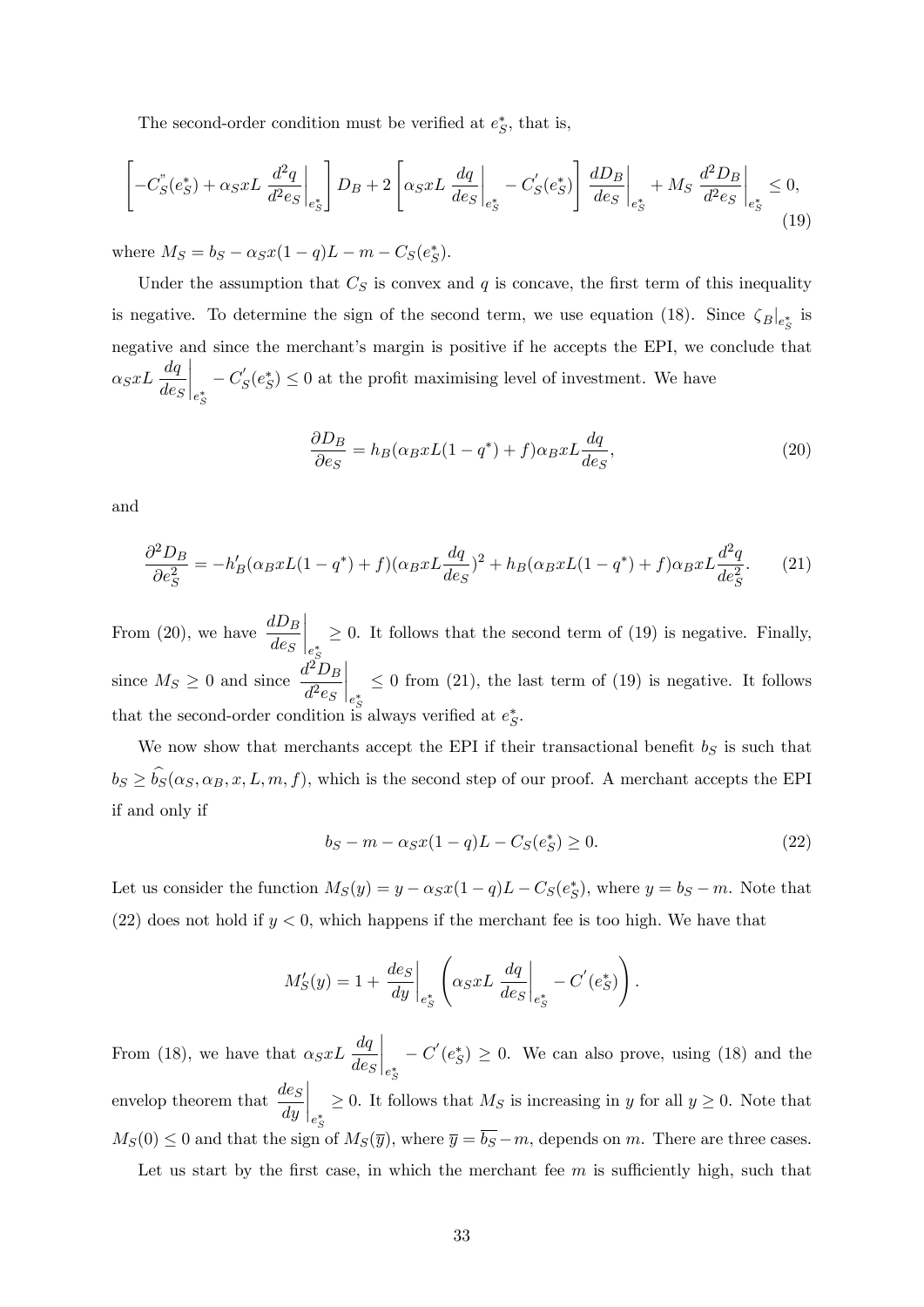$M_S(\overline{y}) < 0$ . As  $M_S$  is increasing in y, for all  $b_S \in \left[b_S, \overline{b_S}\right]$  and for all  $y = b_S - m$ , we have  $M_S(y)$  < 0. It follows that no merchant accepts the EPI.

In the second case, the merchant fee m is sufficiently low, such that  $b_S - m > 0$  and  $M_S(\underline{y}) \geq 0$ , where  $\underline{y} = \underline{b_S} - m$ . As  $M_S$  is increasing in y, for all  $b_S \in [\underline{b_S}, \overline{b_S}]$  and for all  $y = b_S - m$ , we have  $M_S(y) \geq 0$ . It follows that all merchants accept the EPI.

In the third case, the merchant fee is such that  $M_S(\bar{y}) > 0$  and  $M_S(y) < 0$ . As  $M_S$ is increasing in y, from the bijection theorem, there exists a threshold that we denote by  $b_S(\alpha_S, \alpha_B, x, L, m, f)$  such that merchants accept the EPI for all  $b_S \ge b_S(\alpha_S, \alpha_B, x, L, m, f)$ .

Appendix D: proof of Lemma 3. From the envelop theorem, we have that, for any  $z \in$  $\{\alpha_B, \alpha_S, f, m, b_S\}$ 

$$
\frac{\partial e_S^*}{\partial z} = -\left(\left.\frac{\partial^2 \pi}{\partial^2 e_S}\right|_{e_S^*}\right)^{-1} \left(\left.\frac{\partial^2 \pi}{\partial e_S \partial z}\right|_{e_S^*}\right).
$$

As from the second-order condition  $\partial^2 \pi / \partial^2 e_S \leq 0$ , it follows that  $\partial e^*_S / \partial z$  has the same sign as  $\partial^2 \pi$  $\partial e_S\partial z$  $\overline{\phantom{a}}$  $\Big\|_{e^*_S}$ .

Let us study the variation of the merchant's investments with the merchant fee. We have that

$$
\frac{\partial^2 \pi}{\partial e_S \partial m} = -h_B (f + \alpha_B (1 - q) x L) \alpha_B x L \frac{dq}{de_S} \le 0.
$$

From the envelop theorem,  $\partial e^*_S/\partial m$  has the same sign as  $\partial^2 \pi/\partial e_S \partial m$ . It follows that the merchant's investment always decreases with the merchant fee. Similarly, we have that

$$
\frac{\partial^2 \pi}{\partial e_S \partial b_S} = h_B(f + \alpha_B(1 - q)x) \alpha_B x L \frac{dq}{de_S} \ge 0.
$$
\n(23)

It follows that the merchant's investments in fraud detection technologies increase with the merchant's transactional benefit.

We now study the variation of the merchant's investments with the consumer transaction fee. Using the same reasoning, we know that  $\partial e^*_S/\partial f$  has the same sign as  $\partial^2 \pi / \partial e_S \partial f$ . We have

$$
\frac{\partial^2 \pi}{\partial e_S \partial f} = \left[ \alpha_S x L \frac{dq}{de_S} - C'_S(e_S^*) \right] \frac{dD_B}{df} + \left[ b_S - \alpha_S x (1 - q) L - m - C_S(e_S^*) \right] \alpha_B x L \frac{dq}{de_S} \bigg|_{e_S^*} h'_B(f + \alpha_B (1 - q) x L).
$$

From the first-order condition, we have that  $\int \alpha_S x L \frac{dq}{deS}$  $\Bigg|_{e^*_S}$  $-C'_{S}(e_{S}^{*})$ 1  $\leq 0$  . We also have  $dD_B/df \leq 0$ . It follows that  $\partial^2 \pi / \partial e_S \partial f \geq 0$  since  $h'_B$  is positive. We can conclude that the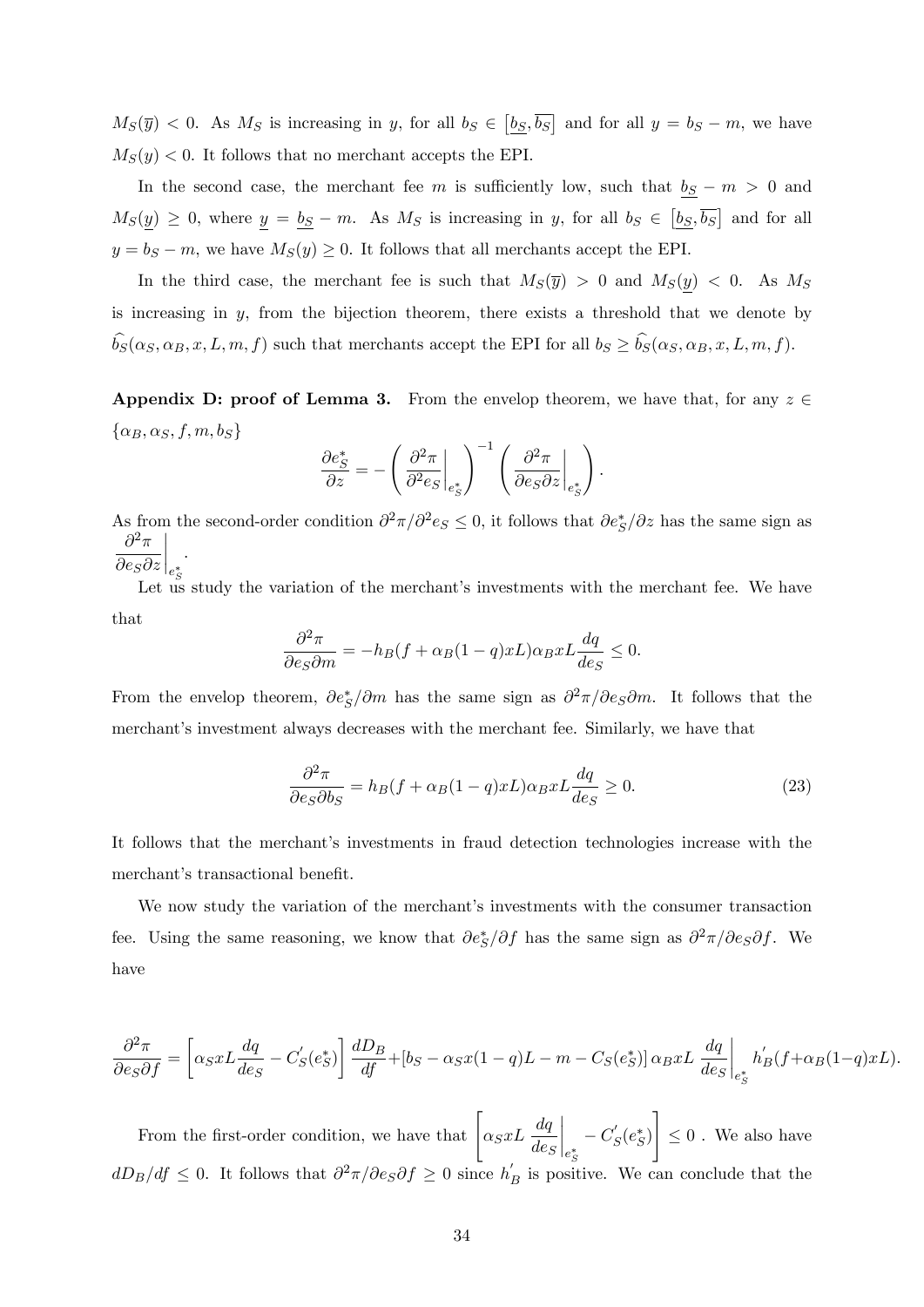merchant's investment increases with the transaction fee that is paid by the consumer.

We determine the variation of the merchant's investments with the consumer liability. Using the same reasoning,  $\partial e^*_S / \partial \alpha_B$  has the same sign as  $\partial^2 \pi / \partial e_S \partial \alpha_B$ . We have

$$
\frac{\partial^2 \pi}{\partial e_S \partial \alpha_B} = \left[ \alpha_S x L \frac{dq}{de_S} - C'_S(e^*_S) \right] \frac{dD_B}{d\alpha_B} + \left[ b_S - \alpha_S x (1 - q) L - m - C_S(e^*_S) \right] \alpha_B (1 - q) x^2 L^2 \left. \frac{dq}{de_S} \right|_{e^*_S} h'_B.
$$

Exactly like in the previous proof, we have that  $\partial^2 \pi / \partial e_S \partial \alpha_B \ge 0$  since  $h'_B$  is positive. It follows that the merchant's investment increases with the consumer liability.

Let us study the variation of the merchant's investments with his level of liability. From the reasoning above,  $\partial e^*_S/\partial \alpha_S$  has the same sign as  $\partial^2 \pi/\partial e_S \partial \alpha_S$ . We have that

$$
\frac{\partial^2 \pi}{\partial e_S \partial \alpha_S}\Big|_{e_S^*} = xL \frac{dq}{de_S}\Big|_{e_S^*} D_B|_{e_S^*} - x^2 L^2 \alpha_B (1 - q(e_S^*)) \frac{dq}{de_S}\Big|_{e_S^*} h_B(f + \alpha_B (1 - q(e_S^*))xL)
$$
  

$$
= xL D_B|_{e_S^*} \frac{dq}{de_S}\Big|_{e_S^*} \left[1 - xL\alpha_B (1 - q(e_S^*)) \frac{h_B(f + \alpha_B (1 - q(e_S^*))xL)}{D_B|_{e_S^*}}\right].
$$

From assumption (A2), we have that

$$
\frac{h_B(f + \alpha_B(1 - q(e^*_S))xL)}{D_B|_{e^*_S}} \le \frac{1}{xL\alpha_B}
$$

:

As  $1 - q(e^*_S) \in [0, 1]$ , it follows that

$$
\frac{h_B(f + \alpha_B(1 - q(e_S^*))xL)}{D_B|_{e_S^*}} \le \frac{1}{xL\alpha_B(1 - q(e_S^*))}.
$$

Therefore, we have that

$$
1 - xL\alpha_B(1 - q(e_S^*))\frac{h_B(f + \alpha_B(1 - q(e_S^*))xL)}{D_B|_{e_S^*}} \ge 0.
$$

As  $\frac{dq}{q}$  $_{deg}$  $\Bigg\vert_{e^*_S}$  $\geq 0$  and  $xL D_B|_{e^*_S} \geq 0$ , we can conclude that

$$
\left. \frac{\partial^2 \pi}{\partial e_S \partial \alpha_S} \right|_{e_S^*} \ge 0.
$$

It follows that, from assumption  $(A2)$ , the merchant's investments in fraud detection technologies increase with his liability level.

#### Appendix E: Proof of Lemma 4.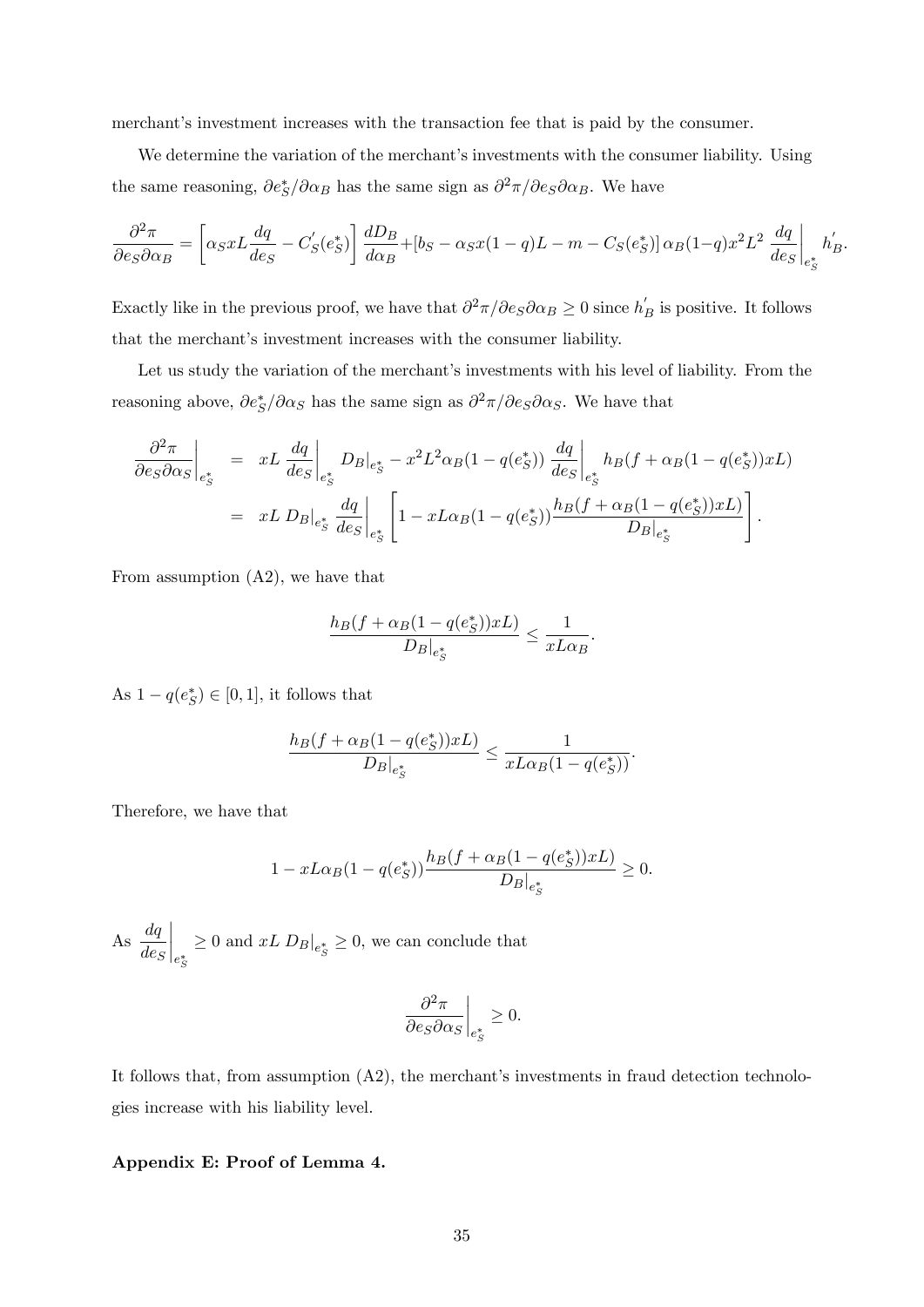## Impact of the level of liability borne by merchants on EPI acceptance: From

(2), the threshold above which merchants accept the EPI solves

$$
\hat{b_S} - m - \alpha_S x L (1 - q^*) - C_S(e_S^*) = 0.
$$

Differentiating this equation with respect to  $\alpha_S$ , we obtain that

$$
\frac{\partial \widehat{b_S}}{\partial \alpha_S} \left[ 1 + \left( \alpha_S x L \frac{dq^*}{de_S} \Big|_{e_S^*} - C_S'(e_S^*) \right) \frac{de_S^*}{db_S} \right] = xL(1 - q^*) + \frac{de_S^*}{d\alpha_S} \left( C_S'(e_S^*) - \alpha_S x L \frac{dq^*}{de_S} \Big|_{e_S^*} \right). \tag{E-1}
$$

From (18), we have that  $C'_{S}(e_{S}^{*}) - \alpha_{S} x L \frac{dq^{*}}{des}$  $\Bigg|_{e^*_S}$  $\geq 0$ . From Lemma 3, we know that  $de_S^*/d\alpha_S \geq 0$ . It follows that the right-hand side of the equality is positive.

Let us now determine the sign of the left-hand side of the equality. From Lemma 3, we know that

$$
\frac{de_S^*}{db_S} = -\left(\frac{\partial^2 \pi}{\partial^2 e_S}\bigg|_{e_S^*}\right)^{-1} \left(\frac{\partial^2 \pi}{\partial e_S \partial b_S}\bigg|_{e_S^*}\right). \tag{E-2}
$$

:

;

Replacing for  $de^*_{S}/db_{S}$  in (E-1), we obtain that

$$
1 + \left(\alpha_S x L \frac{dq^*}{de_S}\bigg|_{e_S^*} - C'_S(e_S^*)\right) \frac{de_S^*}{db_S} = \left(\frac{\partial^2 \pi}{\partial^2 e_S}\bigg|_{e_S^*}\right)^{-1} \left[\frac{\partial^2 \pi}{\partial^2 e_S}\bigg|_{e_S^*} + \left(\alpha_S x L \frac{dq^*}{de_S}\bigg|_{e_S^*} - C'_S(e_S^*)\right) \frac{\partial^2 \pi}{\partial e_S \partial b_S}\bigg|_{e_S^*}\right]
$$
\n(E-3)

Replacing for  $\frac{\partial^2 \pi}{\partial x^2}$  $\partial^2 e_S$  $\Bigg|_{e^*_S}$ (from (19)) and  $\frac{\partial^2 \pi}{\partial x^2}$  $\partial e_S \partial b_S$  $\Bigg|_{e^*_S}$ (from (23)), we obtain that the term into brackets in (E-3) is equal to

$$
\left[-C_S^{\text{"}}(e^*_S) + \alpha_S x L \left. \frac{d^2 q}{d^2 e_S} \right|_{e^*_S}\right]D_B + 3\left[\alpha_S x L \left. \frac{dq}{de_S} \right|_{e^*_S} - C_S^{\prime}(e^*_S)\right] \left. \frac{dD_B}{de_S} \right|_{e^*_S} + M_S \left. \frac{d^2 D_B}{d^2 e_S} \right|_{e^*_S}
$$

where

$$
M_S = b_S - m - \alpha_S x L (1 - q^*) - C_S(e_S^*).
$$

As  $\alpha_S xL \frac{dq}{deS}$  $\Bigg|_{e^*_S}$  $-C'_{S}(e_{S}^{*}) \leq 0, \frac{dD_{B}}{de_{S}}$  $de_S$  $\Bigg|_{e^*_S}$  $\geq 0$  from (20) and  $\frac{d^2D_B}{d^2eS}$  $d^2e_S$  $\Bigg|_{e^*_S}$  $\leq 0$  from (21), it follows that the term into brackets in (E-3) is negative. As  $\frac{\partial^2 \pi}{\partial x^2}$  $\partial^2 e_S$  $\overline{\phantom{a}}$  $\Big\|_{e^*_S}$  $\leq 0$ , we can conclude that

$$
1 + \left(\alpha_S x L \frac{dq^*}{de_S}\bigg|_{e_S^*} - C'_S(e_S^*)\right) \frac{de_S^*}{db_S} \ge 0.
$$

It follows from (E-2) that

$$
\frac{\partial \dot{b}_S}{\partial \alpha_S} \ge 0.
$$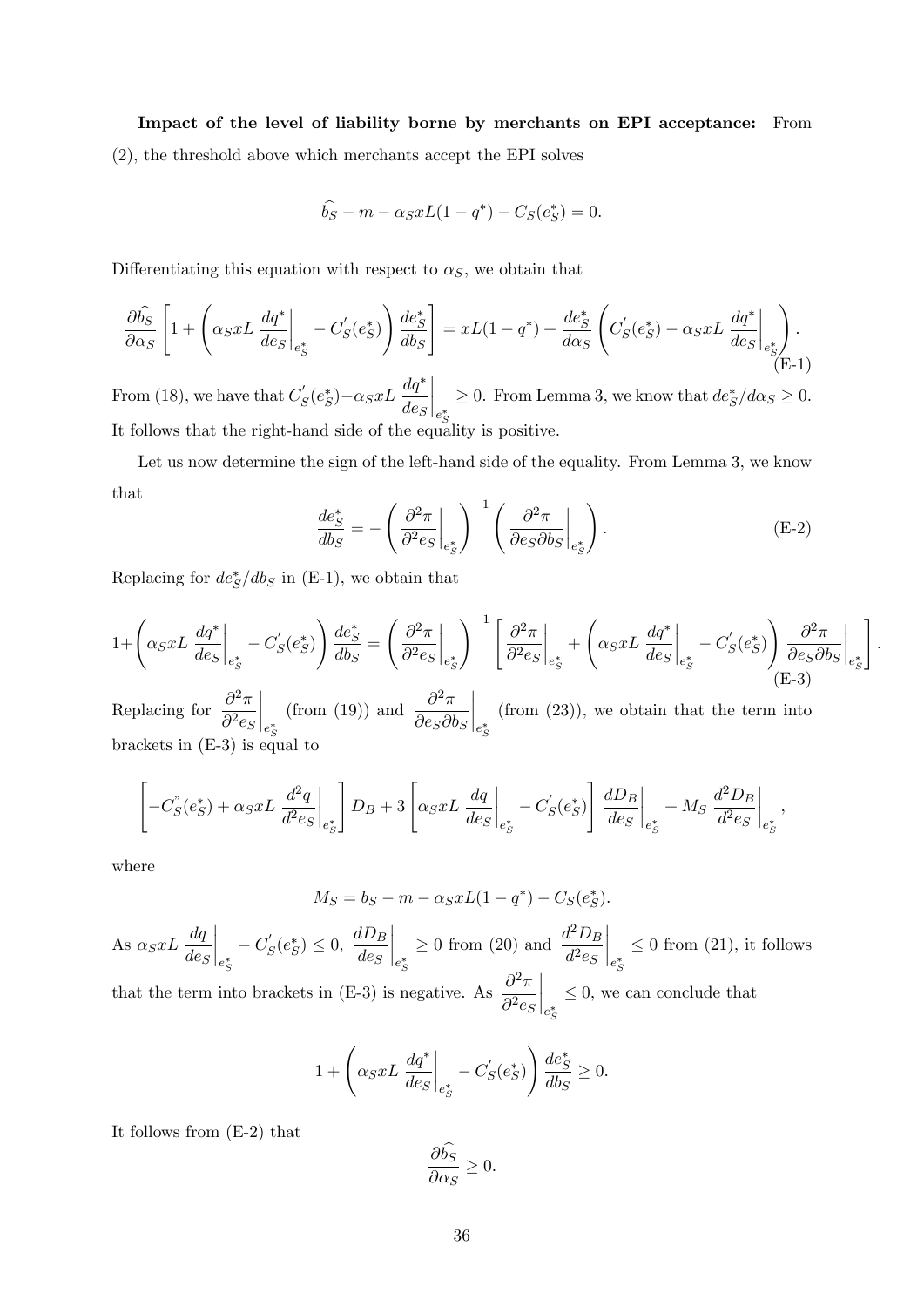Therefore, the probability that a merchant accepts the EPI decreases with the level of liability that is borne by the merchants.

Impact of the transaction benefit received by merchants on EPI acceptance: Similarly, we have that

$$
\frac{\partial \widehat{b_S}}{\partial f} \left[ 1 + \left( \alpha_S x L \frac{dq^*}{de_S} \Big|_{e_S^*} - C'_S(e_S^*) \right) \frac{de_S^*}{db_S} \right] = \frac{de_S^*}{df} \left( C'_S(e_S^*) - \alpha_S x L \frac{dq^*}{de_S} \Big|_{e_S^*} \right).
$$

As  $de^*_{S}/df \geq 0$ , it follows that  $\partial b_{S}/\partial f \geq 0$ . It can be also proved in a similar way that  $\partial b_S/\partial \alpha_B \geq 0.$ 

Impact of the transaction fees on EPI acceptance: We also have that

$$
\frac{\partial \widehat{b_S}}{\partial m} \left[ 1 + \left( \alpha_S x L \left. \frac{dq^*}{des} \right|_{e_S^*} - C_S'(e_S^*) \right) \frac{de_S^*}{db_S} \right] = 1 + \frac{de_S^*}{dm} \left( C_S'(e_S^*) - \alpha_S x L \left. \frac{dq^*}{des} \right|_{e_S^*} \right)
$$

$$
= \frac{\frac{\partial^2 \pi}{\partial^2 e_S} \left|_{e_S^*} + \frac{d_{\text{D}_B}}{des} \left( C_S'(e_S^*) - \alpha_S x L \left. \frac{dq^*}{des} \right|_{e_S^*} \right)}{\frac{\partial^2 \pi}{\partial^2 e_S} \left|_{e_S^*} \right|_{e_S^*}} \ge 0.
$$

It follows that  $\partial b_S/\partial m \geq 0$ .

Appendix F: Proof of Proposition 1. We start by determining the variation of the expected loss with the consumer fee. To that end, we denote by  $\mu(b_S, f, m, \alpha_S, \alpha_B)$  the function defined by

$$
\mu(b_S, f, m, \alpha_S, \alpha_B) = (1 - q^*)h(b_S)(1 - H_B(f + \alpha_B xL(1 - q^*)).
$$

From  $(6)$ ,

$$
EL_P = \alpha_P x L \int_{\widehat{b_S}}^{\overline{b_s}} \mu(b_S, f, m, \alpha_S, \alpha_B) db_S.
$$

Hence, we have that  $29$ 

$$
\frac{\partial EL_P}{\partial f} = \alpha_P x L \left[ \frac{-\partial \widehat{b_S}}{\partial f} \mu(\widehat{b_S}, f, m, \alpha_S, \alpha_B) + \int_{\widehat{b_S}}^{\overline{b_s}} \frac{\partial \mu(b_S, f, m, \alpha_S, \alpha_B)}{\partial f} db_S \right],
$$

 $^{29}$ The conditions to use the Leibniz rule apply.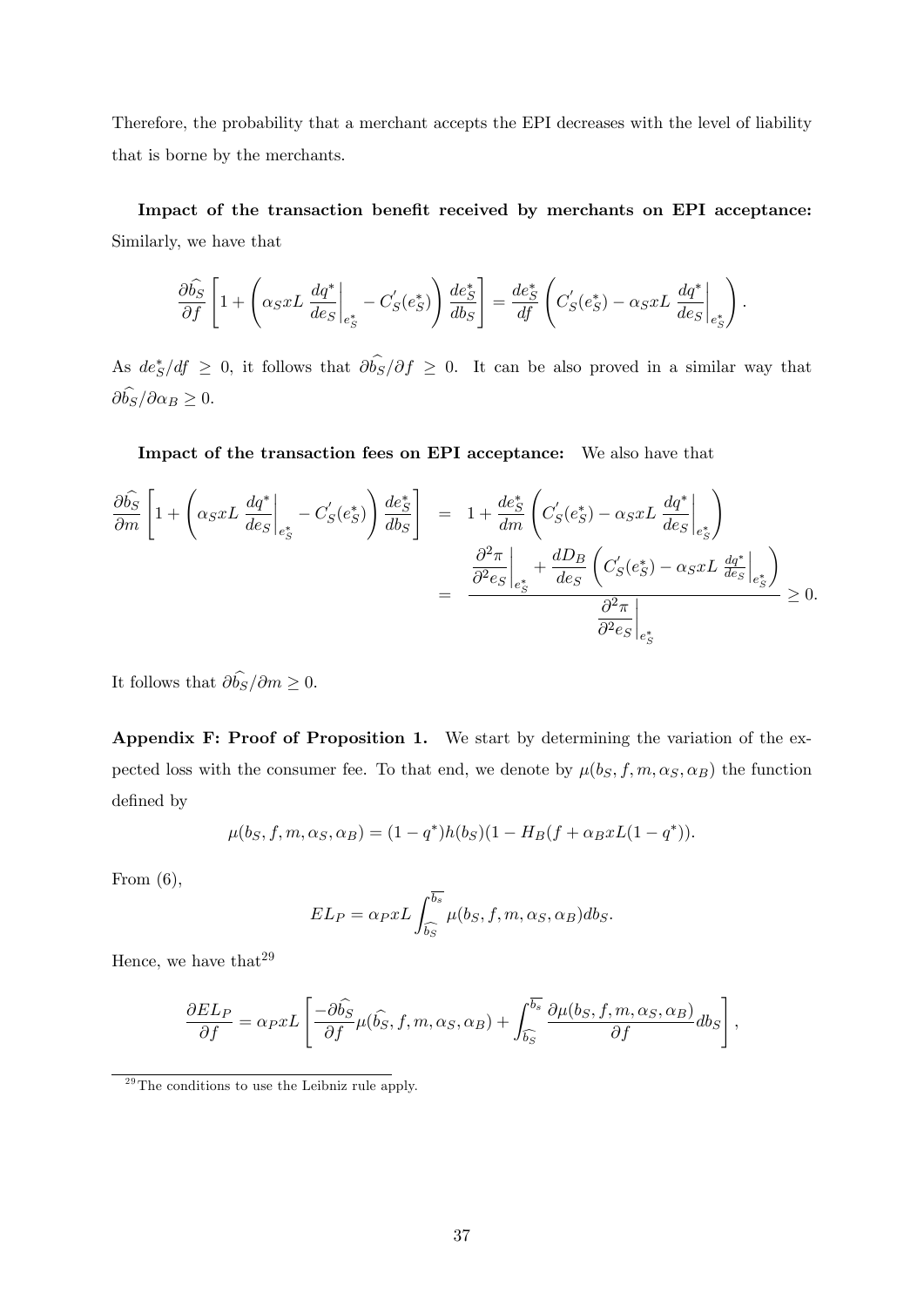where

$$
\frac{\partial \mu(b_S, f, m, \alpha_S, \alpha_B)}{\partial f} = \frac{-dq}{de_S} \frac{\partial e_S^*}{\partial f} (1 - H_B(f + \alpha_B x L(1 - q^*))h(b_S) \left[1 - \frac{(1 - q^*)\alpha_B x L h_B}{1 - H_B}\right] + (- (1 - q^*)h(b_S)h_B(f + \alpha_B x L(1 - q^*)).
$$

From Lemma 3, we have  $\partial e^*_S / \partial f \ge 0$ . We also have that  $dq/de_S \ge 0$ . From assumption (A2), we have

$$
1 - \frac{(1 - q^*)\alpha_B x L h_B}{1 - H_B} \ge 0.
$$

It follows that  $\partial \mu(b_S, f, m, \alpha_S, \alpha_B)/\partial f \leq 0$ . Since, from Lemma 4,  $\partial b_S/\partial f \geq 0$ , we conclude that  $\partial EL/\partial f \leq 0$ .

We now determine the variations of the expected loss with the merchant fee. We have

$$
\frac{\partial EL_P}{\partial m} = \alpha_P xL \left[ \underbrace{-\partial \hat{b_S}}_{TermA} \mu(\hat{b_S}, f, m, \alpha_S, \alpha_B) + \underbrace{\int_{\hat{b_S}}^{\overline{b_s}} \frac{\partial \mu(b_S, f, m, \alpha_S, \alpha_B)}{\partial m} db_S}_{TermB} \right],
$$

where

$$
\frac{\partial \mu(b_S, f, m, \alpha_S, \alpha_B)}{\partial m} = \frac{-dq}{deg} \frac{\partial e_S^*}{\partial m} (1 - H_B(f + \alpha_B x L(1 - q^*)) h(b_S) \left[ 1 - \frac{(1 - q^*) \alpha_B x L h_B}{1 - H_B} \right] \ge 0.
$$

From Lemma 3, we have  $\partial e^*_{S}/\partial m \leq 0$ . From Lemma 4,  $\partial b_{S}/\partial m \geq 0$ . From Assumption (A2), we have

$$
1 - \frac{(1 - q^*)\alpha_B x L h_B}{1 - H_B} \ge 0.
$$

It follows that term A is negative, whereas term B is positive. Therefore, an increase in the merchant fee has an ambiguous impact on the expected loss that is borne by the payment platform.

Let us now study how the level of liability that is borne by merchants impacts the expected loss. We have

$$
\frac{\partial EL_P}{\partial \alpha_S} = -\frac{EL_P}{\alpha_P} + \alpha_P xL \left[ \underbrace{\frac{-\partial \widehat{b_S}}{\partial \alpha_S} \mu(\widehat{b_S}, f, m, \alpha_S, \alpha_B)}_{TermC} + \underbrace{\int_{\widehat{b_S}}^{\overline{b_S}} \frac{\partial \mu(b_S, f, m, \alpha_S, \alpha_B)}{\partial \alpha_S} db_S}_{TermD} \right],
$$

where

$$
\frac{\partial \mu(b_S, f, m, \alpha_S, \alpha_B)}{\partial \alpha_S} = \frac{-dq}{de_S} \frac{\partial e_S^*}{\partial \alpha_S} (1 - H_B(f + \alpha_B x L(1 - q^*)) h(b_S) \left[ 1 - \frac{(1 - q^*) \alpha_B x L h_B}{1 - H_B} \right] \le 0.
$$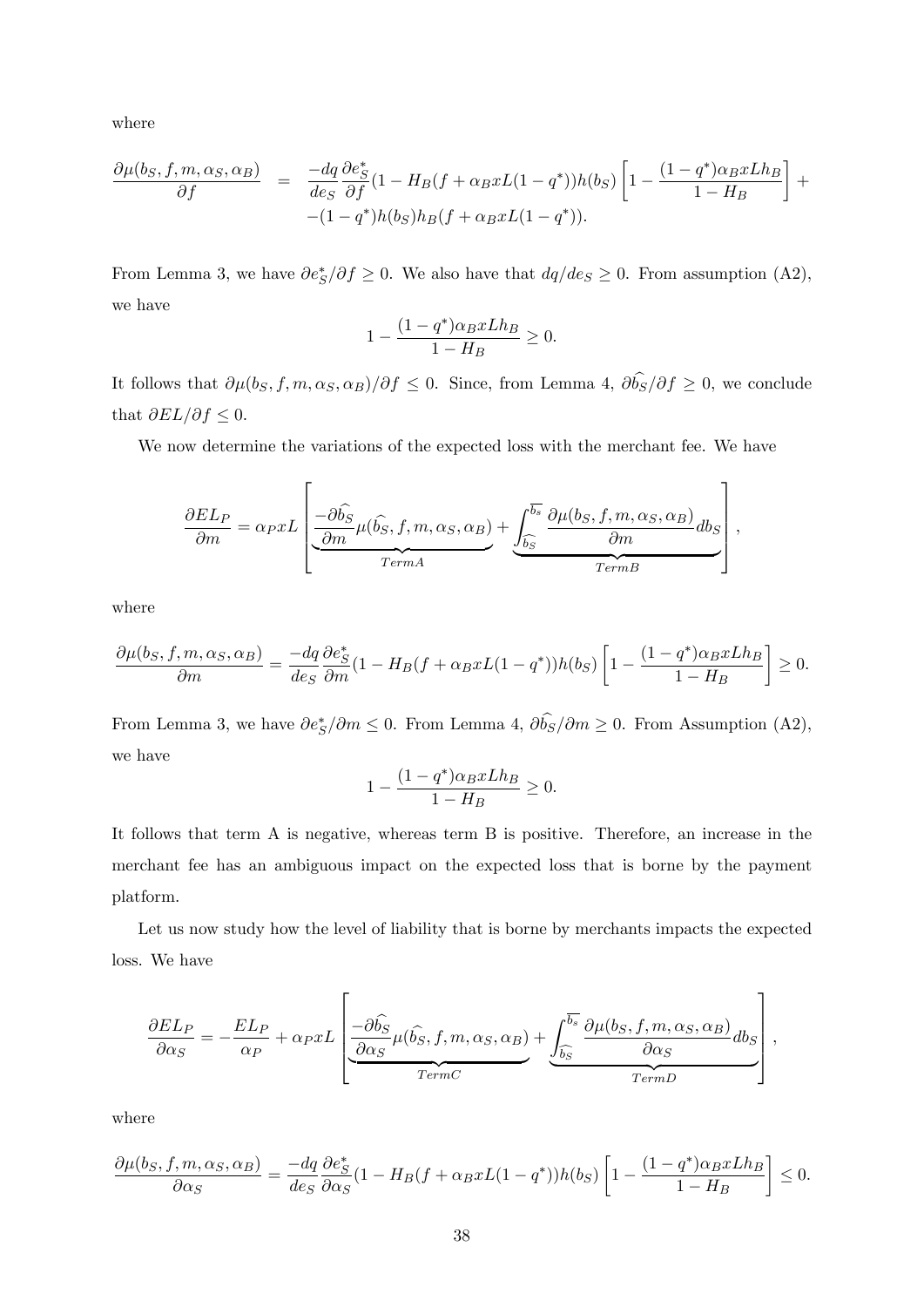From Assumption (A2),

$$
1 - \frac{(1 - q^*)\alpha_B x L h_B}{1 - H_B} \ge 0.
$$

As  $dq/de_S \geq 0$ , and since  $\partial b_S/\partial \alpha_S \geq 0$  from Lemma 4, it follows that

$$
\frac{\partial EL_P}{\partial \alpha_S} \le 0.
$$

## Appendix G: Second-order conditions if  $\alpha_B = 0$ .

Appendix G-A: second-order conditions if the payment platform chooses the transaction prices. We provide here the second-order conditions of profit maximisation if  $\alpha_B = 0$ . The first-order conditions of profit maximisation are

$$
\frac{\partial \pi_P}{\partial m} = D_B(f) \left[ D_S(b_S^m) - M_P h_S(b_S^m) \right] = 0,\tag{24}
$$

and

$$
\frac{\partial \pi_P}{\partial f} = D_S(b_S^m) \left[ D_B(f) - M_P h_B(f) \right] = 0. \tag{25}
$$

The second derivatives of the platform's profit with respect to the prices and the liability level are

$$
\frac{\partial^2 \pi_P}{\partial m^2} = -2h_S D_B - h'_S D_B M_P,
$$
\n
$$
\frac{\partial^2 \pi_P}{\partial f^2} = -2h_B D_S - h'_B D_S M_P,
$$
\n
$$
\frac{\partial^2 \pi_P}{\partial m \partial f} = -h_B D_S - h_S D_B + M_P h_S h_B,
$$
\n
$$
\frac{\partial^2 \pi_P}{\partial m \partial \alpha_S} = xL(1 - q^*) \frac{\partial^2 \pi_P}{\partial m^2} - (1 - \alpha_S) xL \frac{\partial q^*}{\partial \alpha_S} h_S D_B,
$$
\n
$$
\frac{\partial^2 \pi_P}{\partial f \partial \alpha_S} = xL(1 - q^*) \frac{\partial^2 \pi_P}{\partial m \partial f} - (1 - \alpha_S) xL \frac{\partial q^*}{\partial \alpha_S} h_B D_S,
$$
\n
$$
\frac{\partial^2 \pi_P}{\partial \alpha_S^2} = -2xLD_B h_S xL(1 - q^*) \left[ 1 - q^* + (1 - \alpha_S) \frac{\partial q^*}{\partial \alpha_S} \right] + M_P D_B \left[ xL h_S \frac{\partial q^*}{\partial \alpha_S} - (xL(1 - q^*))^2 h'_S \right]
$$
\n
$$
+ xL V_P \left[ -2 \frac{\partial q^*}{\partial \alpha_S} + (1 - \alpha_S) \left\{ \frac{\partial^2 q}{\partial e_S^2} \left( \frac{\partial e_S}{\partial \alpha_S} \right)^2 + \frac{\partial q}{\partial e_S} \frac{\partial^2 e_S}{\partial \alpha_S^2} \right\} \right].
$$
\n(26)

We denote by  $\det M$  the determinant of the Hessian matrix at the profit maximising transaction fees. It can be checked that the second-order conditions of profit maximisation are verified as  $h'_S \geq 0$  and  $h'_B \geq 0$ . From (24) and (25), we have that, at the profit maximising prices,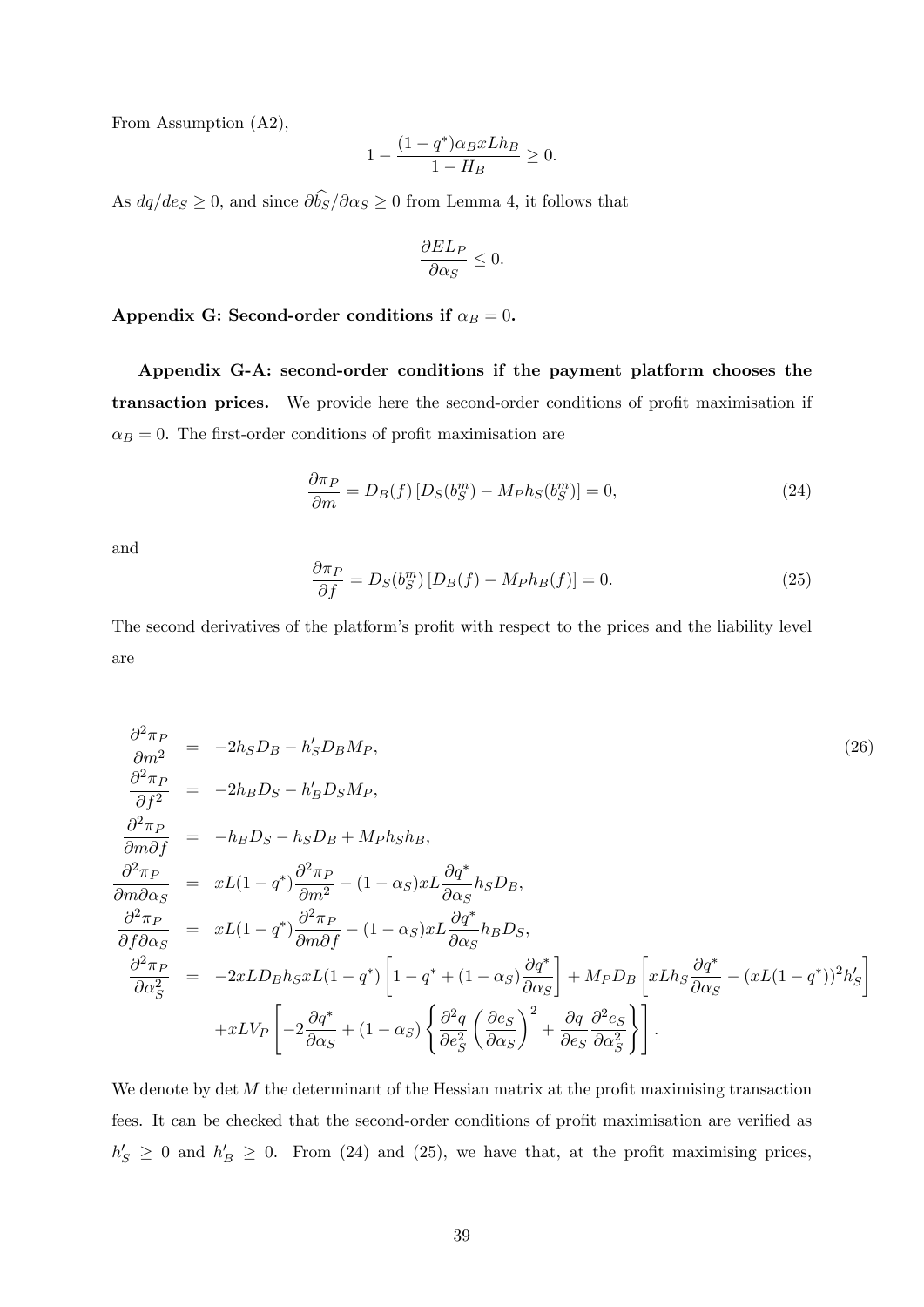$D_S = M_P h_S$  and  $D_B = M_P h_B$ . Therefore, we have

$$
\det M|_{(f^*,m^*)} = 2h_Sh_BD_SD_B + 2h'_BD_BD_S^2 + 2h'_SD_SD_B^2 + h'_Sh'_BD_BD_SM_P^2 + h_S^2D_B^2 > 0, (27)
$$

and

$$
\left. \frac{\partial^2 \pi}{\partial m^2} \right|_{(f^*, m^*)} < 0,
$$

which proves that the conditions for a maximum to exist at  $(f^*, m^*)$  hold.

Appendix G-B: second-order conditions if the payment platform chooses the transaction prices and the level of liability for merchants. We provide here the conditions under which the second-order conditions are verified at  $y^* = (f^*; m^*; \alpha_S^*)$  by computing the coefficients of the Hessian matrix.

Denoting the Hessian matrix at  $y^* = (f^*; m^*; \alpha_S^*)$  by  $H =$  $\sqrt{ }$  $\parallel$  $a_1$  b c  $b \quad a_2 \quad d$  $c \quad d \quad a_3$ 1 , the second-order conditions are verified if  $a_1 \leq 0$ ,  $a_2 \leq 0$ ,  $a_1a_2 - b^2 \geq 0$ ,  $a_1a_3 - c^2 \geq 0$ ,  $a_3a_2 - d^2 \geq 0$  and det  $H \leq 0$  (See hereafter). If these conditions are verified, this proves that the Hessian matrix is semi-definite negative at  $y^* = (f^*; m^*; \alpha_S^*).$ 

Let us start by the case in which there is an interior solution. From (26), as  $h'_S$  and  $h'_B$ are positive, we have that  $a_1 \leq 0$  and  $a_2 \leq 0$ . We already proved in Appendix G-A that  $a_1 a_2 - b^2 \ge 0$ . We now prove that  $a_1 a_3 - c^2 \ge 0$  and that  $a_3 a_2 - d^2 \ge 0$ .

At  $y^* = (f^*; m^*; \alpha_S^*)$ , if the solution is interior, from (24) and (25), we have that  $D_S = M_P h_S$ and  $D_B = M_P h_B$ . The first-order condition of profit maximisation with respect to  $\alpha_S$  is

$$
\frac{\partial \pi_P}{\partial \alpha_S} = (f + m - c) \frac{\partial V_P}{\partial \alpha_S} - \frac{\partial E L_P}{\partial \alpha_S} = 0.
$$

From (7), we have that

$$
\frac{\partial EL_P}{\partial \alpha_S} = -xL(1-q^*)V_P + (1-\alpha_S)xLq^* \frac{\partial V_P}{\partial \alpha_S}.
$$

From (5), we have that  $-\partial V/\partial \alpha_S = D_B(f)h_S(b_S)xL(1-q^*)$ . Therefore, the first-order condition with respect to  $\alpha_S$  writes

$$
M_P h_S D_B x L (1 - q^*) = x L D_B D_S \left( 1 - q^* + (1 - \alpha_S) \frac{dq}{d\alpha_S} \right).
$$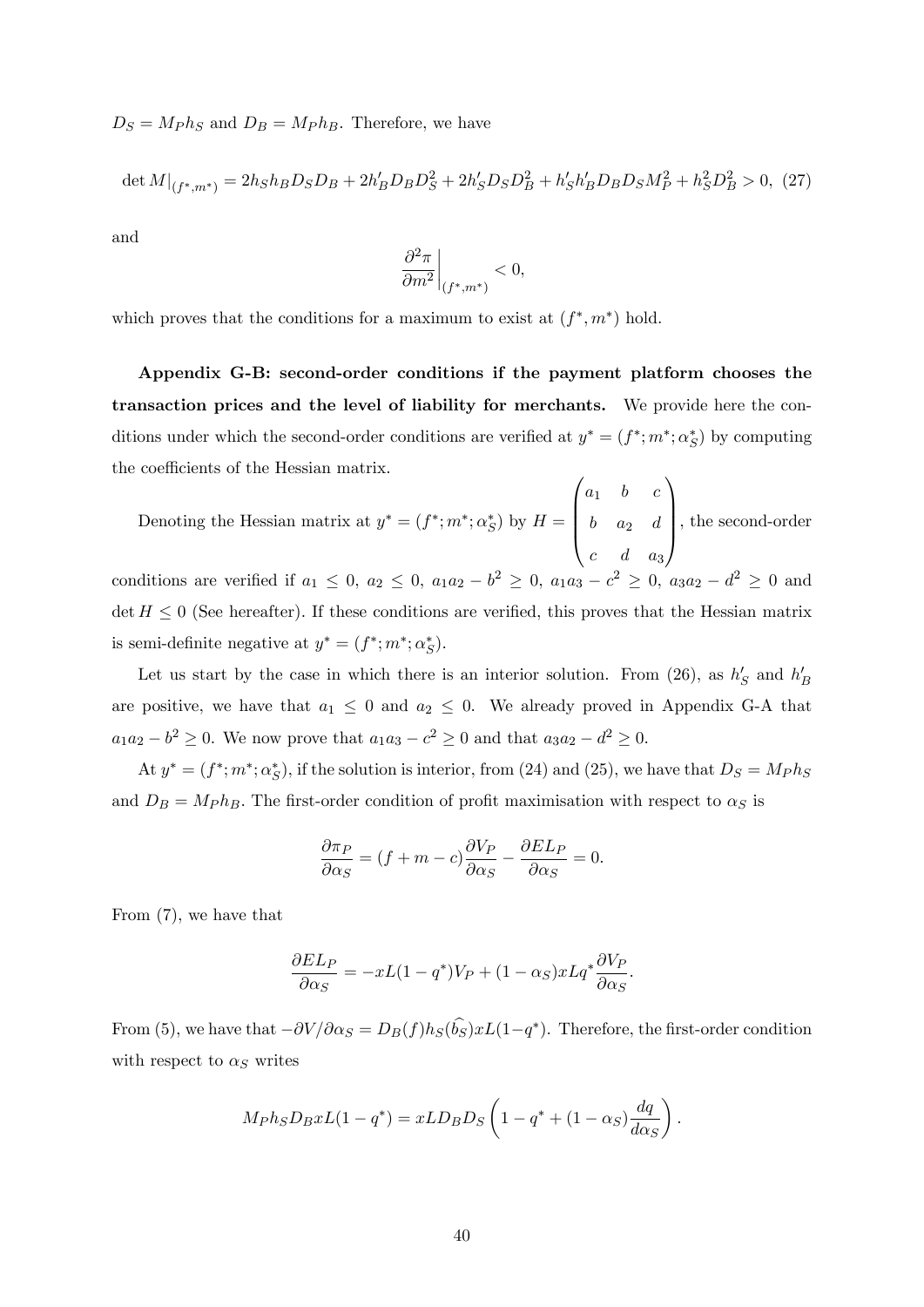As at  $y^* = (f^*; m^*; \alpha_S^*)$  we have  $D_S = M_P h_S$ , in interior solution, we have that

$$
xL(1-q^*) = xL\left(1-q^* + (1-\alpha_S)\frac{dq}{d\alpha_S}\right),
$$

that is

$$
\left. \frac{dq}{d\alpha_S} \right|_{x^*} = 0.
$$

It follows that, in an interior solution, the payment platform chooses the level of liability that maximises the probability of fraud detection.

We denote by

$$
\mu = -2\frac{\partial q^*}{\partial \alpha_S} + (1 - \alpha_S) \left\{ \frac{\partial^2 q}{\partial e_S^2} \left( \frac{\partial e_S}{\partial \alpha_S} \right)^2 + \frac{\partial q}{\partial e_S} \frac{\partial^2 e_S}{\partial \alpha_S^2} \right\}.
$$
 (GB-1)

**Lemma 6** We have  $\partial^2 e^*_S / \partial \alpha_S^2 \leq 0$ .

**Proof.** From the implicit function theorem, we have

$$
\frac{\partial e_S^*}{\partial \alpha_S} = -\left(\frac{\partial^2 \pi}{\partial^2 e_S}\Big|_{e_S^*}\right)^{-1} \left(\frac{\partial^2 \pi}{\partial e_S \partial \alpha_S}\Big|_{e_S^*}\right)
$$

$$
= \frac{xL(\partial q/\partial e_S)D_B}{D_B(\alpha_S xL \frac{d^2 q}{de_S^2}\Big|_{e_S^*} - C_S'(e_S^*))}
$$

$$
= \frac{xL(\partial q/\partial e_S)}{(\alpha_S xL \frac{d^2 q}{de_S^2}\Big|_{e_S^*} - C_S''(e_S^*))}.
$$

It follows that

$$
\frac{\partial^2 e_S^*}{\partial \alpha_S^2} = \frac{xLN}{(\alpha_S xL \frac{d^2q}{de_S^2}\bigg|_{e_S^*} - C_S'(e_S^*))^2},
$$

where

$$
N = xL \left( -\alpha_S \frac{d^2 q}{de_S^2}\Big|_{e_S^*} + C_S''(e_S^*) \right) \frac{d^2 q}{de_S^2}\Big|_{e_S^*} \frac{\partial e_S}{\partial \alpha_S} - \left[ -\alpha_S xL \frac{d^3 q}{de_S^3}\Big|_{e_S^*} \frac{\partial e_S}{\partial \alpha_S} + C_S'''(e_S^*) \right] xL \frac{dq}{de_S}\Big|_{e_S^*}.
$$

Since  $\frac{d^3q}{1^3}$  $de^3_S$  $\bigg|_{e^*_S}$  $\leq 0, \frac{d^2q}{de^2}$  $de^2_S$  $\Bigg|_{e^*_S}$  $\leq$  0, and  $C_S^{'''}$  $S(s) \geq 0$ , we have  $N \leq 0$ . Therefore, we can conclude that  $\partial^2 e_S/\partial \alpha_S^2 \leq 0$ .

Since  $\partial^2 e_S/\partial \alpha_S^2 \leq 0$ ,  $\partial q/\partial e_S \geq 0$  and  $\partial^2 q/\partial e_S^2 \leq 0$ , from (GB-1), we have  $\mu \leq 0$ . As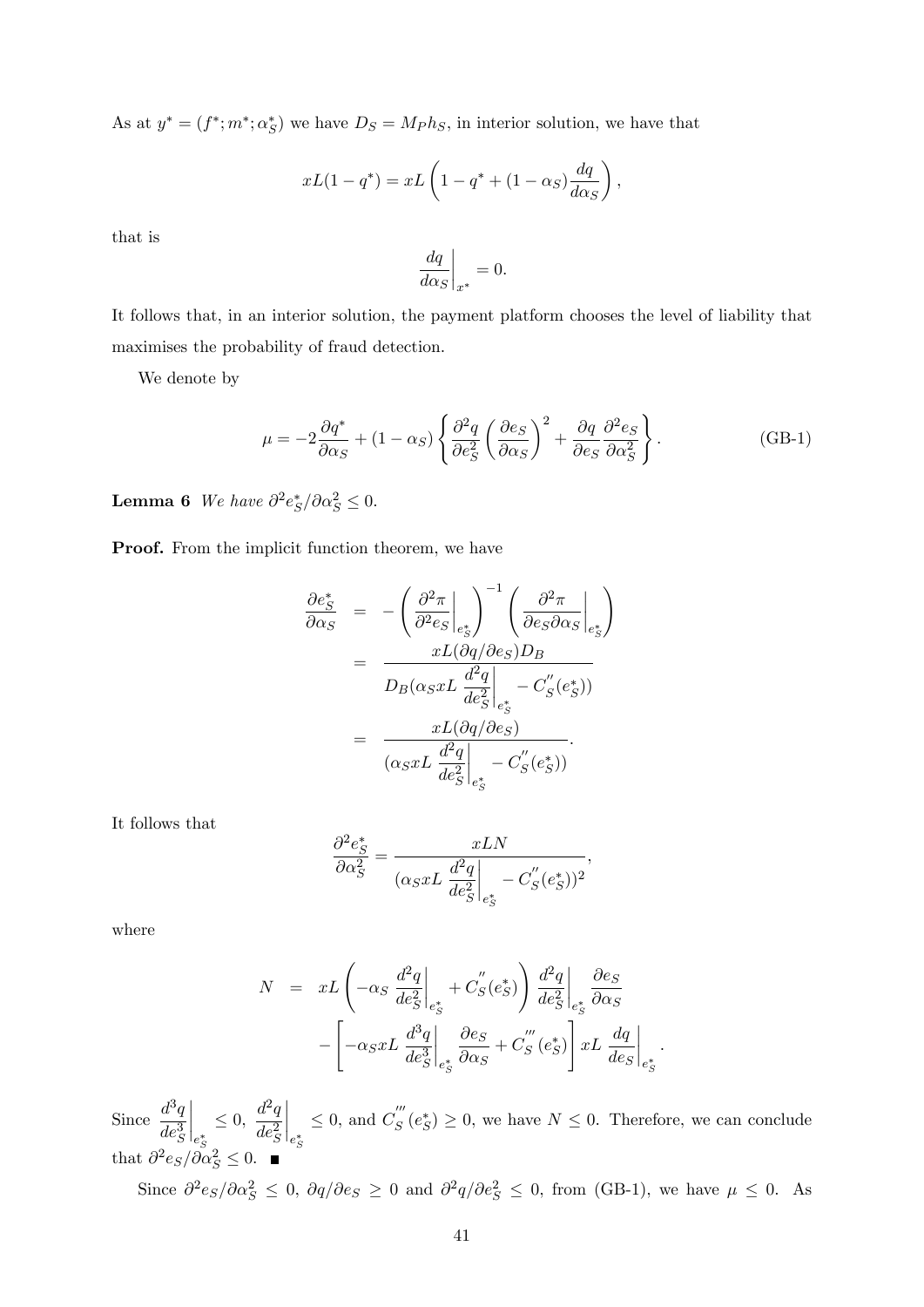$dq$  $d\alpha_S$  $\Big|_{x^*}$  $= 0$  and from  $(26)$ , we have that

$$
\frac{\partial^2 \pi_P}{\partial \alpha_S^2}\bigg|_{x^*} = -(xL(1-q^*))^2 [2h_S + M_P h'_S] D_B + xL V_P \mu,
$$
  

$$
\frac{\partial^2 \pi_P}{\partial \alpha_S \partial f}\bigg|_{x^*} = -xL(1-q^*)h_S D_B,
$$

and

$$
\left. \frac{\partial^2 \pi_P}{\partial \alpha_S \partial m} \right|_{x^*} = -xL(1 - q^*)D_B(2h_S + h'_S M_P).
$$

We now compute  $a_1a_3 - c^2$  and  $a_3a_2 - d^2$  at  $y^* = (f^*; m^*; \alpha_S^*)$ . We have

$$
a_1 a_3 - c^2 = \left(\frac{\partial^2 \pi_P}{\partial f^2}\bigg|_{x^*}\right) \left(\frac{\partial^2 \pi_P}{\partial \alpha_S^2}\bigg|_{x^*}\right) - \left(\frac{\partial^2 \pi_P}{\partial \alpha_S \partial f}\bigg|_{x^*}\right)^2
$$
  
=  $D_B^2 \left[xL(1-q^*)\right]^2 (3h_S^2 + (M_P h_S')^2 + 4M_P h_S' h_S) - D_B^2 D_S \mu x L (2h_S + M_P h_S') \ge 0.$ 

We also have

$$
a_3 a_2 - d^2 = \left(\frac{\partial^2 \pi_P}{\partial m^2}\bigg|_{x^*}\right) \left(\frac{\partial^2 \pi_P}{\partial \alpha_S^2}\bigg|_{x^*}\right) - \left(\frac{\partial^2 \pi_P}{\partial \alpha_S \partial m}\bigg|_{x^*}\right)^2
$$
  
= 
$$
-D_B^2 D_S \mu x L \left(2h_S + M_P h'_S\right) \ge 0.
$$

We now show that  $\det H \leq 0$  at  $y^* = (f^*; m^*; \alpha_S^*)$ . From the rule of Sarrus, we have

$$
\det H = a_1 a_2 a_3 + 2bdc - c^2 a_2 - b^2 a_3 - d^2 a_1
$$
  
=  $a_1 (a_3 a_2 - d^2) + 2bdc - c^2 a_2 - b^2 a_3.$ 

At  $y^* = (f^*; m^*; \alpha_S^*)$ , since  $a_1 = -D_S(2h_B + M_P h_B')$ , we have

$$
a_1(a_3a_2 - d^2) = D_B^2 D_S^2 \mu x L (2h_S + M_P h'_S) (2h_B + M_P h'_B).
$$

We also have

$$
2bdc = -2(xL)^{2}(1-q^{*})^{2}h_{S}^{2}D_{B}^{3}(2h_{S}+M_{P}h_{S}'),
$$

and

$$
-c^2a_2 - b^2a_3 = 2(xL)^2(1-q^*)^2h_S^2D_B^3(2h_S + M_Ph_S') - \mu xLD_B^3D_Sh_S^2.
$$

Using the fact that, at  $y^* = (f^*; m^*; \alpha_S^*)$ , we have  $M_P h_S = D_S$  and  $M_P h_B = D_B$ , we obtain that

$$
\det H = D_B^2 D_S \mu x L M_P \left[ 3h_B h_S^2 + h_S' h_B' M_P^2 h_S + 2h_S h_B h_S' M_P + 2h_S^2 h_B' M_P \right].
$$
 (28)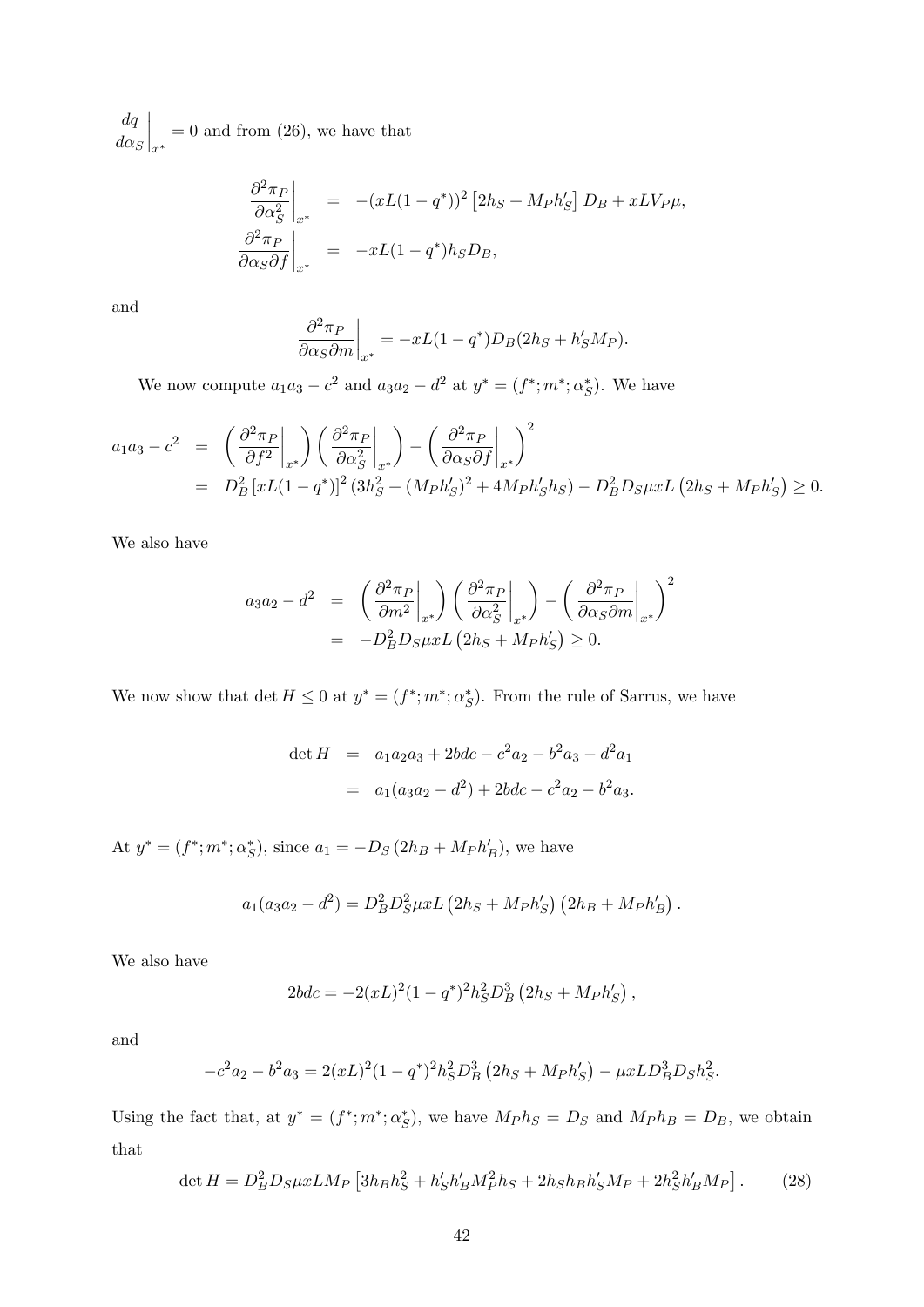Since  $\mu \leq 0$ , we can conclude that det  $H \leq 0$  at  $y^* = (f^*; m^*; \alpha_S^*)$ . Therefore, the Hessian matrix is semi-definite negative at  $y^* = (f^*; m^*; \alpha_S^*)$  and the second-order conditions are verified at  $y^* = (f^*; m^*; \alpha_S^*).$ 

Appendix G-C: Variation of the equilibrium prices with the fraud rate. We differentiate the first-order conditions of profit maximisation with respect to f and m, which are evaluated at  $\alpha_S^* = 1$ . Since  $\partial b_S^m / \partial x = L(1 - q^*)$ , we have

$$
-h_B(f)D_S(b_S^m)\frac{\partial m^*}{\partial x} + \frac{\partial f^*}{\partial x}D_S(b_S^m)(-2h_B(f) - M_Ph'_B) = 0,
$$
 (G-C-1)

and

$$
-L(1-q^*)(h_S(b_S^m) + M_Ph'_S(b_S^m))\frac{\partial m^*}{\partial x} + \frac{\partial f^*}{\partial x}(-h_S(b_S^m)D_B(f)) = 0.
$$
 (G-C-2)

From  $(G-C-2)$ ,

$$
\frac{\partial f^*}{\partial x}h_S(b_S^m) = -\frac{\partial m^*}{\partial x}L(1-q^*)(h_S(b_S^m) + M_Ph'_S(b_S^m)).
$$

Since  $h_S(b_S^m) \ge 0$ ,  $L(1-q^*) \ge 0$  and  $h'_S(b_S^m) \ge 0$ ,  $\partial f^*/\partial x$  and  $\partial m^*/\partial x$  have opposite signs. Therefore, the consumer fee and the merchant fee vary in opposite directions with the fraud rate.

Appendix H: An illustration of Proposition 2. We make the following assumptions:  $C_S(e_S) = k(e_S)^2/2$ ,  $q(e_S) = \gamma e_S$ , uniform distributions on [0,1] for  $b_S$  and  $b_B$ . In this case, from equation (4), we have

$$
e_S^* = \frac{\alpha_S x L \gamma}{k},
$$

where  $\alpha_S x L \gamma^2 / k \leq 1$ . The merchant's effort increases with the liability level, the probability that there is a fraudulent transaction, the losses borne by the participants, and the marginal impact of investments on the probability of fraud detection. The probability that a merchant detects a fraudulent transaction is implicitely defined by

$$
q(e_S^*) = (\alpha_S x L \gamma^2)/k.
$$

In this case, the demands are  $D_B = 1 - f$ , and  $D_S = 1 - m - \alpha_S x L + \frac{(\alpha_S x L \gamma)^2}{2k}$  $\frac{x}{2k}$ . Using the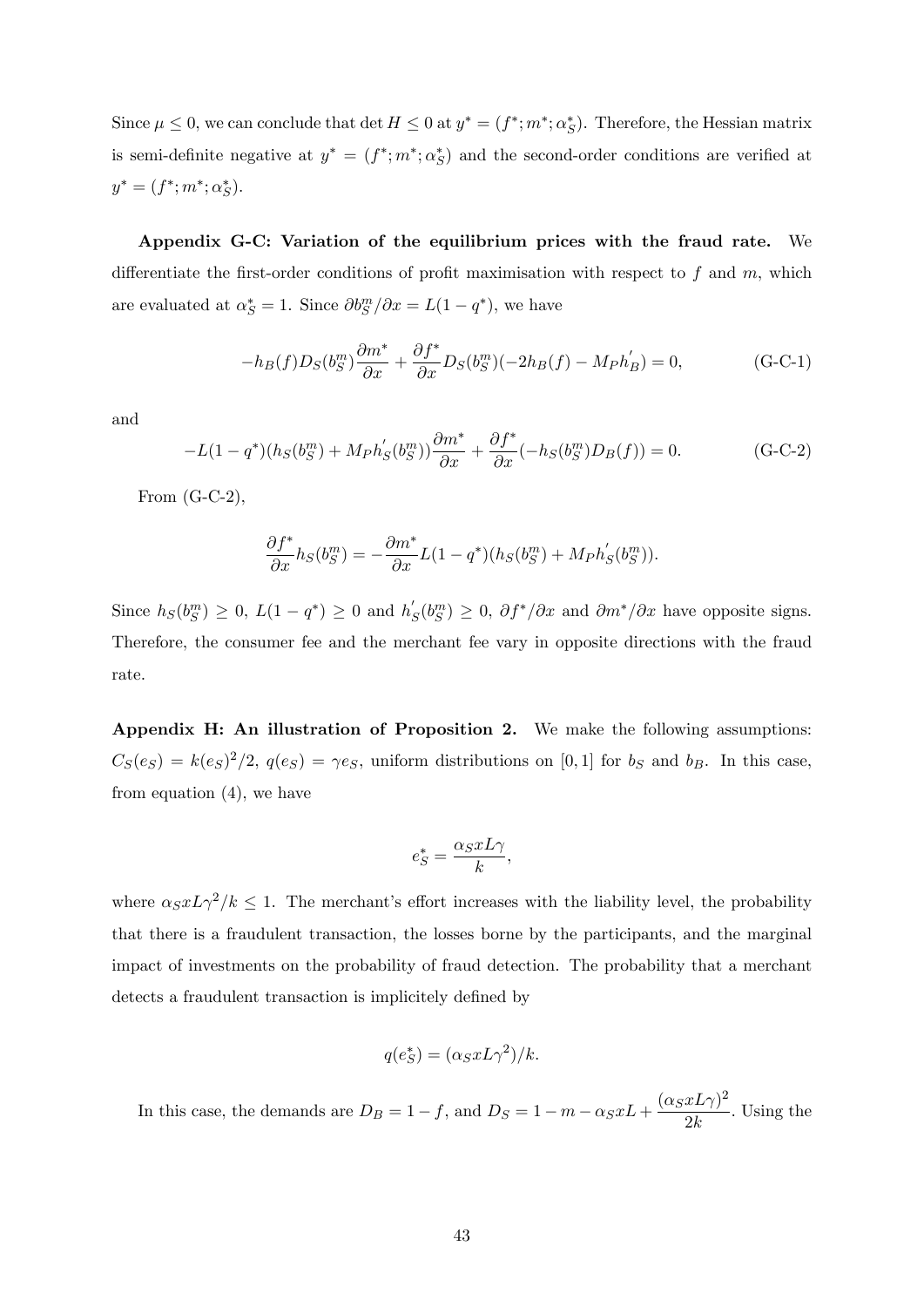standard price structure/ratio formula, we find that the prices verify

$$
f = m + \alpha_S x L - \frac{(\alpha_S x L \gamma)^2}{2k},
$$

and

$$
\frac{f + m - c - (1 - \alpha_S)xL(1 - q)}{f} = \frac{1 - f}{f}.^{30}
$$

Solving for  $f$  and  $m$ , we obtain that

$$
m = \frac{1 + c + xL(1 - 3\alpha_S) + \frac{(xL\gamma)^2}{k}(2\alpha_S^2 - \alpha_S)}{3},
$$

and

$$
f = \frac{1 + c + xL + \frac{(\alpha_S^2 - 2\alpha_S)(xL\gamma)^2}{2k}}{3}.
$$

We can compute the marginal merchant

$$
\hat{b_S} = m + \alpha_S x L - \frac{(\alpha_S x L \gamma)^2}{2k}
$$

$$
= \frac{1 + c + x L + \frac{(\alpha_S^2 - 2\alpha_S)(x L \gamma)^2}{2k}}{3}.
$$

The merchant demand is

$$
D_S(\widehat{b_S}) = \frac{2(1+c)-xL-\frac{(\alpha_S^2-2\alpha_S)(xL\gamma)^2}{2k}}{3}.
$$

If  $\alpha_S$  is chosen by the payment platform (at the same stage as the prices), we have that

$$
\frac{\partial \pi_P}{\partial \alpha_S} = M_P \left[ \frac{\partial D_S(\widehat{b_S})}{\partial \alpha_S} D_B(f) \right] + \frac{\partial M_P}{\partial \alpha_S} D_B(f) D_S(\widehat{b_S}).
$$

As  $M_P = 1 - f = D_B = D_S$  at the optimal prices, we have

$$
\frac{\partial \pi_P}{\partial \alpha_S} = 2M_P D_B(f) \frac{\partial D_S(\hat{b_S})}{\partial \alpha_S} \ge 0.
$$

In this case, we find that the platform's profit is maximised by choosing  $\alpha_S = 1$ .

Appendix I: Impact of the merchants' liability on transaction prices under the zero liability rule In this Appendix, we examine how the level of liability borne by merchants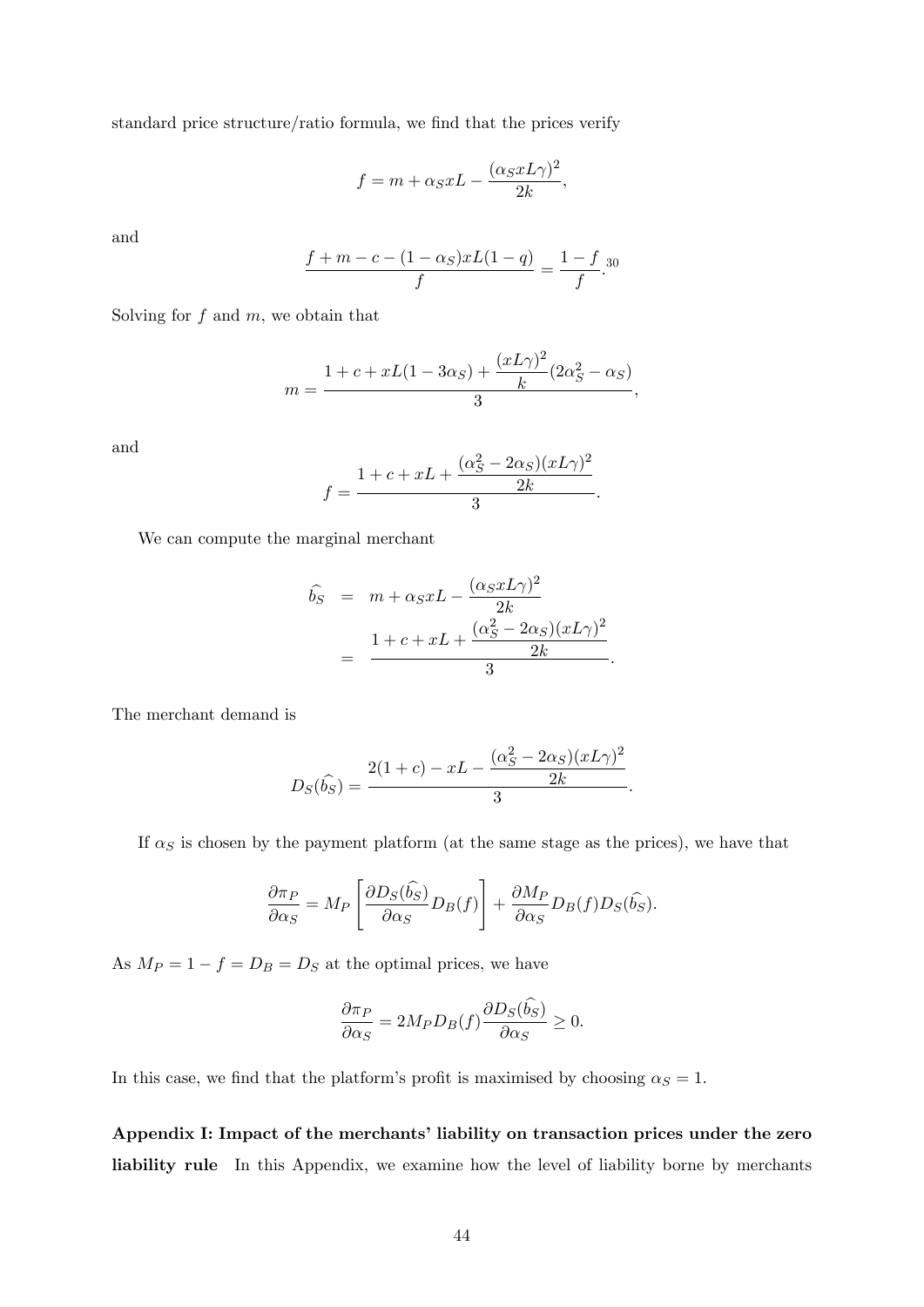impacts the transaction fees that are chosen by the payment platform, if the zero liability rule applies for consumers. By differentiating equations  $(24)$  and  $(25)$  that define the first-order conditions with respect to  $\alpha_S$ , we obtain that

$$
\frac{\partial^2 \pi_P}{\partial m^2} \frac{\partial m^*}{\partial \alpha_S} + \frac{\partial^2 \pi_P}{\partial m \partial f} \frac{\partial f^*}{\partial \alpha_S} + \frac{\partial^2 \pi_P}{\partial m \partial \alpha_S} = 0,
$$
\n(29)

and

$$
\frac{\partial^2 \pi_P}{\partial f^2} \frac{\partial f^*}{\partial \alpha_S} + \frac{\partial^2 \pi_P}{\partial m \partial f} \frac{\partial m^*}{\partial \alpha_S} + \frac{\partial^2 \pi_P}{\partial f \partial \alpha_S} = 0.
$$
 (30)

Solving for  $\partial m^*/\partial \alpha_S$  and  $\partial f^*/\partial \alpha_S$  in (29) and (30), we obtain that

$$
\frac{\partial m^*}{\partial \alpha_S} = \frac{1}{\det M} \left[ xL(1 - q^*) (-\det M) - (1 - \alpha_S) xL \frac{\partial q^*}{\partial \alpha_S} R \right],
$$

and

$$
\frac{\partial f^*}{\partial \alpha_S} = \frac{1}{\det M} \left[ -(1 - \alpha_S) x L \frac{\partial q^*}{\partial \alpha_S} T \right],
$$

where

$$
R = h_B D_S \frac{\partial^2 \pi_P}{\partial m \partial f} - h_S D_B \frac{\partial^2 \pi}{\partial f^2},
$$

and

$$
T = h_S D_B \frac{\partial^2 \pi_P}{\partial m \partial f} - h_B D_S \frac{\partial^2 \pi_P}{\partial m^2}.
$$

We proved in Appendix G-A that det  $M \geq 0$ . We now prove that  $R \geq 0$  and  $T \geq 0$ . We have

$$
R = -h_B^2 D_S^2 + h_B h_S D_B D_S + M_P h_B^2 h_S D_S + h_S h'_B D_S D_B M_P,
$$

and

$$
T = h_B h_S D_B D_S - h_S^2 D_B^2 + M_P h_S^2 h_B D_B + h_B h_S' D_B D_S M_P
$$

Using the first-order condition, we have that, at the profit maximising prices,  $M_P h_S = D_S$ and  $M_P h_B = D_B$ . It follows that, at the profit maximising prices,

$$
R = h_B h_S D_B D_S + h_S h'_B D_S D_B M_P,
$$

and

$$
T = h_B h_S D_B D_S + h_B h'_S D_B D_S M_P.
$$

Since  $h'_S$  and  $h'_B$  are positive, we have  $R \geq 0$  and  $T \geq 0$ . As  $\partial q^* / \partial \alpha_S \geq 0$  and  $Det M > 0$ , it follows that  $\partial m^*/\partial \alpha_S \leq 0$  and  $\partial f^*/\partial \alpha_S \leq 0$ . Hence, Lemma 5 is verified.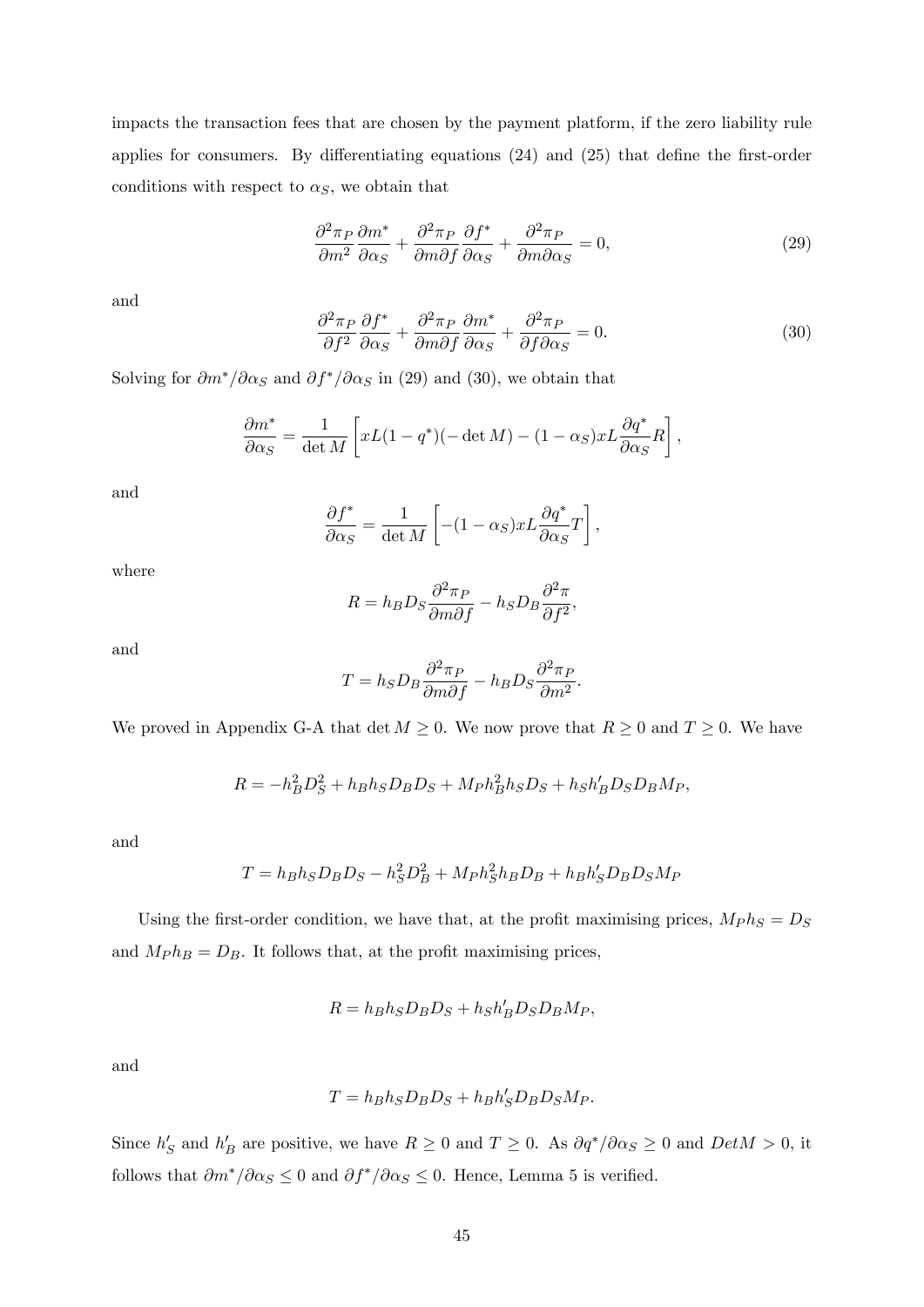Note that, since  $b_S = m + \alpha_S x L(1 - q^*) + C_S(e^*_S)$ , we have

$$
\frac{d\hat{b_S}}{d\alpha_S} = \frac{\partial \hat{b_S}}{\partial \alpha_S} + \frac{\partial m^*}{\partial \alpha_S}
$$
\n
$$
\frac{d\hat{b_S}}{d\alpha_S} = \frac{1}{\det M} \left[ -(1 - \alpha_S) x L \frac{\partial q^*}{\partial \alpha_S} R \right] \le 0,
$$
\n(31)

as  $\partial b_S/\partial \alpha_S = xL(1-q^*).$ 

If  $b_B$  and  $b_S$  are uniformely distributed on [0, 1], from the first order conditions, at the profit maximising prices, we have  $D_B = D_S = M_P$ . In this case, we have  $R = T = D_B^2$ . Therefore, from (27), we have det  $M = 3D_B^2$ . It follows that, in this example, we have

$$
\frac{d\widehat{b_S}}{d\alpha_S} = \frac{df}{d\alpha_S} = \frac{-(1 - \alpha_S)}{3} x L \frac{\partial q^*}{\partial \alpha_S}.
$$
\n(32)

It follows from (32) that

$$
\frac{d^2\hat{b}_S}{d\alpha_S^2} = \frac{d^2f}{d\alpha_S^2} = \frac{xL}{3} \left[ \frac{\partial q^*}{\partial \alpha_S} - (1 - \alpha_S) \frac{\partial^2 q^*}{\partial^2 \alpha_S} \right] \ge 0.
$$
\n(33)

From Lemma 6, we have  $\partial^2 q^*/\partial^2 \alpha_S \leq 0$ . Therefore, we can conclude that  $d^2 \hat{b_S}/d\alpha_S^2 \geq 0$  in the case of uniform distributions on  $[0, 1]$  for the transactional benefits.

#### Appendix J: Social welfare analysis.

Appendix J-A:Variation of the consumer and the merchant surplus with the level of liability borne by merchants. We start by computing the consumer surplus. Consumers who pay cash do not obtain any surplus from making a transaction, as a monopolistic merchant sets a price  $p^* = v$ . A consumer of transactional benefit  $b_B$  who pays with the EPI obtains a surplus

$$
b_B - f - \alpha_B x L (1 - q^*).
$$

Agregating this expression over all  $b_B \in [f + \alpha_B x L(1 - q^*), \overline{b_B}]$  and over all  $b_S \in [\widehat{b_S}, \overline{b_S}]$ , we obtain the agregate consumer surplus, that is

$$
S_B = \int_{\widehat{b_S}}^{\overline{b_s}} h(b_S)E(b_B - f - \alpha_B xL(1 - q^*)/b_B \ge f + \alpha_B xL(1 - q^*))db_S,
$$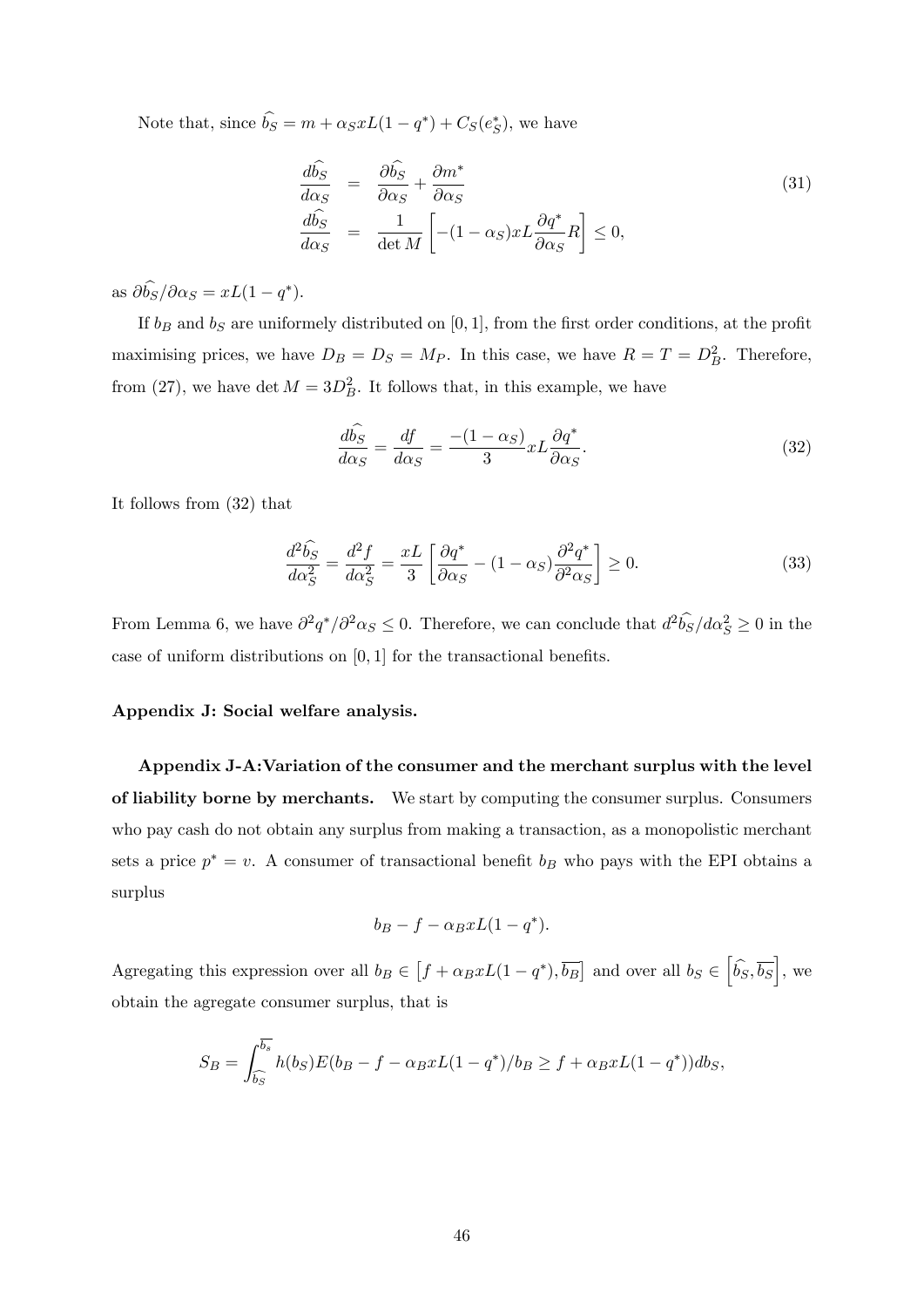where  $E(b_B - f - \alpha_B xL(1 - q^*)/b_B \ge f + \alpha_B xL(1 - q^*))$  denotes the mathematical expectancy conditional on  $b_B \ge f + \alpha_B x L(1 - q^*)$ . We have

$$
\frac{\partial S_B}{\partial \alpha_S} = X + Y,
$$

where

$$
X = \frac{-d\hat{b_S}}{d\alpha_S} h(\hat{b_S}) E(b_B - f - \alpha_B x L(1 - q^*)/b_B \ge f + \alpha_B x L(1 - q^*)),
$$
  
\n
$$
Y = \int_{\hat{b_S}}^{\overline{b_s}} h(b_S) \frac{\partial}{\partial \alpha_S} E(b_B - f - \alpha_B x L(1 - q^*)/b_B \ge f + \alpha_B x L(1 - q^*)) db_S,
$$

where from the Leibniz rule,

$$
\frac{\partial}{\partial \alpha_S} E(b_B - f - \alpha_B x L(1 - q^*)/b_B \ge \widehat{b_B}) = \frac{\partial}{\partial \alpha_S} \int_{\widehat{b_B}}^{\overline{b_B}} (b_B - f - \alpha_B x L(1 - q^*)) h_B(b_B) db_B
$$

$$
= \int_{\widehat{b_B}}^{\overline{b_B}} \left( -\frac{\partial f^*}{\partial \alpha_S} + \alpha_B x L \frac{dq}{de_S} \frac{\partial e_S}{\partial \alpha_S} \right) h_B(b_B) db_B \ge 0.
$$

First case  $\alpha_B = 0$ . In this case, from proposition 5, the transaction fees decrease with the level of liability that is borne by merchants. Therefore,  $Y$  is positive. Term  $X$  is also positive, since  $db_S/d\alpha_S \leq 0$  from (31). It follows that the consumer surplus increases with the level of liability that is borne by the merchants.

#### Second case:  $\alpha_B \neq 0$  [TO DO]

Similarly, we compute the agregate merchant surplus by agregating the merchants' profit for all  $b_S \in [\underline{b_S}, \overline{b_S}]$ . We have

$$
S_S = (v - d)(\overline{b_S} - \underline{b_S}) + \int_{\widehat{b_S}}^{\overline{b_s}} h(b_S)(b_S - m - \alpha_S x L(1 - q^*) - C_S(e_S^*)) (1 - H_B(f + \alpha_B x L(1 - q^*))) db_S.
$$

From the Leibniz rule, we have

$$
\frac{\partial S_S}{\partial \alpha_S} = \int_{\widehat{b_S}}^{\overline{b_S}} h(b_S) \frac{\partial}{\partial \alpha_S} \left\{ (b_S - m - \alpha_S x L(1 - q^*) - C_S(e_S^*)) (1 - H_B(f + \alpha_B x L(1 - q^*)) ) \right\} db_S
$$
  
\n
$$
= \int_{\widehat{b_S}}^{\overline{b_S}} h(b_S) \left\{ - \left[ \frac{\partial m^*}{\partial \alpha_S} + x L(1 - q^*) \right] D_B(\widehat{b_B}) + (b_S - m - \alpha_S x L(1 - q^*) - C_S(e_S^*)) h'_B(\widehat{b_B}) \frac{dq^*}{d \alpha_S} \right\} db_S.
$$

**First case**  $\alpha_B = 0$ . In this case, from proposition 5, the transaction fees decrease with the level of liability that is borne by merchants. From (31), we have  $\partial m^* / \partial \alpha_S + xL(1 - q^*) \leq 0$ . It follows that the merchant surplus increases with the level of liability that is borne by merchants.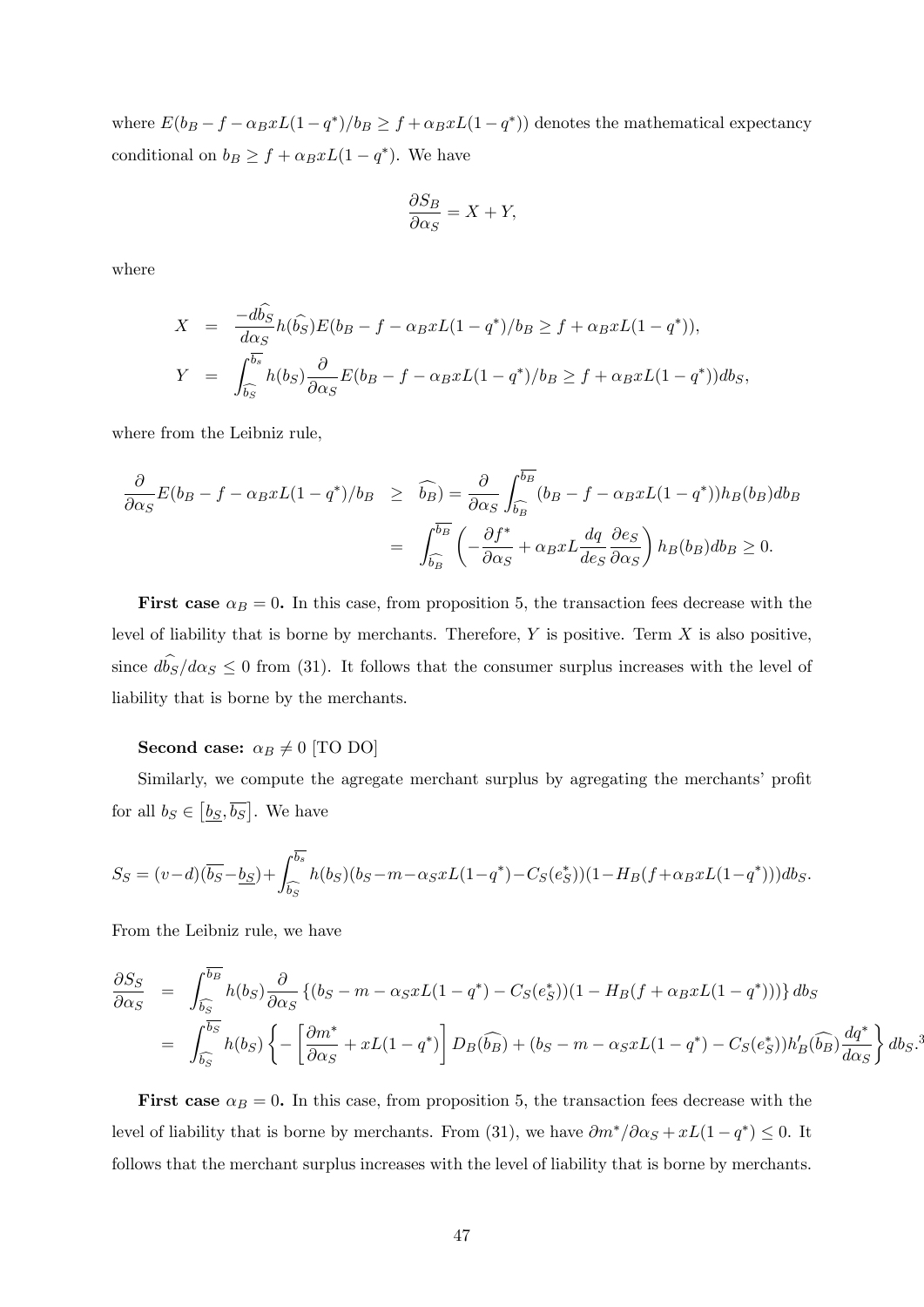Second case:  $\alpha_B \neq 0$  [TO DO]

Appendix J-B: The social welfare maximising level of liability if  $\alpha_B = 0$ . We start by proving that the payment platform' profit is concave in  $\alpha<sub>S</sub>$  at the profit maximising prices  $(f^*, m^*)$ , which are chosen at stage 2 (after a benevolent social planer chooses the liability level for merchants). From (26), we have

$$
\frac{\partial^2 \pi_P}{\partial \alpha_S^2} = -2xLD_Bh_SxL(1-q^*) \left[ 1 - q^* + (1 - \alpha_S) \frac{\partial q^*}{\partial \alpha_S} \right] + M_PD_B \left[ xLh_S \frac{\partial q^*}{\partial \alpha_S} - (xL(1-q^*))^2 h'_S \right] \n+ xLV_P \left[ -2 \frac{\partial q^*}{\partial \alpha_S} + (1 - \alpha_S) \left\{ \frac{\partial^2 q}{\partial e_S^2} \left( \frac{\partial e_S}{\partial \alpha_S} \right)^2 + \frac{\partial q}{\partial e_S} \frac{\partial^2 e_S}{\partial \alpha_S^2} \right\} \right].
$$

From Appendix J-A, at the profit maximising prices, we have that  $M_P h_B = D_B$  and  $M_P h_S =$  $D_S$ . It follows that

$$
\frac{\partial^2 \pi_P}{\partial \alpha_S^2}\bigg|_{(f^*,m^*)} = -2(xL)^2 D_B h_S (1-q^*) \left[1-q^* + (1-\alpha_S) \frac{\partial q^*}{\partial \alpha_S}\right] - M_P D_B (xL(1-q^*))^2 h'_S \n+ xL V_P \left[-\frac{\partial q^*}{\partial \alpha_S} + (1-\alpha_S) \left\{\frac{\partial^2 q}{\partial e_S^2} \left(\frac{\partial e_S}{\partial \alpha_S}\right)^2 + \frac{\partial q}{\partial e_S} \frac{\partial^2 e_S^*}{\partial \alpha_S^2}\right\}\right].
$$

Since  $h'_S \geq 0$ ,  $\partial^2 q / \partial e_S^2 \leq 0$ , and  $\partial^2 e_S^* / \partial \alpha_S^2 \leq 0$  from Lemma 6, we conclude that

$$
\left.\frac{\partial^2 \pi_P}{\partial \alpha_S^2}\right|_{(f^*,m^*)} \leq 0.
$$

We now study the concavity of the total user surplus. For this purpose we need to determine the sign of  $\partial^2 f^*/\partial \alpha_S^2$  and  $\partial^2 \hat{b_S}/\partial \alpha_S^2$ . With uniform distributions for  $b_B$  and  $b_S$  on [0, 1], this sign is positive, and, from Appendix J-B, we have

$$
\frac{\partial^2 f^*}{\partial \alpha_S^2} = \frac{\partial^2 \widehat{b_S}}{\partial \alpha_S^2} = \frac{xL}{3} \left[ \frac{\partial q^*}{\partial \alpha_S} - (1 - \alpha_S) \frac{\partial^2 q^*}{\partial \alpha_S^2} \right] \ge 0.
$$

In general, the total user surplus is not necessarily a concave function of  $\alpha_S$ . We have

$$
\frac{\partial^2 S_B}{\partial \alpha_S^2} = \left[ -\frac{\partial^2 \hat{b_S}}{\partial \alpha_S^2} h_S(\hat{b_S}) - \left( \frac{\partial \hat{b_S}}{\partial \alpha_S} \right)^2 h'_S(\hat{b_S}) \right] E(b_B - f - \alpha_B x L(1 - q^*)/b_B \ge \widehat{b_B})
$$

$$
+ 2 \frac{\partial \hat{b_S}}{\partial \alpha_S} \frac{\partial f}{\partial \alpha_S} h_S(\hat{b_S}) D_B(f) - \frac{\partial^2 f^*}{\partial \alpha_S^2} D_B(f) D_S(\hat{b_S}),
$$

and

$$
\frac{\partial^2 S_S}{\partial \alpha_S^2} = -\frac{\partial^2 \widehat{b_S}}{\partial \alpha_S^2} D_B(f) D_S(\widehat{b_S}) + \left(\frac{\partial \widehat{b_S}}{\partial \alpha_S}\right)^2 h_S(\widehat{b_S}) D_B(f).
$$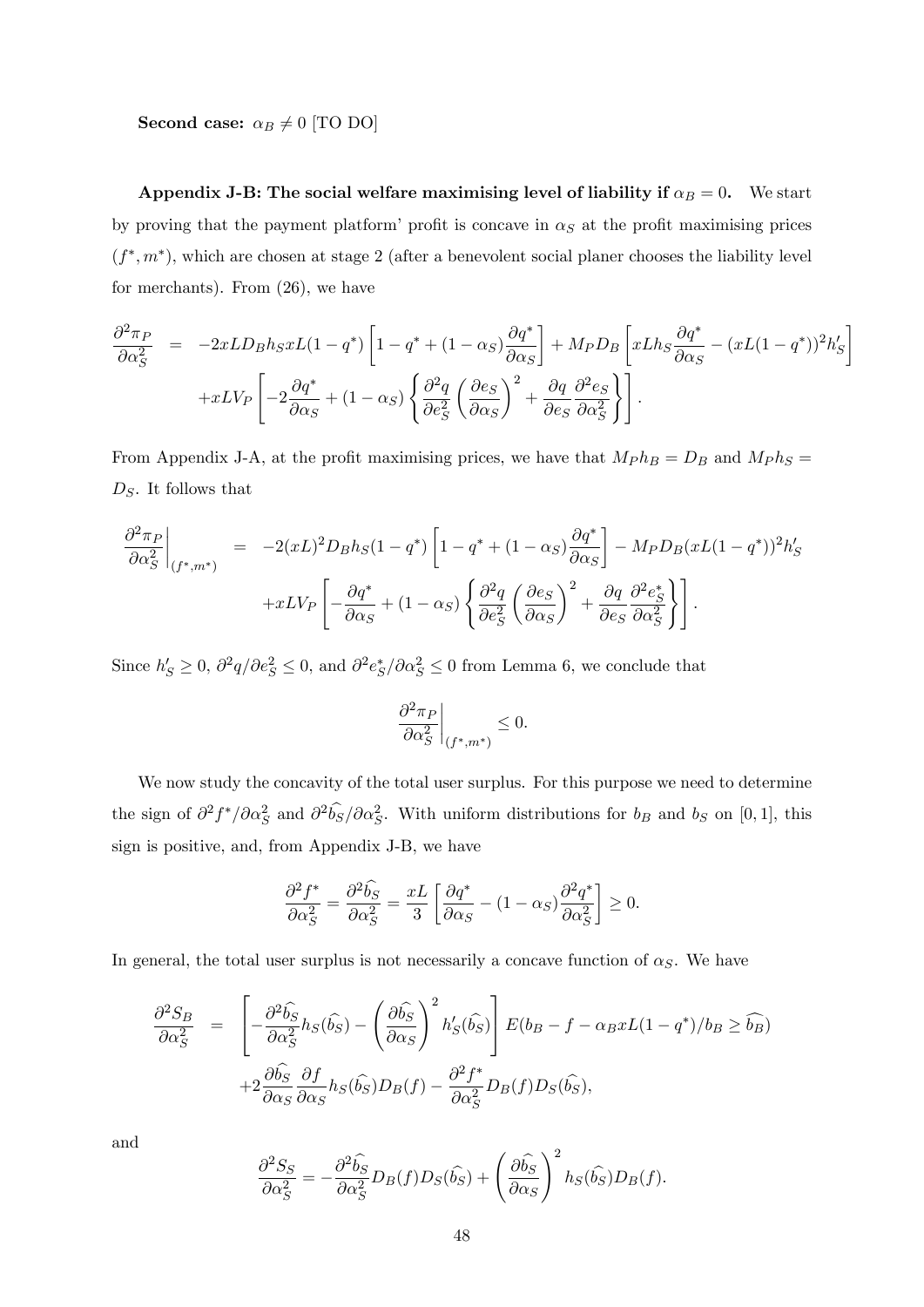With uniform distributions on [0, 1] for  $b_B$  and  $b_S$ , since  $D_B(f) = D_S(b_S)$ , we have that

$$
\frac{\partial^2 S_B}{\partial \alpha_S^2} = -\frac{3}{2} \frac{\partial^2 \hat{b_S}}{\partial \alpha_S^2} D_B^2(f) + 2 \left( \frac{\partial \hat{b_S}}{\partial \alpha_S} \right)^2 D_B(f),
$$

and

$$
\frac{\partial^2 S_S}{\partial \alpha_S^2} = -\frac{\partial^2 \widehat{b_S}}{\partial \alpha_S^2} D_B^2(f) + \left(\frac{\partial \widehat{b_S}}{\partial \alpha_S}\right)^2 D_B(f).
$$

We now prove that a sufficient condition for total user surplus to be concave in  $\alpha_S$  is that

$$
C''_S(e_S) \ge \frac{(xL)^2}{3} \left(\frac{dq}{de_S}\right)^2 + xL\frac{d^2q}{d^2e_S}.
$$

The total user surplus is a concave function of  $\alpha_S$  if and only if

$$
\frac{\partial^2 S_S}{\partial \alpha_S^2} + \frac{\partial^2 S_B}{\partial \alpha_S^2} \le 0.
$$

As at the profit maximising prices, with uniform distributions,  $D_B = D_S$ , we have that, at the profit maximising prices,

$$
\frac{\partial^2 S_S}{\partial \alpha_S^2} + \frac{\partial^2 S_B}{\partial \alpha_S^2} = -\frac{5}{2} \frac{\partial^2 \widehat{b_S}}{\partial \alpha_S^2} D_B^2(f) + 3 \left( \frac{\partial \widehat{b_S}}{\partial \alpha_S} \right)^2 D_B(f).
$$

It follows that the total user surplus is a concave function of  $\alpha_S$  if and only if

$$
\frac{\partial^2 \widehat{b_S}}{\partial \alpha_S^2} D_B(f) \ge \frac{6}{5} \left( \frac{\partial \widehat{b_S}}{\partial \alpha_S} \right)^2.
$$

As  $D_B$  belongs to [0,1], a sufficient condition for the total surplus to be concave in  $\alpha_S$  is that

$$
\frac{\partial^2 \widehat{b_S}}{\partial \alpha_S^2} \ge \frac{6}{5} \left( \frac{\partial \widehat{b_S}}{\partial \alpha_S} \right)^2.
$$

From (32) and (33), this condition is equivalent to

$$
\left[\frac{\partial q^*}{\partial \alpha_S} - (1 - \alpha_S) \frac{\partial^2 q^*}{\partial^2 \alpha_S}\right] \ge \frac{(1 - \alpha_S)^2}{3} xL\left(\frac{\partial q^*}{\partial \alpha_S}\right)^2,
$$

that is

$$
\frac{\partial q^*}{\partial \alpha_S} \left[ 1 - \frac{(1 - \alpha_S)^2}{3} x L \left( \frac{\partial q^*}{\partial \alpha_S} \right) \right] - (1 - \alpha_S) \frac{\partial^2 q^*}{\partial^2 \alpha_S} \ge 0.
$$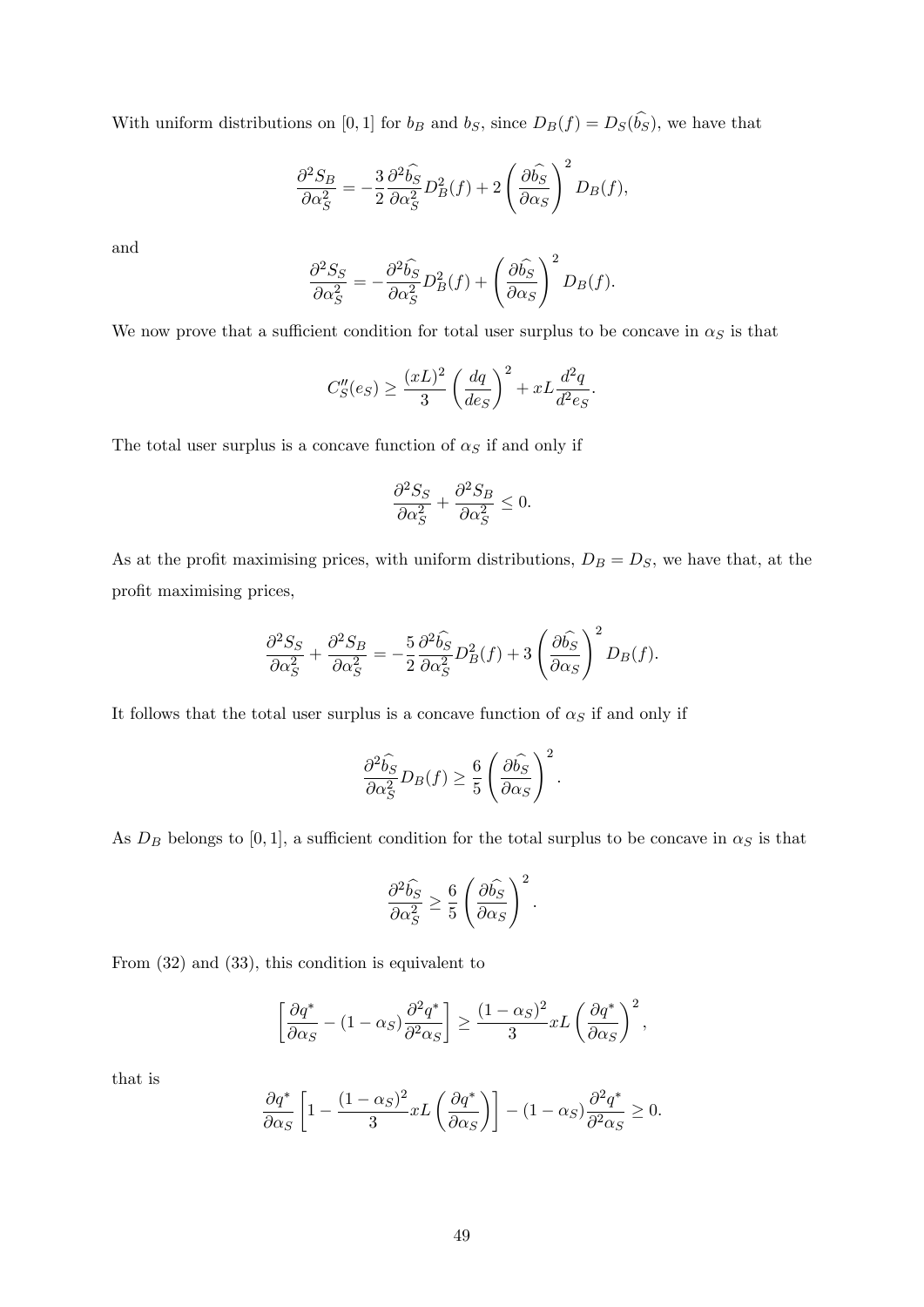As  $\partial^2 q^*/\partial^2 \alpha_S \leq 0$  from Lemma 6, a sufficient condition for this inequality to hold is that

$$
1 - \frac{(1 - \alpha_S)^2}{3} xL\left(\frac{\partial q^*}{\partial \alpha_S}\right) \ge 0.
$$
\n(34)

If  $\alpha_B = 0$ , we have

$$
\frac{\partial q^*}{\partial \alpha_S} = \frac{xLD_B \left(\frac{\partial q^*}{\partial \alpha_S}\right)^2}{-xL\frac{\partial^2 q^*}{\partial e_S^2} + C_S''(e_S)}.
$$

It follows that (34) holds if

$$
C''_S(e_S) \ge \frac{(xL)^2}{3} \left(\frac{\partial q^*}{\partial \alpha_S}\right)^2 + xL \frac{\partial^2 q^*}{\partial e_S^2}.
$$

We denote by  $\alpha_S^P$  the level of liability that maximises the platform's profit and by  $\alpha_S^W$  the level of liability that maximises social welfare. We have

$$
\left. \frac{\partial W}{\partial \alpha_S} \right|_{\alpha_S^P} = \left. \frac{\partial S_S}{\partial \alpha_S} \right|_{\alpha_S^P} + \left. \frac{\partial S_B}{\partial \alpha_S} \right|_{\alpha_S^P} \ge 0 = \left. \frac{\partial W}{\partial \alpha_S} \right|_{\alpha_S^W}
$$

If W is concave in  $\alpha_S$ , it follows that  $\alpha_S^P \leq \alpha_S^W$ .

Appendix L: risk averse merchants We assume that merchants are risk averse and that their expected profit takes the form of a von Neumann Morgenstern utility function which we denote by  $u<sub>S</sub>$ . We assume that  $u<sub>S</sub>$  is concave and that the zero liability rule applies for consumers. The probability that a fraud occurs is denoted by  $\lambda = x(1 - q(e_S))$ . We denote by

$$
\pi_F = (b_S - m - \alpha_S L - C_S(e_S))D_B + v,
$$

the merchant's profit if a fraud occurs (provided that the merchant accepts the EPI), and by

$$
\pi_{NF} = (b_S - m - C_S(e_S))D_B + v,
$$

the merchant's profit if a fraud does not occur. The merchant's expected profit is

$$
E(\Pi) = \lambda u_S(\pi_F) + (1 - \lambda)u_S(\pi_{NF}).
$$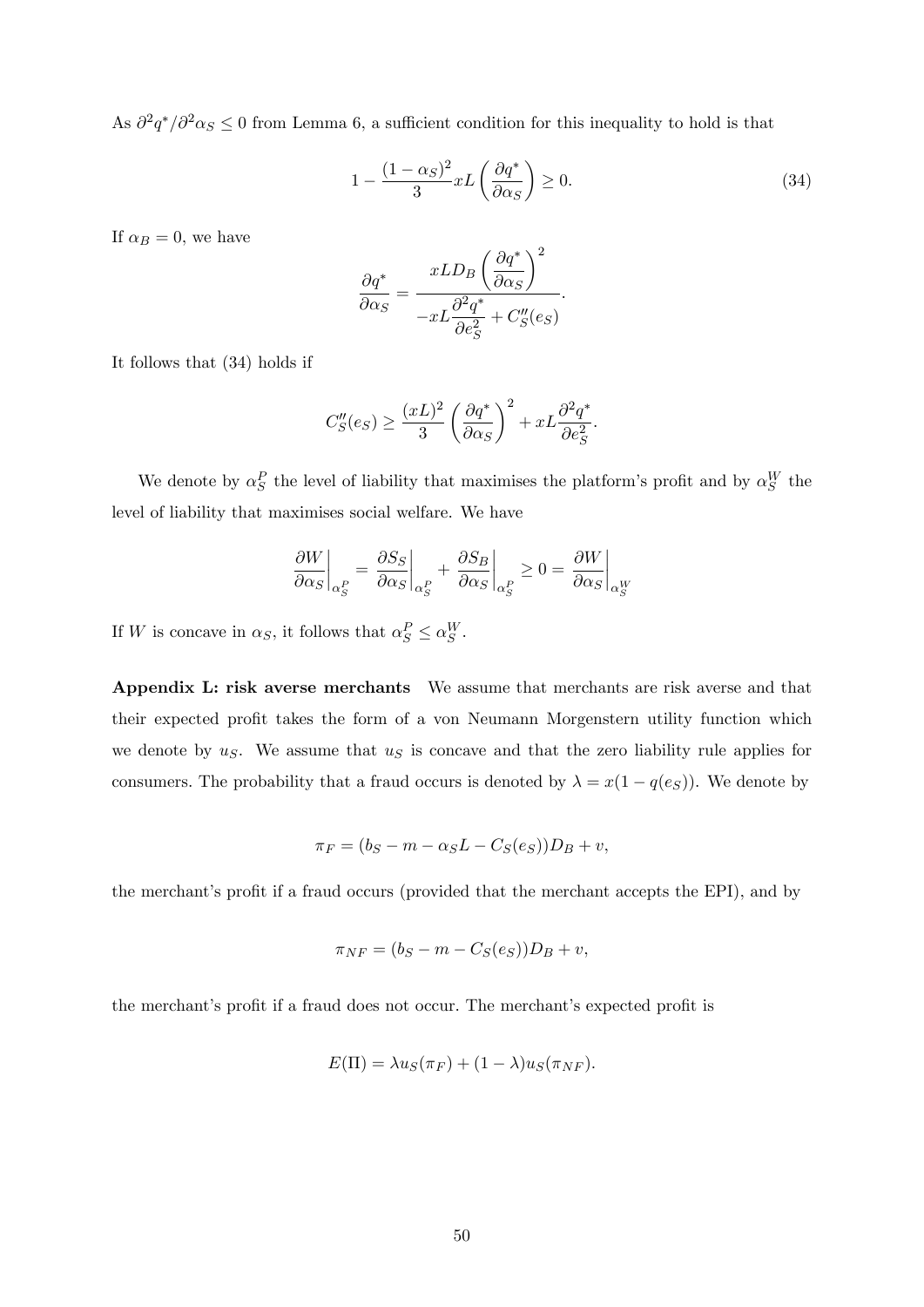If the merchant accepts the EPI, he invests an amount  $e^*_S$  in self protection such that  $\partial E(\Pi)/\partial e_S =$ 0, that is

$$
-C'(e^*_S)D_B\left[\lambda u'_S(\pi_F) + (1-\lambda)u'_S(\pi_{NF})\right] + \lambda'(e^*_S)[u_S(\pi_F) - u_S(\pi_{NF})] = 0.
$$

The second-order condition holds as  $u<sub>S</sub>$  is concave. This equation explains how Lemma 4 changes when merchants are risk averse. Except in special cases, the merchant's effort now depends on  $b_S$ ,  $m$ , and  $f$ , unlike the situation where the merchants are risk neutral and where the zero liability rule applies for consumers. From the implicit function theorem,  $\partial e^*_S/\partial \alpha_S$  has the same sign as

$$
\left.\frac{\partial^2 E(\Pi)}{\partial \alpha_S \partial e_S}\right|_{e_S=e_S^*} = \underbrace{C'(e_S^*) D_B^2 \lambda L u_S''(\pi_F)}_{(-)} - \underbrace{\lambda'(e_S^*) L D_B u_S'(\pi_F)}_{(+)}.
$$

Therefore, unlike in the risk neutral case, the merchant's investment effort does not necessarily increase with his share of fraud losses  $\alpha_S$ .

For instance, assume that the merchant's utility function  $u<sub>S</sub>$  is a CARA function, and that his risk aversion index is denoted by  $\rho$ . Let  $q(e_S) = \gamma e_S$ , where  $\gamma > 0$  and  $C_S(e_S) = ke_S$ . Since  $\lambda'(e^*_S) = -\gamma x$ , we have

$$
\left. \frac{\partial^2 E(\Pi)}{\partial \alpha_S \partial e_S} \right|_{e_S = e_S^*} = L D_B u'_S(\pi_F) \left[ \gamma x D_B - \rho k \lambda(e_S^*) \right].
$$

If the merchant's risk aversion index is sufficiently low compared to the impact of the merchant's investments on fraud detection, the merchant's investments increase with its level of liability. If the merchant's aversion index is high and the impact on fraud detection is small  $(\gamma)$ , the merchant's investments may decrease with its level of liability. Compared to the risk neutral case, the merchant is reluctant to invest in fraud detection because investments can be assimilated to a loss in case a fraud does not occur.

In our CARA example, if  $f \neq 1$ , with uniform distributions on [0,1] for  $b_B$  and  $b_S$ , the merchant's effort is

$$
e_S^* = \frac{1}{\gamma} \left[ 1 + \frac{\phi}{k} - \frac{\left[ (1-f)k\rho(x+\phi)^2 - 4 \right]^{1/2}}{(1-f)kx\rho} \right],
$$

where

$$
\phi = \frac{\exp(fL\alpha_S\rho)}{\exp(L\alpha_S\rho) - \exp(fL\alpha_S\rho)}.
$$

In this special case, the merchant's effort does not depend on  $b_S$  or m, but it depends on f.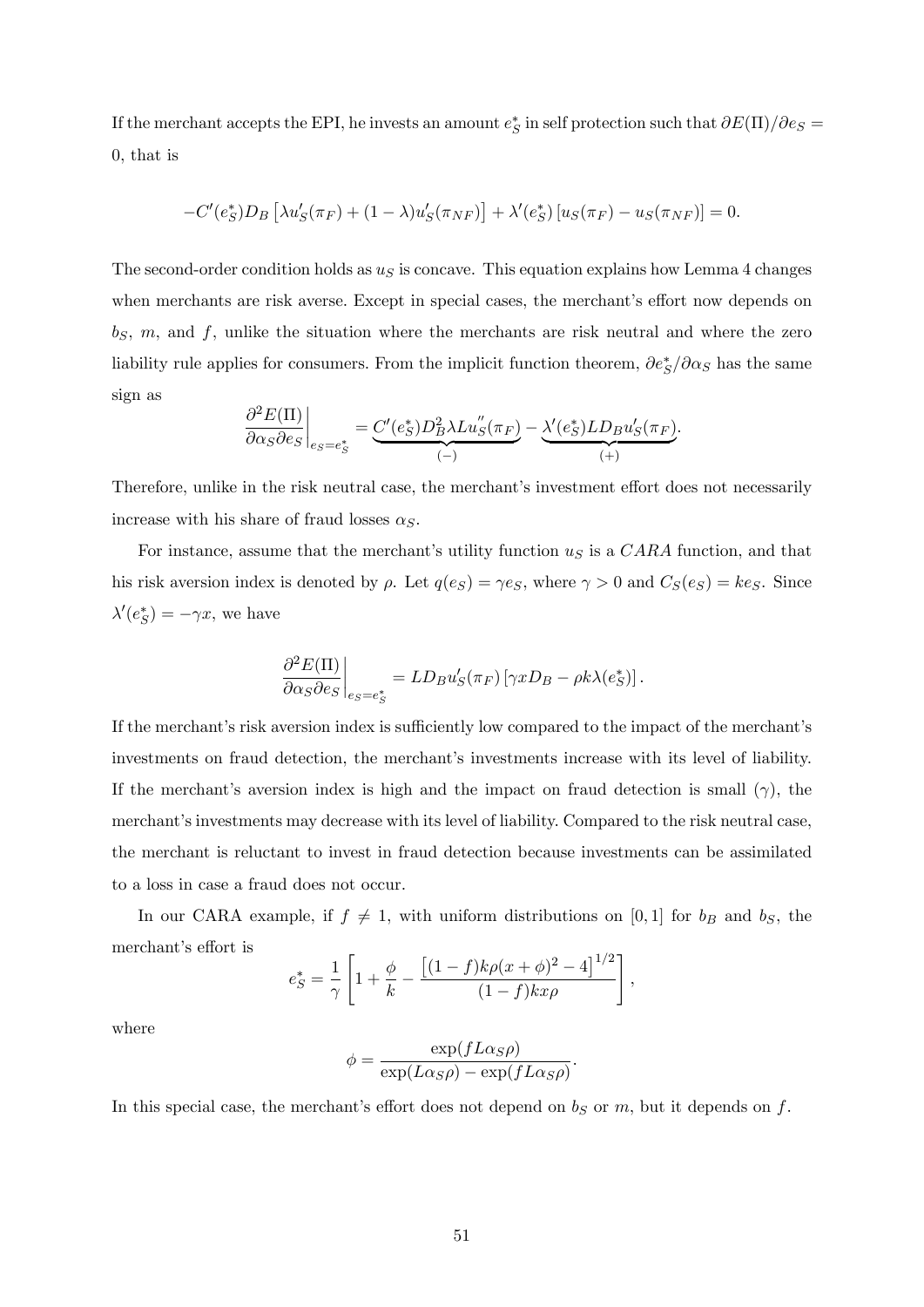Appendix K: The role of interchange fees. In this section, we look at the impact of merchants' liability on profit-maximising and welfare maximising interchange fees. As consumers bear no liability on fraudulent transactions, merchants' investments in fraud detection technologies do not depend on the transaction fees that are paid by the users. We have

$$
\widehat{b_S} = m + \alpha_S x L(1 - q^*) + C_S(e_S^*),
$$

where  $e^*_{\mathcal{S}}$  solves (4). As  $m = a + c_A$ , and from the envelop theorem, we have

$$
\frac{d\widehat{b_S}}{da} = 1.
$$

As the acquirers make zero profit, banks' joint profit is equal to the issuers' profit,

$$
\pi_I = (f^*(c_I - a) + a - c_I - (1 - \alpha_S)xL(1 - q^*))D_B(f)D_S(\hat{b}_S).
$$

Note that the level of investment that is chosen by the merchants depends neither on the transaction fees nor on the interchange fee. From the envelop theorem, as  $\frac{\partial \pi_I}{\partial f}$  $\bigg|_{f^*}$  $= 0$ , we have

$$
\frac{d\pi_I}{da} = \frac{\partial \pi_I}{\partial a} + \frac{\partial \pi_I}{\partial m} \frac{\partial m}{\partial a}
$$

Solving for the first-order condition of profit maximisation yields

$$
\frac{d\pi_I}{da} = \left[\frac{df^*}{da} + 1\right]D_B(f)D_S(\hat{b_S}) - (f^*(c_I - a) + a - c_I - (1 - \alpha_S)xL(1 - q^*))D_B(f)h_S(\hat{b_S}).
$$

The second-order condition is

$$
\frac{d^2\pi_I}{da^2} = D_B \left[ \frac{d^2f^*}{da^2} D_S - 2 \left[ \frac{df^*}{da} + 1 \right] h_S(\hat{b_S}) - (f^*(c_I - a) + a - c_I - (1 - \alpha_S)xL(1 - q^*))h'_S(\hat{b_S}) \right] \le 0.
$$

Since  $h'_S(\hat{b}_S) \geq 0$ , a sufficient condition for the second-order condition to hold is that  $d^2f^*/da^2 \leq$ 0. For instance, the second-order condition holds with uniforms distributions on  $[0,1]$  for  $b_B$ and  $b_S$  and if the issuer is a monopolist, as in this case  $f^* = (1 - a + c_I)/2$ .

In an interior solution, the profit maximising interchange fee is implicitely defined by

$$
(f^*(c_I - a^P) + a^P - c_I - (1 - \alpha_S)xL(1 - q^*)) = \frac{D_S(\widehat{b_S})}{h_S(\widehat{b_S})} \left[ \frac{df^*}{da} \Big|_{a^P} + 1 \right].
$$

The profit maximising interchange fee reflects a trade-off between increasing the transaction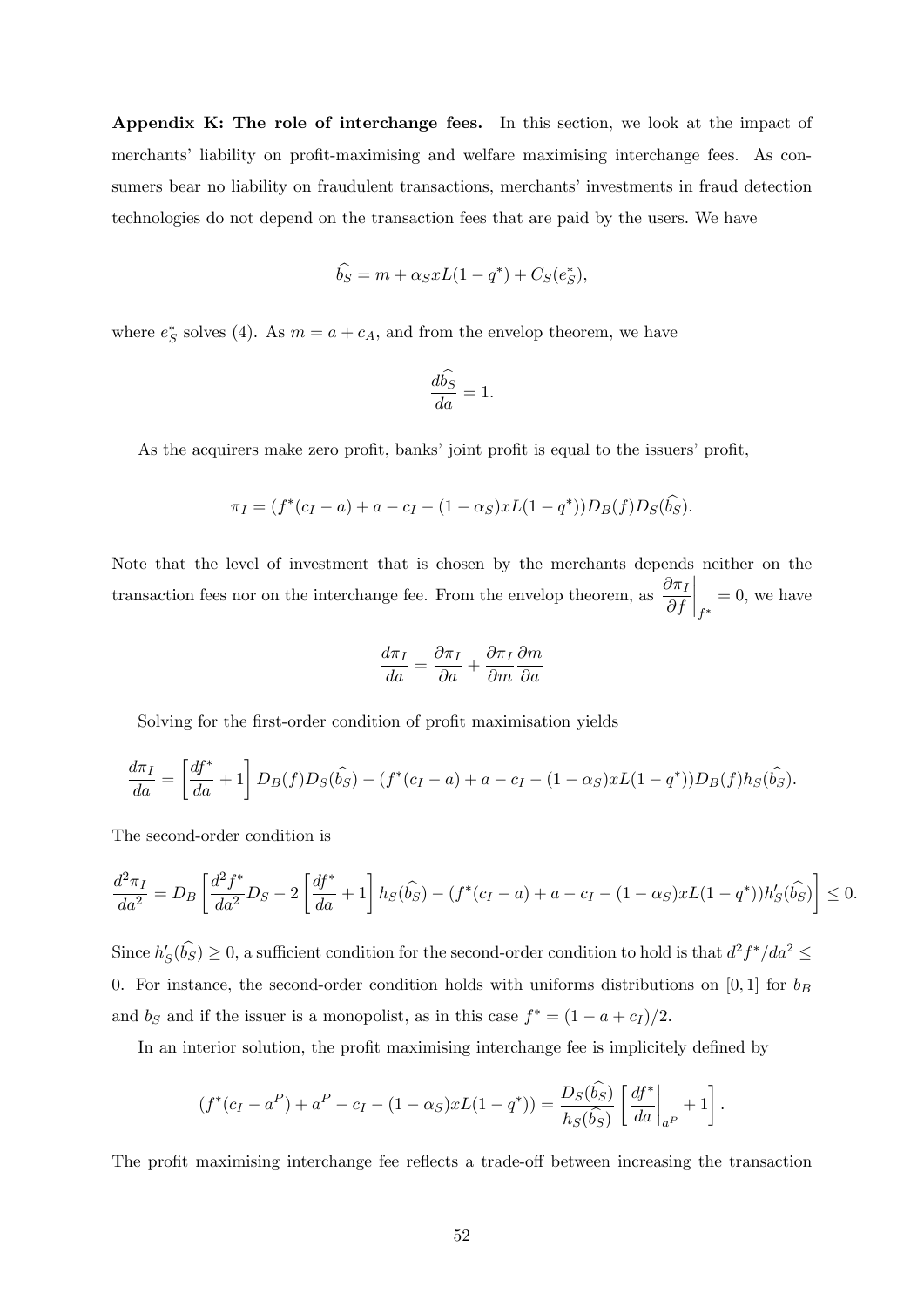volume by encouraging merchants to accept the EPI and maximising the margin per transaction. For instance, with uniforms distributions on [0, 1] for  $b_B$  and  $b_S$  and if the issuer is a monopolist, we have

$$
a^{P} = \frac{c_{I} - c_{A} - \alpha_{S} x L(1 - q^{*}) - C_{S}(e_{S}^{*})}{2} + (1 - \alpha_{S}) x L(1 - q^{*}).
$$

From the implicit function theorem, we have

$$
\frac{da^P}{d\alpha_S} = -\left(\frac{d^2 \pi_I}{da^2}\right)^{-1} \left(\frac{\partial^2 \pi_I}{\partial a \partial \alpha_S}\right),
$$

where

$$
\frac{\partial^2 \pi_I}{\partial a \partial \alpha_S} = -D_B x L (1 - q^*) \left[ \left( \frac{df^*}{da} \Big|_{a^P} + 1 \right) h_S(\hat{b_S}) + (f^* + a^P - c_I - (1 - \alpha_S) x L (1 - q^*)) h'_S(\hat{b_S}) \right] - D_B(f) h_S(\hat{b_S}) \left[ x L (1 - q^*) + (1 - \alpha_S) \frac{dq^*}{de_S} \frac{de_S^*}{d \alpha_S} \right].
$$

As  $h'_{S}(b_{S}) \geq 0$ ,  $\partial f / \partial a \leq 0$ , and  $\partial e_{S} / \partial \alpha_{S} \leq 0$ , we have

$$
\frac{\partial^2 \pi_I}{\partial a \partial \alpha_S} \le 0.
$$

It follows that the interchange fee decreases with the level of liability that is borne by merchants.

If consumers could be held liable for fraudulent transactions, the merchants' fraud prevention effort could depend on the interchange fee. In that case, the payment platform could decide to lower the interchange fee to encourage merchants to invest in fraud prevention technologies.

We now show in an example that if the interchange fee is chosen by a regulator at stage 1, the payment platform can react at stage 2 by adjusting the level of merchant liability. For instance, assume that  $b_B$  and  $b_S$  are uniformely distributed on [0,1] and that the issuer is a monopolist. In this case, we have that  $f^* = (1 - a + c_I)/2$ . The payment plaform chooses the level of liability for merchants that maximises the issuer' profit,

$$
\pi_I = \left(\frac{1+a-c_I}{2} - (1-\alpha_S)xL(1-q^*)\right)\left(\frac{1+a-c_I}{2}\right)(1-a-c_A-\alpha_S xL(1-q^*)-C_S(e_S^*)).
$$

With a linear probability such that  $q(e_S) = \gamma e_S$ , where  $0 < \gamma \leq 1$ , with a cost fonction such that  $C_S(e_S) = ke_S^2/2$ , we have

$$
e_S^* = \frac{\alpha_S \gamma xL}{k}.
$$

Solving for the first-order condition of profit maximisation with respect to  $\alpha_S$ , from the